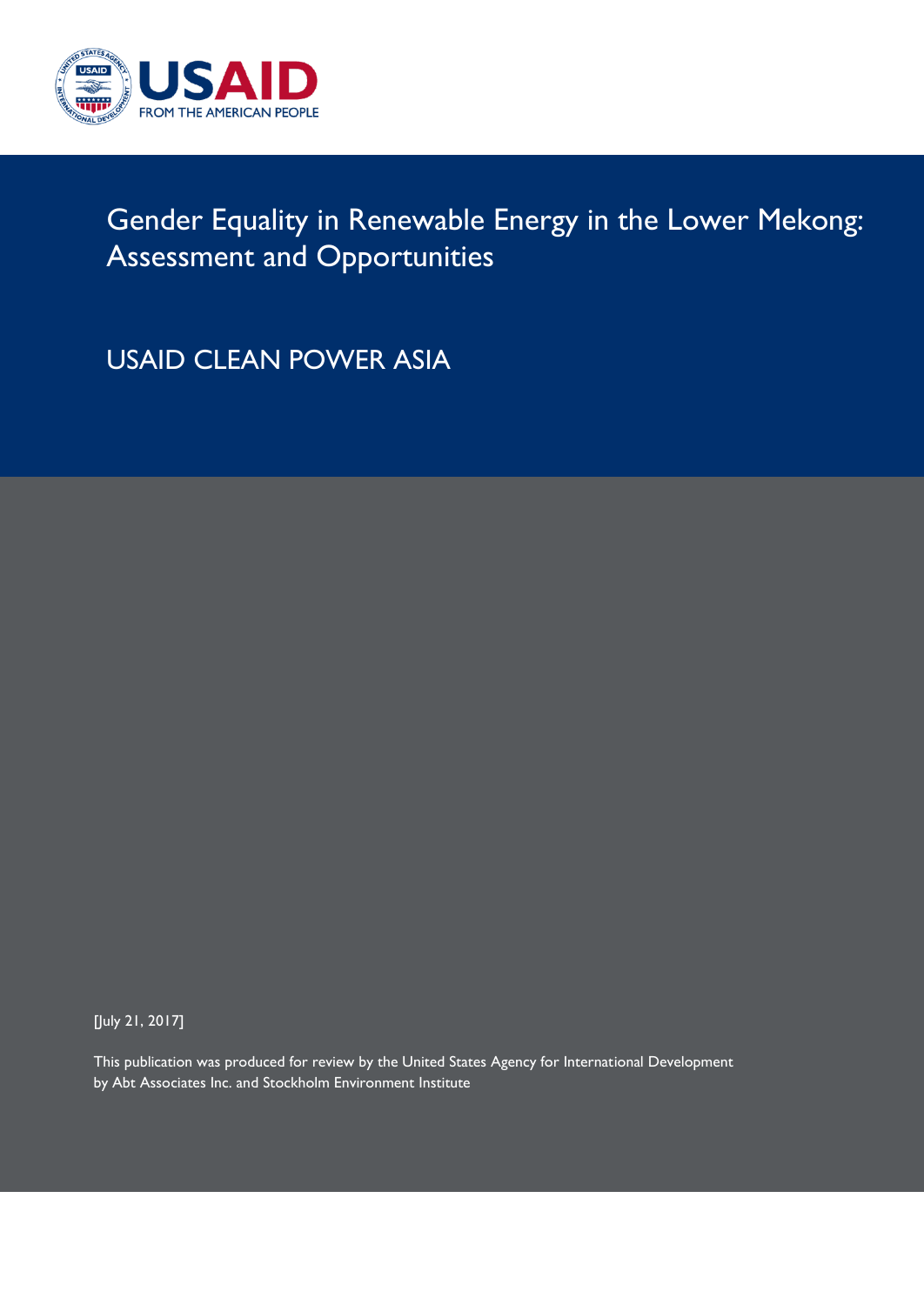## GENDER EQUALITY IN RENEWABLE ENERGY IN THE LOWER MEKONG: ASSESSMENT AND OPPORTUNITIES

## USAID CLEAN POWER ASIA

| <b>Contract No.:</b> | AID-486-C-16-00001                                                    |
|----------------------|-----------------------------------------------------------------------|
| <b>Prepared by:</b>  | Stockholm Environment Institute (SEI)                                 |
| <b>Submitted to:</b> | Abt Associates Inc.                                                   |
| <b>Submitted on:</b> | July 21, 2017                                                         |
| <b>Authors:</b>      | Dr. Bernadette P. Resurrección, SEI Asia<br>Michael Boyland, SEI Asia |

#### **DISCLAIMER**

The authors' views expressed in this publication do not necessarily reflect the views of the United States Agency for International Development (USAID) or the United States government.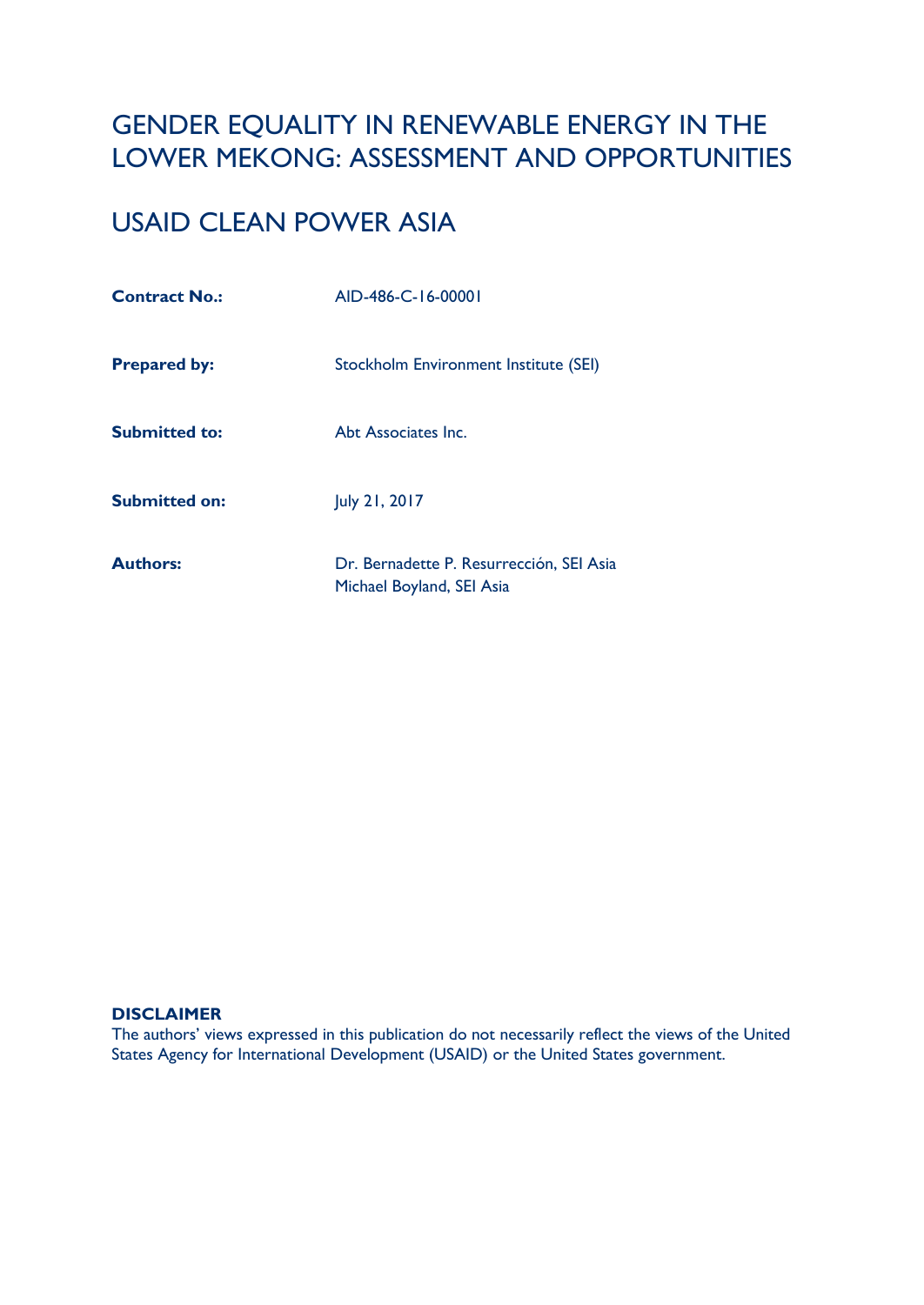# **TABLE OF CONTENTS**

| 1.    |                                                                                  |
|-------|----------------------------------------------------------------------------------|
| 1.1   |                                                                                  |
| 1.2   |                                                                                  |
| 1.3   |                                                                                  |
| 2.    |                                                                                  |
| 2.1   |                                                                                  |
| 2.2   | employment and leadership gender gap in energy and renewable energy sectors 13   |
| 2.3   | business and empowerment case for gender diversity in renewable energy sector 16 |
| 3.    |                                                                                  |
| 3.1   |                                                                                  |
| 3.2   |                                                                                  |
| 3.3   |                                                                                  |
| 3.4   |                                                                                  |
| 4.    |                                                                                  |
| 4.1   |                                                                                  |
| 4.1.1 |                                                                                  |
| 4.1.2 |                                                                                  |
| 4.1.3 |                                                                                  |
| 4.2   |                                                                                  |
|       |                                                                                  |
|       |                                                                                  |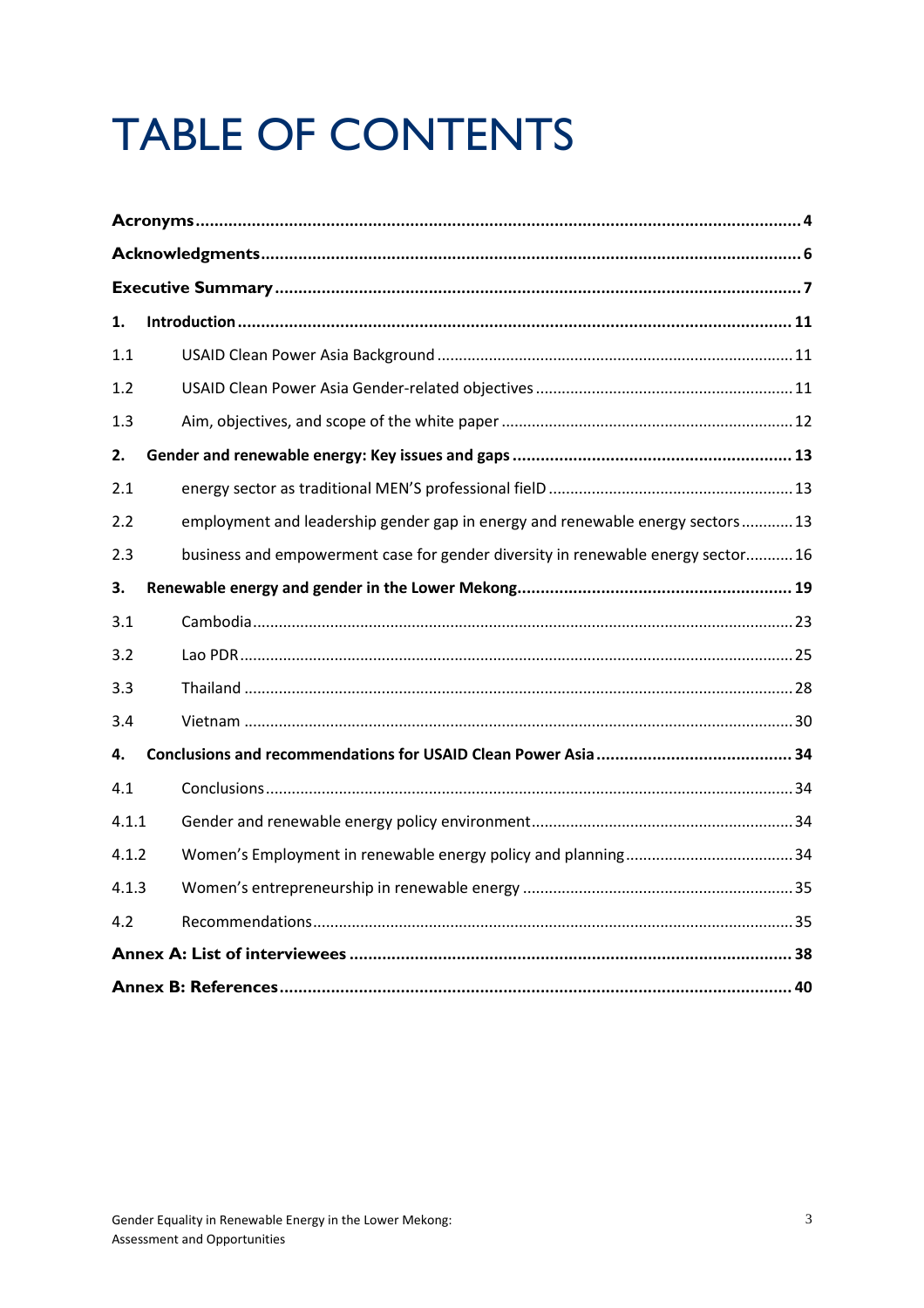## ACRONYMS

| <b>ACE</b>       | <b>ASEAN Centre for Energy</b>                                        |
|------------------|-----------------------------------------------------------------------|
| <b>ADB</b>       | Asian Development Bank                                                |
| <b>ASEAN</b>     | <b>Association of Southeast Asian Nations</b>                         |
| <b>CEO</b>       | <b>Chief Executive Officer</b>                                        |
| <b>CGEO</b>      | <b>Chief Gender Equality Office</b>                                   |
| <b>DEDE</b>      | Thailand Department of Alternative Energy Development and Efficiency  |
| <b>DEPP</b>      | Lao PDR Department of Energy Policy and Planning                      |
| <b>EDC</b>       | Electricité du Cambodge                                               |
| <b>EGAT</b>      | <b>Electricity Generating Authority of Thailand</b>                   |
| <b>ENERGIA</b>   | <b>ENERGIA International Network on Gender and Sustainable Energy</b> |
| <b>FAO</b>       | Food and Agriculture Organization of the UN                           |
| <b>FiT</b>       | Feed-in tariff                                                        |
| <b>GERES</b>     | Groupe Energies Renouvelables, Environnement et Solidarités           |
| <b>GMS</b>       | Greater Mekong Sub-region                                             |
| <b>ICoProDAC</b> | Improved Cookstove Producers and Distributor Association of Cambodia  |
| <b>ILO</b>       | International Labour Organization of the UN                           |
| <b>IPU</b>       | Inter-Parliamentary Union                                             |
| <b>IRENA</b>     | International Renewable Energy Agency                                 |
| <b>JICA</b>      | Japan International Cooperation Agency                                |
| Lao PDR          | Lao People's Democratic Republic                                      |
| <b>LEDS</b>      | Low Emission Development Strategies                                   |
| LWU              | Lao Women's Union                                                     |
| <b>MEM</b>       | Lao PDR Ministry of Energy and Mines                                  |
| <b>MOIT</b>      | Vietnam Ministry of Industry and Trade                                |
| <b>MW</b>        | Megawatt                                                              |
| n.d.             | No date                                                               |
| <b>NGO</b>       | Non-government organization                                           |
| <b>NESDP</b>     | Thailand National Economic and Social Development Plan                |
| <b>NSEDP</b>     | Lao PDR National Socio-economic Development Plan                      |
| <b>OECD</b>      | Organisation for Economic Co-operation and Development                |
| <b>PCI</b>       | Project Concern International                                         |
| <b>REE</b>       | Refrigeration Electrical Engineering Corporation                      |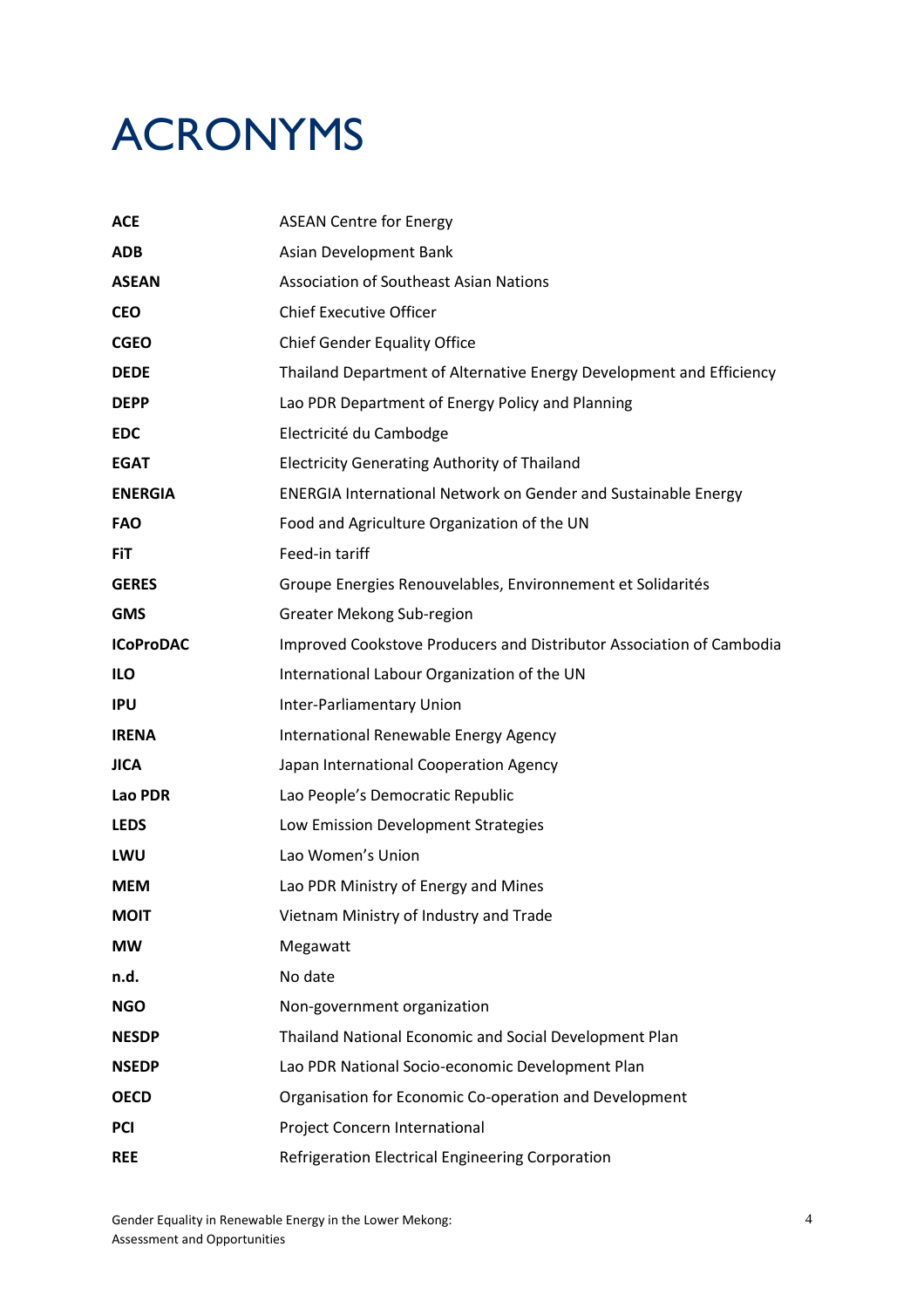| <b>RGC</b>        | Royal Government of Cambodia                                           |
|-------------------|------------------------------------------------------------------------|
| <b>SDGs</b>       | Sustainable Development Goals                                          |
| <b>SEI</b>        | Stockholm Environment Institute                                        |
| <b>SPCG</b>       | Solar Power Company Group                                              |
| <b>TIEB</b>       | Thailand Integrated Energy Blueprint 2015-2036                         |
| UN                | <b>United Nations</b>                                                  |
| <b>UN Women</b>   | United Nations Entity for Gender Equality and the Empowerment of Women |
| <b>UNDP</b>       | United Nations Development Programme                                   |
| <b>USAID</b>      | United States Agency for International Development                     |
| <b>USAID LEAF</b> | <b>USAID Lowering Emissions in Asia's Forests</b>                      |
| <b>USD</b>        | United States dollars                                                  |
| <b>V-LEEP</b>     | <b>USAID Vietnam Low Emission Energy Program</b>                       |
| <b>WoWE</b>       | Women of Wind Energy                                                   |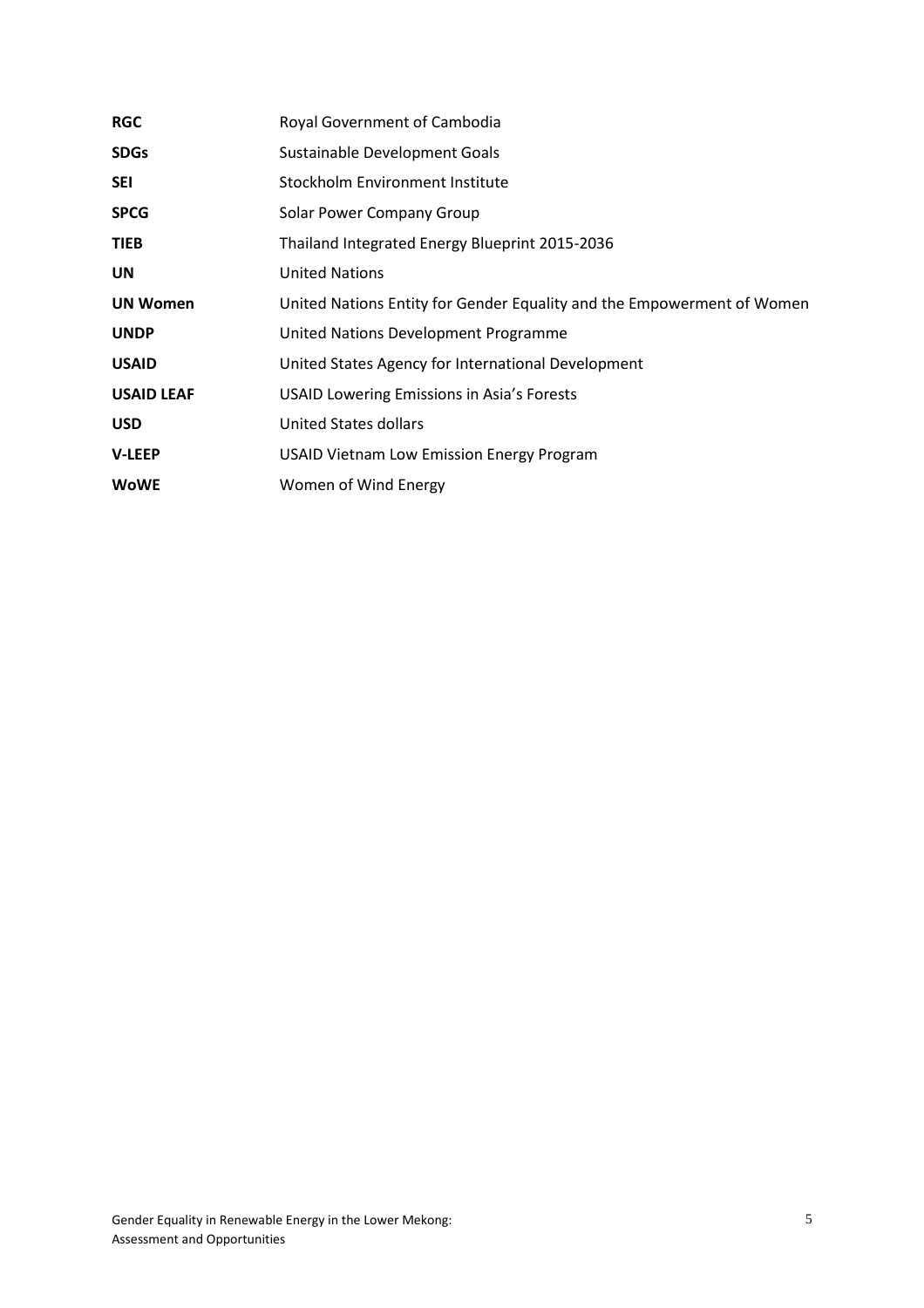## ACKNOWLEDGMENTS

The authors wish to thank the interview informants from Cambodia, Lao PDR, Thailand, and Vietnam, James Grall, Michael Wykoff, and other colleagues at Abt Associates for reviewing earlier drafts of this paper, and Dr. Kalpana Giri at SEI Asia for her suggestions and inputs. We also thank USAID for the funding under contract AID-486-C-16-00001 to conduct the important and innovative research that has led to the publication of this paper.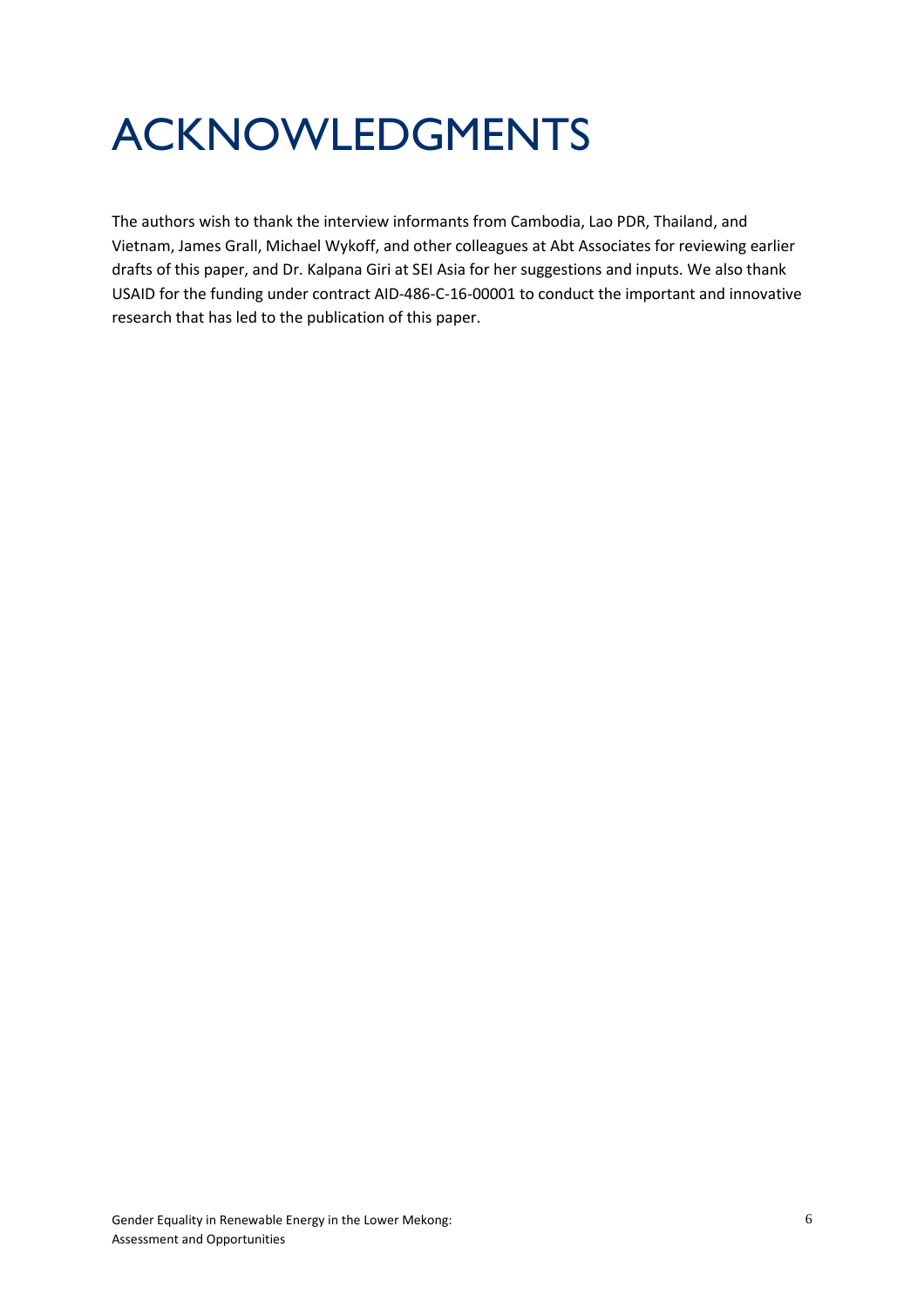## EXECUTIVE SUMMARY

The USAID Clean Power Asia program assists the four Lower Mekong countries of Cambodia, Lao PDR, Thailand, and Vietnam, as well as other Association of Southeast Asian Nations (ASEAN) member states, to encourage power sector investments in environmentally friendly, renewable energy sources. The program specifically focuses on scaling up investment in grid-connected renewable power. Gender is a crosscutting theme for all USAID programming. USAID Clean Power Asia has developed and is implementing a Gender Implementation Plan to ensure gender equality and inclusion is addressed across program activities. This white paper aims to illuminate women working in the energy sectors of the focus nations as part of a gender and renewable energy assessment informing the program's Gender Implementation Plan. This includes women working in utilities, power generation, distribution and transmission, and regulatory bodies, as well as women working in the private sector and in civil society and non-government organizations (NGO). The specific objectives of this white paper are to:

- Provide an overview of renewable energy sectors in Lower Mekong countries
- Assess gender issues and gender equality in the renewable energy sectors in Lower Mekong countries
- Make recommendations for promoting gender equality and gender-responsiveness in the renewable energy sector, and specifically for the USAID Clean Power Asia Gender Implementation Plan

The scope of this paper is the energy sectors of Cambodia, Lao PDR, Thailand, and Vietnam, with a focus on grid-connected (rather than off-grid and mini-grid) renewable energy. The paper reviews academic and grey literature as well as presents the results from key informant interviews of individuals strategically placed in the renewable energy sector of the four focus countries. Findings are organized according to the energy and renewable energy value chain: (i) policy environment: gender responsiveness in (renewable) energy planning that considers demand side issues such as benefits of sustainable energy to women and men in households and communities; (ii) leadership in employment in the private renewable energy sector; (iii) consultations for infrastructure development that consider the needs and interests of women and men stakeholders; and (iv) enduse issues that favor equal well-being for women and men, the poor, and other social groups.

As renewable energy options are increasing in the region, most governments still have unclear policies and incentives regarding their adoption, but nevertheless have set up long-term targets. Driven by the private sector, hydropower and solar energy development is increasing, whereas biomass and wind power sector growth is lagging and remaining relatively smaller in scale.

The policy environment for advancing gender equality and renewable energy is well placed in the region, yet these concerns remain separate. National gender equality plans and commitments have been made by national governments, but they do not go far enough into technical sectors like energy. Thus, it is unclear how governments will include women in their energy transition efforts,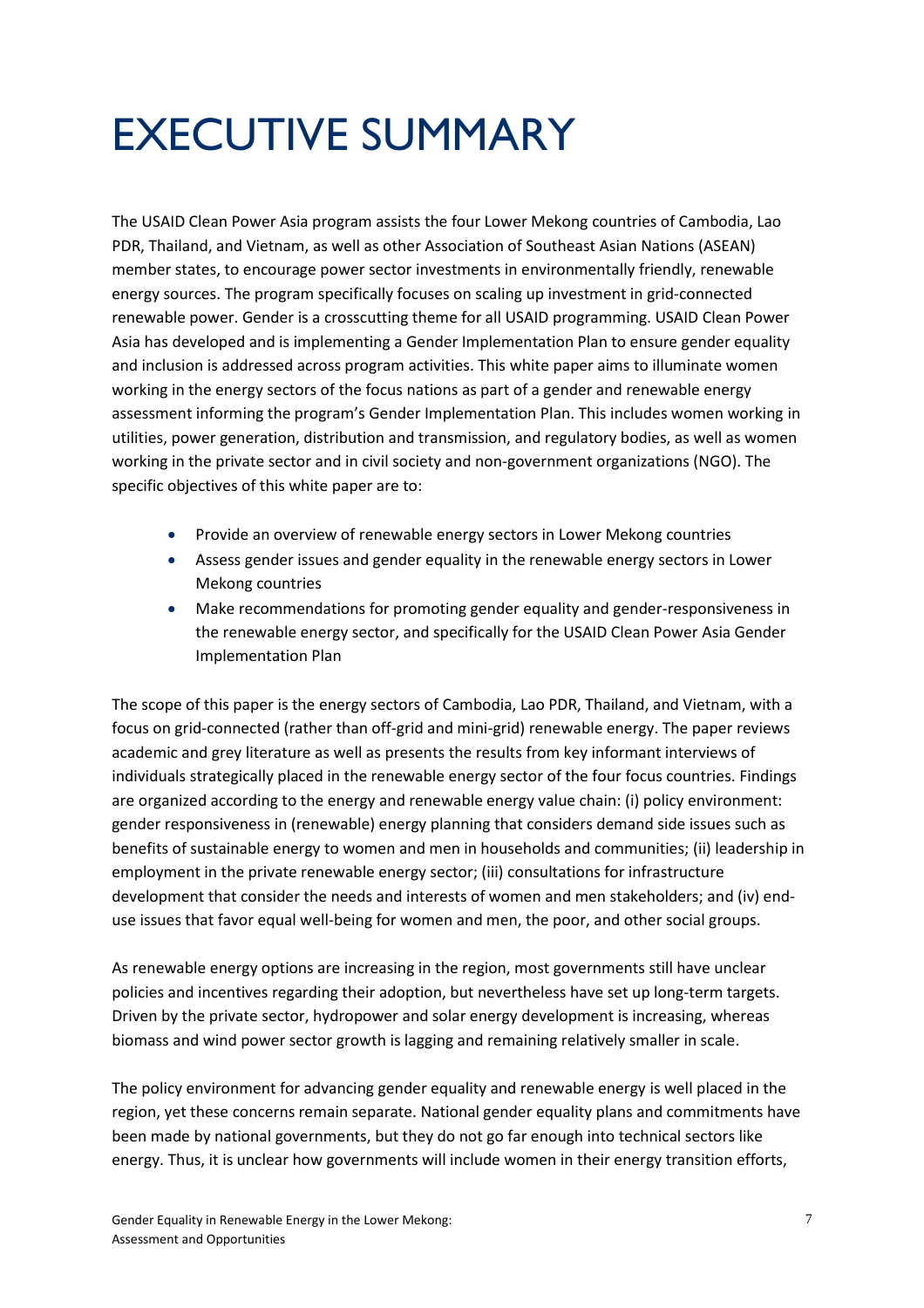which in the era of climate change mitigation and green growth schemes are pivotal in driving economic development.

The public energy sector in the Lower Mekong countries responsible for renewable energy policy and planning is dominated by men, who are mostly engineers by trade. This has not changed significantly for decades, although more women are being employed, and executive and management level positions are overwhelmingly occupied by men. Women are usually concentrated in the financial, administrative, human resources, and promotional aspects of energy organizations. Perceptions that 'energy work' involves heavy labor and is not 'suitable' for women remains persistent. This is in large part due to the field-based aspects of installation and repair of power grids that are commonly associated with masculine labor, and that traveling afar for this purpose pose risks to women and pull them away from their families.

A few notable renewable energy firms and enterprises are being led by women executives, who are largely highly educated and from wealthy families. These firms were originally construction and appliance firms, but who diversified into renewable energy such as solar energy and small hydropower. These women are known to drive the business side of these firms, and rely on male technical specialists for infrastructure development and maintenance. It is not clear whether these firms took the renewable energy path because they were run by women, thus we are unable to validate notions that women essentially pursue sustainable options. Other renewable energy firms are also led by male executives. Despite women's leadership in these firms, they also subscribe to gender norms that their first responsibility is to take care of the home, thus running a business allows them the flexibility of time and mobility to juggle work and domestic obligations more easily. There is also evidence that female entrepreneurship in community improved cookstoves using clean biomass energy (charcoal) is also on the rise, and may potentially economically empower women. However, despite some progress at economically empowering themselves, women still face prevalent gender norms that constrain their access to longer term finance beyond microcredit, education for finance and business management skills, and to networks that could lift their selfconfidence and expand their opportunities. Women leading businesses, by itself, is not the only route for their empowerment, but the transformation of unequal norms that may disadvantage them in the first place, especially on some stages of the value chain.

Overall, renewable energy planning continues to be supply side-driven, focusing more on technology requirements and getting prices right, rather than demand driven with a focus on end-users, specifically women and men's specific energy needs in communities, focusing on issues of energy poverty and access. As the Lower Mekong region prepares for energy transitions, it is important to ensure that this process is gender and socially inclusive. Women – on equal footing with men – have the potential to realize a clean energy future. This opportunity must be optimized, not only for men.

### **KEY FINDINGS AND RECOMMENDATIONS**

Key findings on gender issues and equality in the renewable energy sector and recommendations to address the current scenarios follow.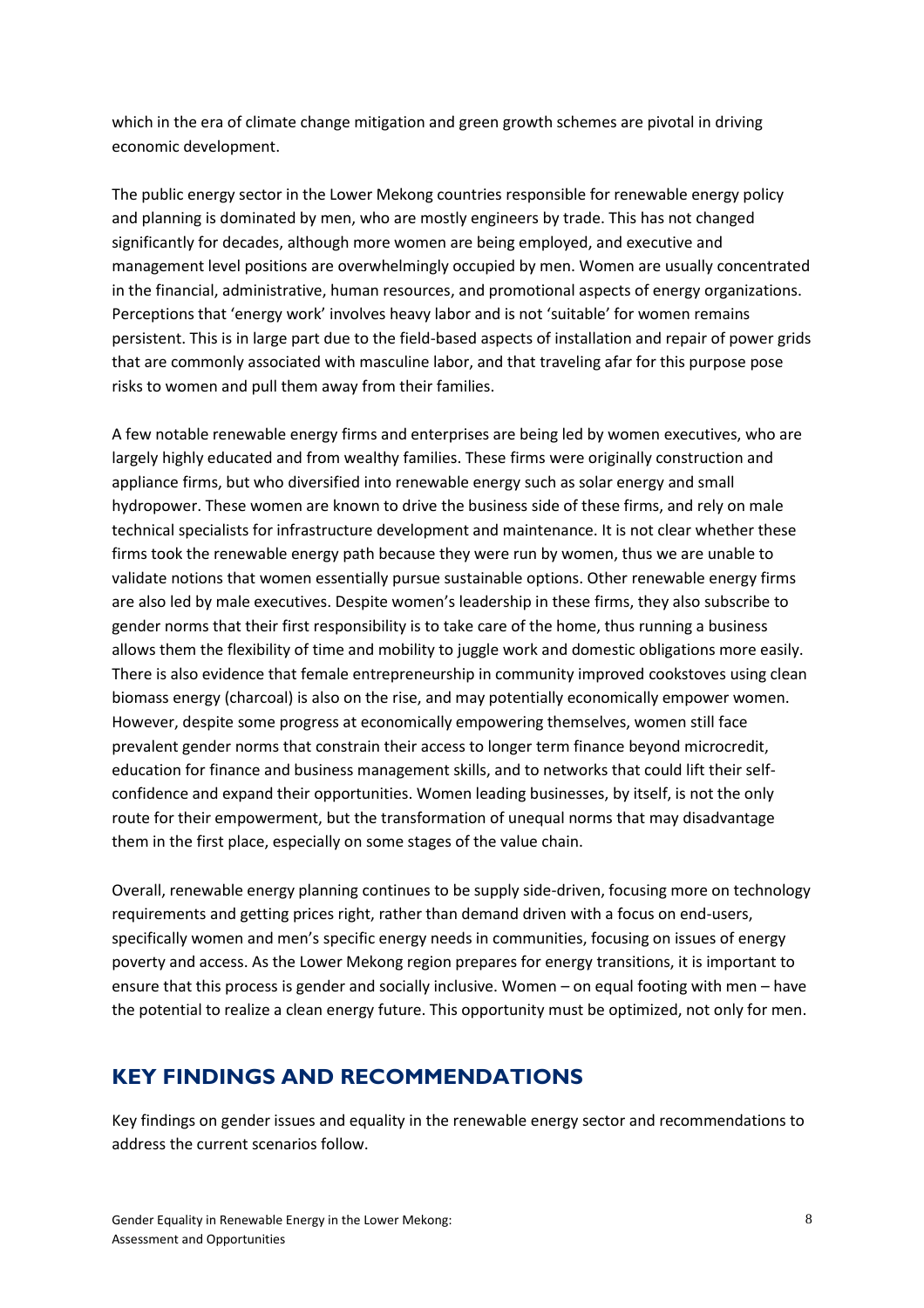#### *Finding 1: The policy environment on renewable energy and gender equality is in place in the Lower Mekong Region countries, but remains separate and siloed.*

#### **Recommendations**

- a. Create a baseline on gender-specific data on employment and entrepreneurship potential in renewable energy.
- b. Enhance the capacity of gender specialists, women/gender organizations, and multilateral gender focal points on the gender dimensions of renewable energy and climate change mitigation.
- c. Create a network of gender champions in both the public and private sectors who will strategically initiate an enabling policy environment to ensure that gender equality in energy transitions and can begin to develop examples of gender-responsive national renewable energy policy and budgets using the value chain approach as a starting point.
- d. Develop gender-responsive low emission development strategies (LEDS) by collaborating with national women's ministries and non-governmental organizations (NGO) to embark on a gender analysis of the proposed strategies, and to make specific recommendations to ensure that these strategies will lead to gender-equal and inclusive results and benefits.

#### *Finding 2: Women in the public energy sector and planning agencies are typically confined to the accounting/finance, administrative, human resources, and promotional aspects of energy efficiency and utilization. Men occupy the top positions of decision-making.*

#### **Recommendations**

- a. Develop training modules on gender and large-scale clean energy for policy makers/planners, regulators, modelers and technicians. A useful tool is SEI's *Guidance Materials for Mainstreaming Gender Perspectives into Model-based Policy Analysis*  [\(https://www.sei-international.org/mediamanager/documents/Publications/SEI-2017-](https://www.sei-international.org/mediamanager/documents/Publications/SEI-2017-Gender-guidance-for-modelling-studies.pdf)) [Gender-guidance-for-modelling-studies.pdf\)](https://www.sei-international.org/mediamanager/documents/Publications/SEI-2017-Gender-guidance-for-modelling-studies.pdf)) that could build capacities for incorporating gender issues into energy modeling for policy and planning.
- b. Enable engineering universities and programs to initiate affirmative action for gender-equal enrollment.
- c. Initiate dialogue with school and university leaders and networks to create an enabling climate for girls to excel and specialize in science and technology.

#### *Finding 3: Most energy planning, including renewable energy, focus on supply-side issues of capital build-up, infrastructure development, and price. Demand-side issues such as genderspecific access and energy poverty do not figure prominently in energy planning and targets.*

#### **Recommendations**

- a. Develop and explore 'community energy' models that address women and men's access needs for electric power, as well as explore how energy production equipment (solar panels, mini hydro turbines) can be managed and owned by women's community associations.
- b. Document case studies of women and men's involvement in the (renewable) energy value chain and resulting benefits and constraints.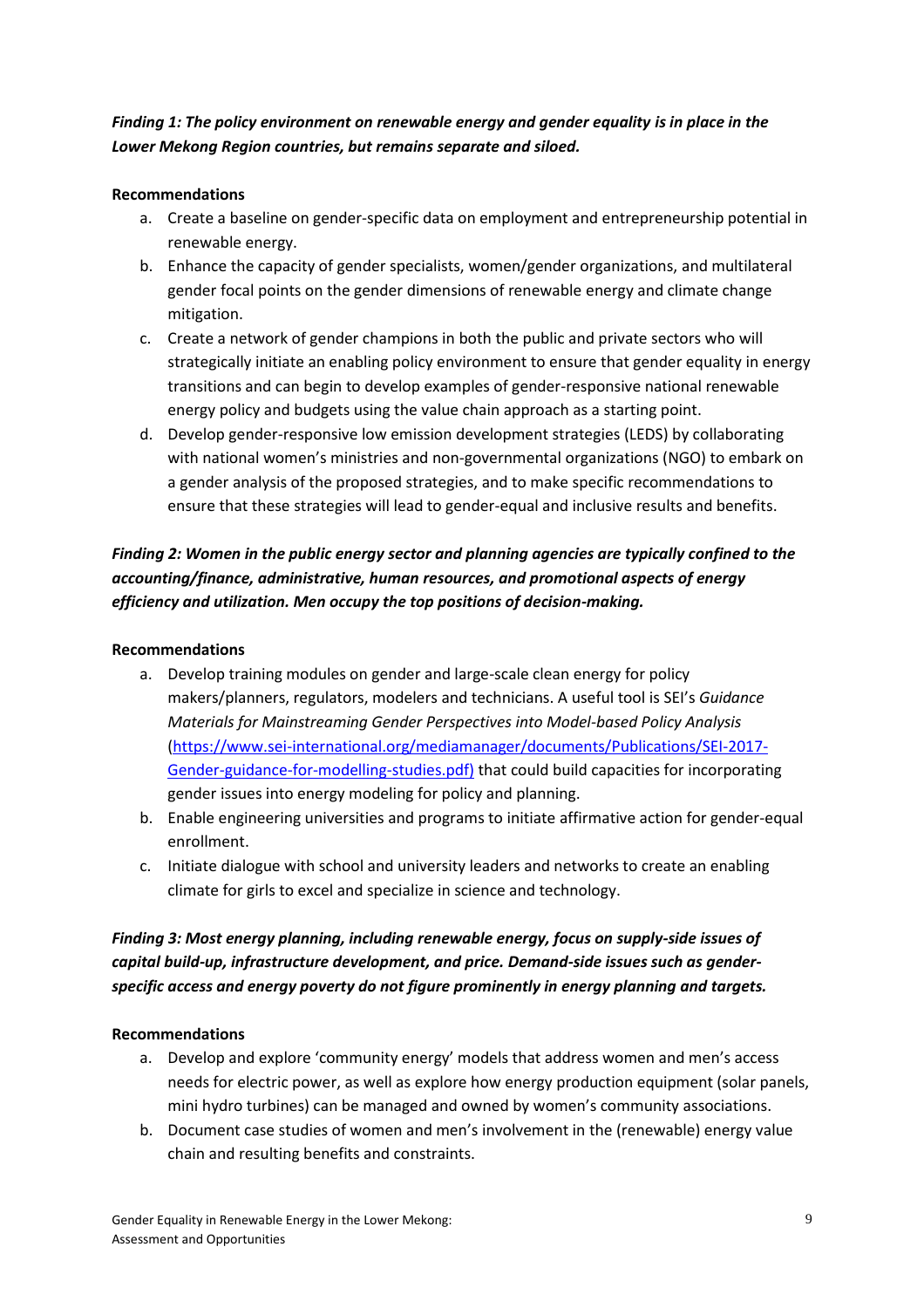c. Engage end-users to articulate their energy needs, the business opportunities they seek out for (renewable) energy production, and possible innovations that they could be part of.

*Finding 4: A number of women lead renewable energy businesses (e.g., solar energy, biomass, and clean energy cookstoves), and are socially accepted for being business leaders. Most successful female business leaders originate from wealthy families, whereas low-income women who lead small businesses like improved cookstoves have limited resources for expanding their enterprises. Together, their opportunities for expansion are also circumscribed by persistent gender norms that require them to observe their domestic obligations.*

#### **Recommendations**

- a. Develop a network of stakeholders on gender equality in the renewable energy sector and women's leadership in energy transitions.
- b. Apply a gender analysis to renewable energy investment tools such as FITs and competitive bidding, power purchase agreements, private sector subsidies, and other credit facilities for women business leaders.
- c. Engage women entrepreneurs and explore capital resources that can expand their mediumsized renewable energy businesses by linking them with innovation specialists and financial advisory services.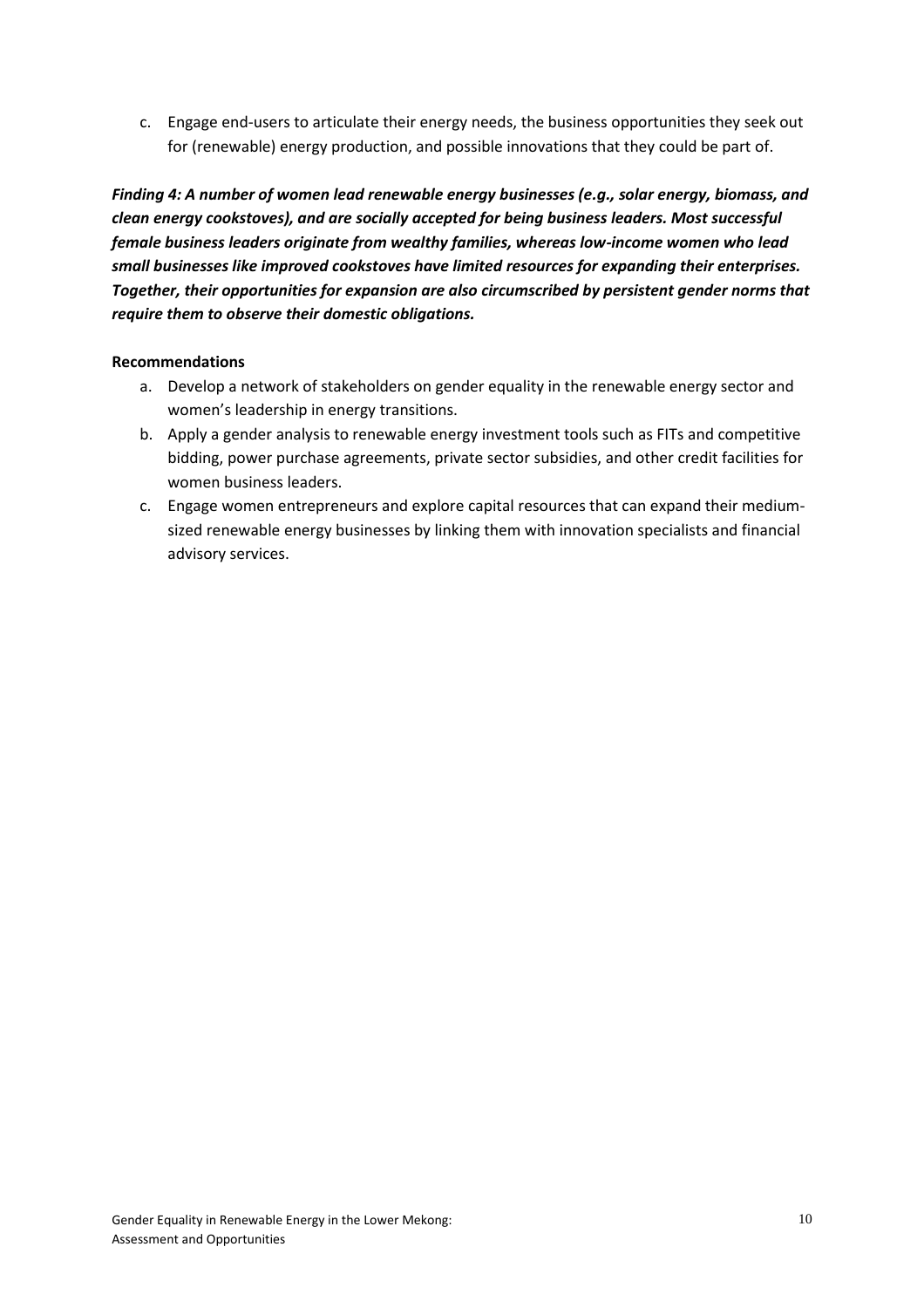# 1. INTRODUCTION

## **1.1 USAID CLEAN POWER ASIA BACKGROUND**

The USAID Clean Power Asia program assists the four Lower Mekong countries of Cambodia, Lao People's Democratic Republic (Lao PDR), Thailand, and Vietnam, as well as other Association of Southeast Asian Nations (ASEAN) member states, to encourage power sector investments in environmentally friendly, renewable energy sources. The program specifically focuses on scaling up investment in grid-connected renewable power.

A major challenge for implementing renewable energy at scale is to integrate climate targets and renewable energy planning into power sector planning. USAID Clean Power Asia supports the establishment and updating of national renewable energy targets and the integration of these targets into power development plans and integrated resource plans for the power sector. The program also works to rationalize the planning and development of renewable energy by linking it to the transmission planning process.

USAID supports financial institutions, developers, and other relevant stakeholders to secure and reduce the cost of finance for renewable energy projects by helping to develop innovative business models; promoting standardized documentation and evaluation practices and approval processes for financing renewable energy projects; and providing other advisory services.

## **1.2 USAID CLEAN POWER ASIA GENDER-RELATED OBJECTIVES**

Gender is a crosscutting theme for all USAID programming. USAID Clean Power Asia has developed a Gender Implementation Plan to ensure gender equality and inclusion is addressed across program activities. USAID Clean Power Asia seeks to collaborate with existing networks and organizations for greater impact with limited resources. The Lower Mekong nations, and the broader ASEAN region, are home to associations and organizations targeting both women and energy (though rarely both) and donor funding has allowed for significant inroads to be made in the promotion of gender equality in the energy sector. USAID Clean Power Asia engages programs and organizations that remain active in these areas. A key lesson learned from the highly successful *Gender Champions* network developed under the USAID Lowering Emissions in Asia's Forests (LEAF) program was that a program does not require pre-packaged tools or expensive inputs, but that real impact can be delivered and traction gained in promoting gender in any sector by identifying leaders and organically developing their capacity.

Specifically, USAID Clean Power Asia has the following gender-related objectives:

 To contribute to a reduction in gender disparities in access to, control over, and benefits from reliable and affordable grid-connected power sources, while increasing the capability of women to realize their rights and influence over energy sources for power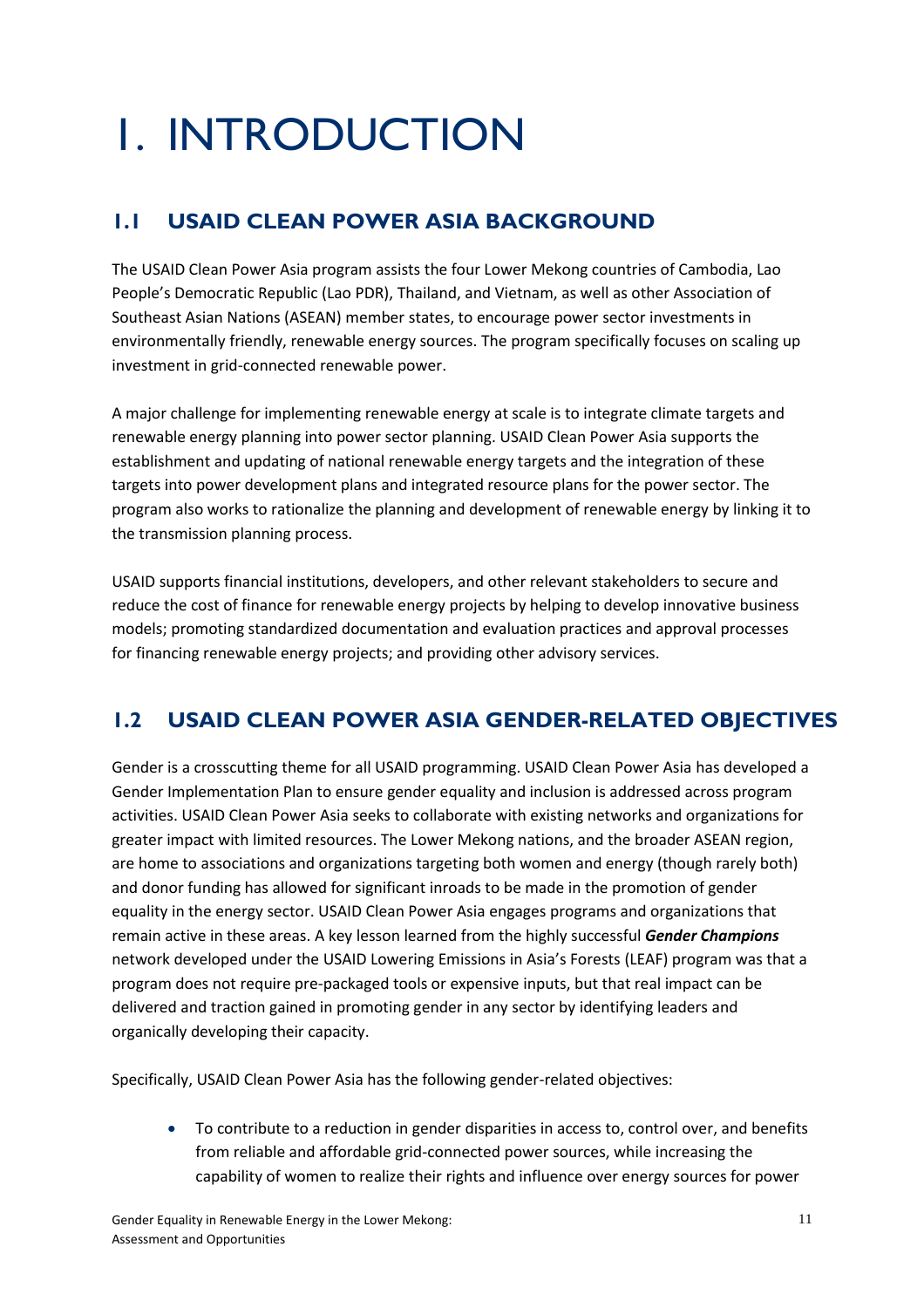generation

- To increase the understanding of impacts on women/gender issues within the renewable energy value chain and the incremental impacts of accelerated grid renewable energy investment on women/gender issues
- To develop capacity and awareness of gender issues in renewable energy while increasing access and creating opportunities for women to influence decision-making.

### **1.3 AIM, OBJECTIVES, AND SCOPE OF THE WHITE PAPER**

This white paper aims to illuminate women working in the renewable energy sectors of the focus nations as part of a gender and renewable energy assessment informing the program's Gender Implementation Plan. This includes women working in utilities, power generation, distribution and transmission, and regulatory bodies, as well as women working in the private sector, in civil society organizations, and in NGOs. The specific objectives of this white paper are to:

- Provide an overview of renewable energy sectors in Lower Mekong countries
- Assess gender issues and gender equality in the renewable energy sectors in Lower Mekong countries
- Make recommendations for promoting gender equality and gender-responsiveness in the renewable energy sector, and specifically for the USAID Clean Power Asia Gender Implementation Plan.

The scope of this paper is the energy sectors of Cambodia, Lao PDR, Thailand, and Vietnam, with a focus on grid-connected (rather than off-grid and mini-grid) renewable energy. The paper reviews academic and grey literature as well as presenting the results from key informant interviews of individuals strategically placed in the renewable energy sector of the four Lower Mekong countries. The structure of the paper is as follows: a brief review of the literature on gender and renewable energy to identify key issues and gaps; summaries of the status of energy sectors in the focus nations; an assessment of the pertinent gender issues and extent of gender integration in renewable energy in the Lower Mekong, including a profiling of women professionals in RE leadership roles, and finally; conclusions and recommendations for moving towards gender equality in RE sectors, specifically for USAID Clean Power Asia and the program's Gender Implementation Plan.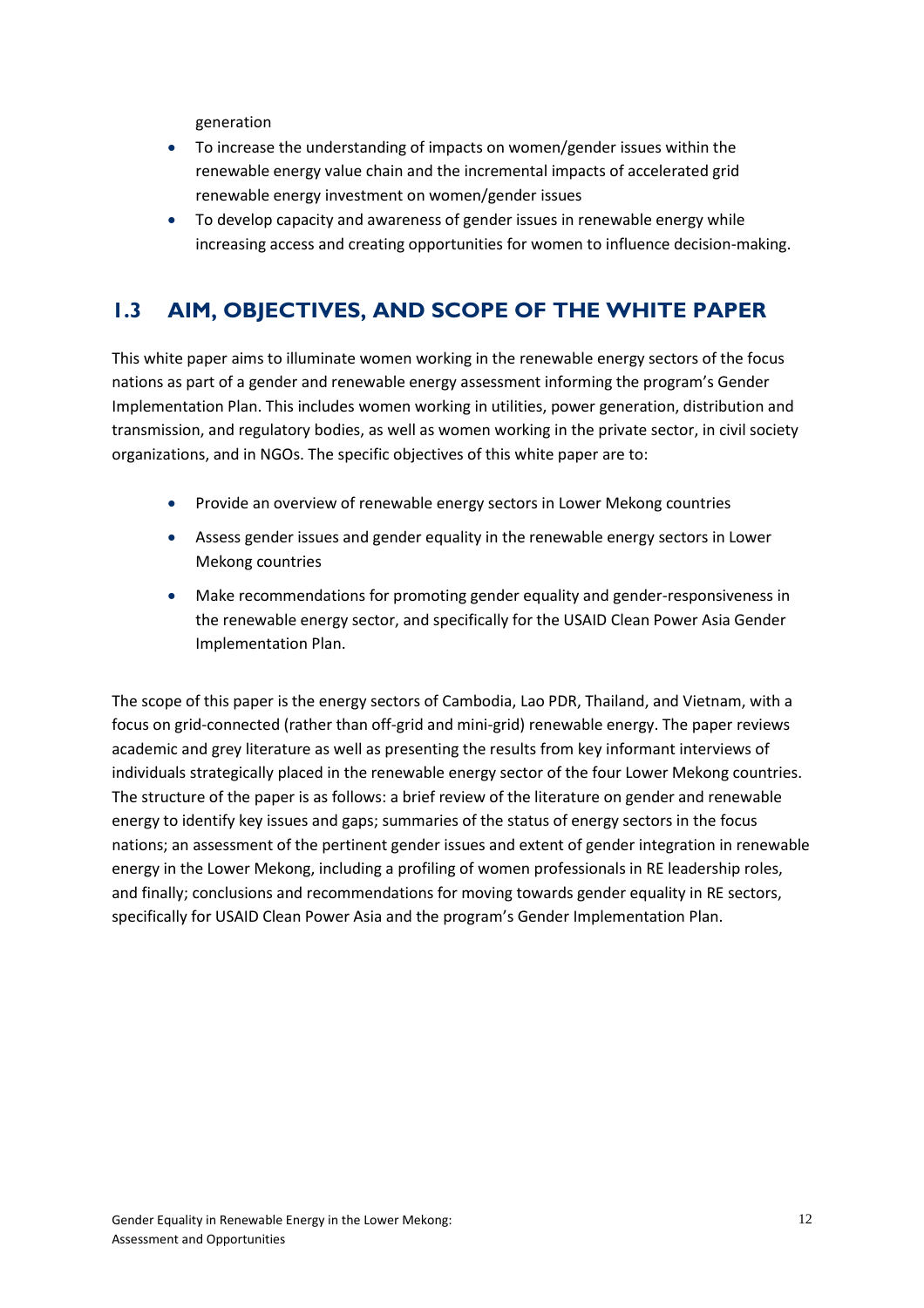## 2. GENDER AND RENEWABLE ENERGY: KEY ISSUES AND GAPS

## **2.1 ENERGY SECTOR AS TRADITIONAL MEN'S PROFESSIONAL FIELD**

Before focusing on the Lower Mekong, we first review the key gender dimensions of the global renewable energy sector, based on literature and studies from a range of contexts.

Gender-blindness in the energy sector is in large part due to two inter-linked factors: women's social position and the attitude of energy institutions to gender issues. Women's control over their own lives is generally weaker than that of men; men tend to dominate decision-making within households, in communities and institutions. Policymakers tend to be largely men and energy institutions and organizations both in the public and private sector, as well as civil society (such as NGOs dealing with energy) tend to be male-dominated, particularly in professional posts. Similarly, large-scale industries and agriculture, which are important energy customers for utilities, are also dominated by men in senior positions. This male-dominated structure results in men talking to men about energy issues. Consequently, the forums where the issues are identified, agendas are set, and any potential solutions proposed, tend to have an inadvertent male bias.

The energy sector overall is largely controlled by men aged 50 and above, with economists and engineers being the dominant professions. Although many economists and engineers would accept welfare and efficiency approaches to meeting women's energy needs, they find meeting equality or empowerment goals through energy policy more difficult to accept or address. While many are not against gender equity, these professions often do not see the relevance of gender to their work. Some consider that equality of the sexes is a matter of local culture and political concern, while others consider that equality objectives cannot be reached through individual projects but through education and social movements.

### **2.2 EMPLOYMENT AND LEADERSHIP GENDER GAP IN ENERGY AND RENEWABLE ENERGY SECTORS**

In 2011, global renewable energy investments rose by USD 40 billion compared with figures in 2004, indicating that there are advances towards clean and more sustainable energy options (Pearl-Martinez, 2014). Data on employment in renewable energy, however, is generally quite sparse and gender-disaggregated data even more so. Information is restricted to several isolated studies; presenting an acute challenge to significant trend analysis. However, from the available data, a broad picture of gender imbalances emerges in renewable energy employment in both developed and developing market contexts.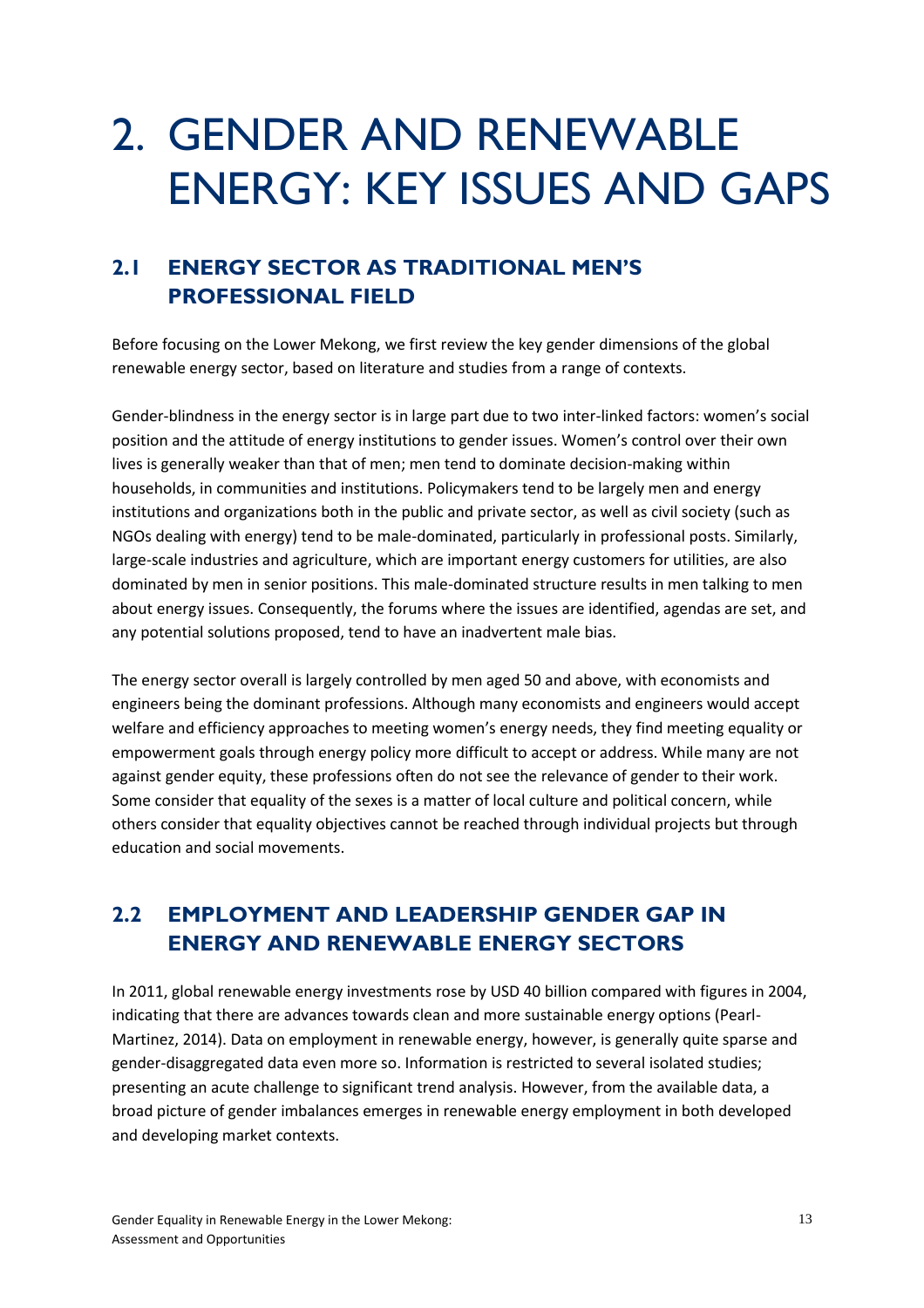It is also well established that women are already poorly represented globally in sectors like construction, renewable energy, manufacturing, and public transportation that are critical to the creation of a green economy. Women account for 9% of the global workforce in construction, 12% in engineering, 15% in financial and business services, and 24% in manufacturing. Women have also long been marginalized in the energy sector work force. They rarely hold ministerial positions in the fields of science, technology, natural resources, and energy, and are seldom considered key stakeholders for energy initiatives. Women make up less than 6% of technical staff and below 1% of top managers (UN Women, 2012). In Europe, women are significantly underrepresented in the electricity sector making up approximately 15% of the workforce (across countries this varies from 8- 22%). In 2016, 16% of board members of the global top (by revenue) 200 utilities were women. In the Global South, a survey of the 10 finalists for the 2014 Ashden Awards found that the average rate of direct female employment (not including entrepreneurs or sales agents) was 23%. The same survey found that women's participation along the energy chain is generally low unless women are specially targeted for inclusion (Clancy, 2016).

A series of studies conducted in developed countries with modern energy markets show women holding a minority of jobs both in the renewable energy industry in general, a smaller minority in technical and managerial positions, and a lower share compared to the national economy (IRENA, 2013). One or all of these trends are found in the United States (WoWE, 2011; Hegewish et al., 2013), the European Union (Blanco and Rodrigues 2009), in Spain (Arregui et al., 2010) and in Germany (Lehr et al., 2008). Stevens et al. (2009) assess women and green jobs (including, but not limited to, renewable energy) and suggest that the green economy may unintentionally exclude women because most green jobs are expected to be in manufacturing, construction, and engineering – fields where women are significantly under-represented. Particularly with the advancement and uptake of automated technologies in the secondary sector (e.g., manufacturing and construction), the perception that most of these green jobs involve heavy labor, therefore limiting female participation, is at best over-emphasized and at worst false. Women only hold anything close to approaching an equal share of jobs in sales and administrative positions (30-60%), and in managerial roles as low as 15% (Stevens et al., 2009; Arregui et al., 2010). The overall estimated share of female employees in the energy industry as a whole, and in the modern (i.e., developed countries) renewable energy sector, is 20% (ILO, 2008; IRENA, 2013).

In developing countries, characterized by 'traditional' energy markets, data on employment are even harder to come by. There are no comprehensive global data sets, but some regional estimates and national case studies that document women in renewable energy, primarily through the lens of energy access, do exist (IRENA, 2013). For instance, World Bank studies have shown the disproportionate time spent by working women collecting and preparing fuelwood (e.g., Ilahi, 2000), the relationship between time allocation and "unpaid" household work and poverty (Blackden and Wodon, 2006), and the uneven share of financial gains along the charcoal value chain (World Bank, 2009). Women are primarily employed in retail marketing: the value chain stage that sees the smallest share of profits (e.g., in Tanzania, see Beukering et al., 2007). Improvements in cookstove adoption (as a means to reduce the unsustainable use of biomass) (Lewis and Pattanayak, 2012) and the production of crops for biofuels (Kammen, 2011) are creating increasing numbers of formal and informal energy jobs in developing countries, for example as shown in Cambodia (ENERGIA, 2009).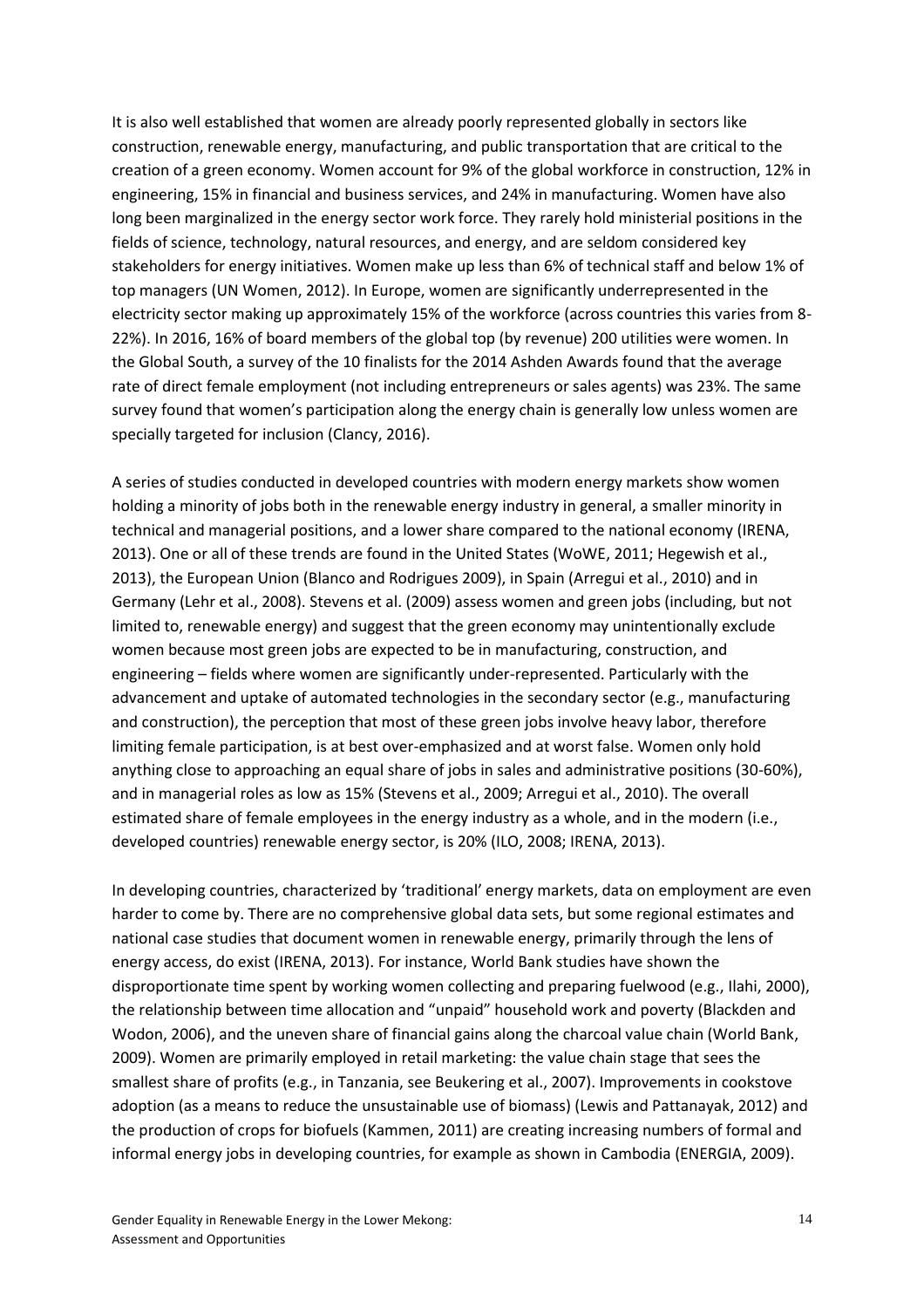As described above, the available information on women in renewable energy sectors consistently show a wide gender gap in employment. However, the gender issues go far beyond numerical equal representation for women and men; many studies do not look beyond gender-disaggregated data to analyze, for example, women's participation in decision-making roles (IRENA, 2013). The economic and social rationale for gender equality in employment extends to gender equality in decisionmaking roles and processes, too.

A study of Fortune 500 companies by Joy et al. (2007) finds those companies with the highest proportion of women board directors outperformed those with the lowest proportions, in terms of returns on equity, invested capital, and sales. The analysis of such a variety of companies means these results stand across different industries and suggest an important lesson for the development of the renewable energy sector. As of 2017, women hold just 10.6% of a total of 6,000 board seats of Fortune 500 companies. Another assessment of over 1,500 companies' performances across many sectors found that those with more women on their board of directors are more likely to invest in renewable power generation; take steps to improve operational energy efficiency; have integrated climate change; measure and actively reduce carbon emissions and environmental impacts; have programs to reduce the carbon footprint of their supply chain; and address environmental risks in their financial decisions (McElhaney and Mobasseri, 2012; IRENA, 2013).

In emerging market and developing country contexts, where women are important users and consumers of electricity from renewable energy sources, integrating a gender perspective into the design of policies, products, and services relevant to energy access is vital. Various studies have linked the failure of technology adoption, such as clean cookstoves, to failures to consult with women in the stove design process (Foley and Moss, 1983; Manibog, 1984). In the energy access context, decentralized systems offer more opportunities for women as energy users to participate in decision-making processes (Smith, 2000). Conventional energy models, by comparison, often see decisions made at the generation, transmission, and distribution stages by higher-level professionals (IRENA, 2013). Although not discussed here, the self-employment and entrepreneurship values associated with the growth of women-owned businesses also represents an important opportunity for women in the renewable energy sector of developing countries.

Women may also have formal or informal (intermittent or contract) employment along the energy value chain (e.g., power generation and trading, transmission, distribution, energy services, and appliances). To help women enter these jobs, a number of countries are providing training, as well as supportive working environments (Pearl-Martinez, 2014). Women may also find indirect employment in allied industries and those that provide services for the energy sector, such as the construction of large-scale renewable energy infrastructure, and services such as restaurants, catering for workers, health and social services, and temporary housing).

Constraints to women's involvement in renewable energy are tied to cultural norms and societal values that are context-specific. However, as traditional norms, including women's roles and responsibilities, change and women increasingly participate in the labor market (Boudet et al., 2013), there is an opportunity to assess and learn from common constraints. IRENA (2013) identifies three major constraints; skills, mobility, and self-perception.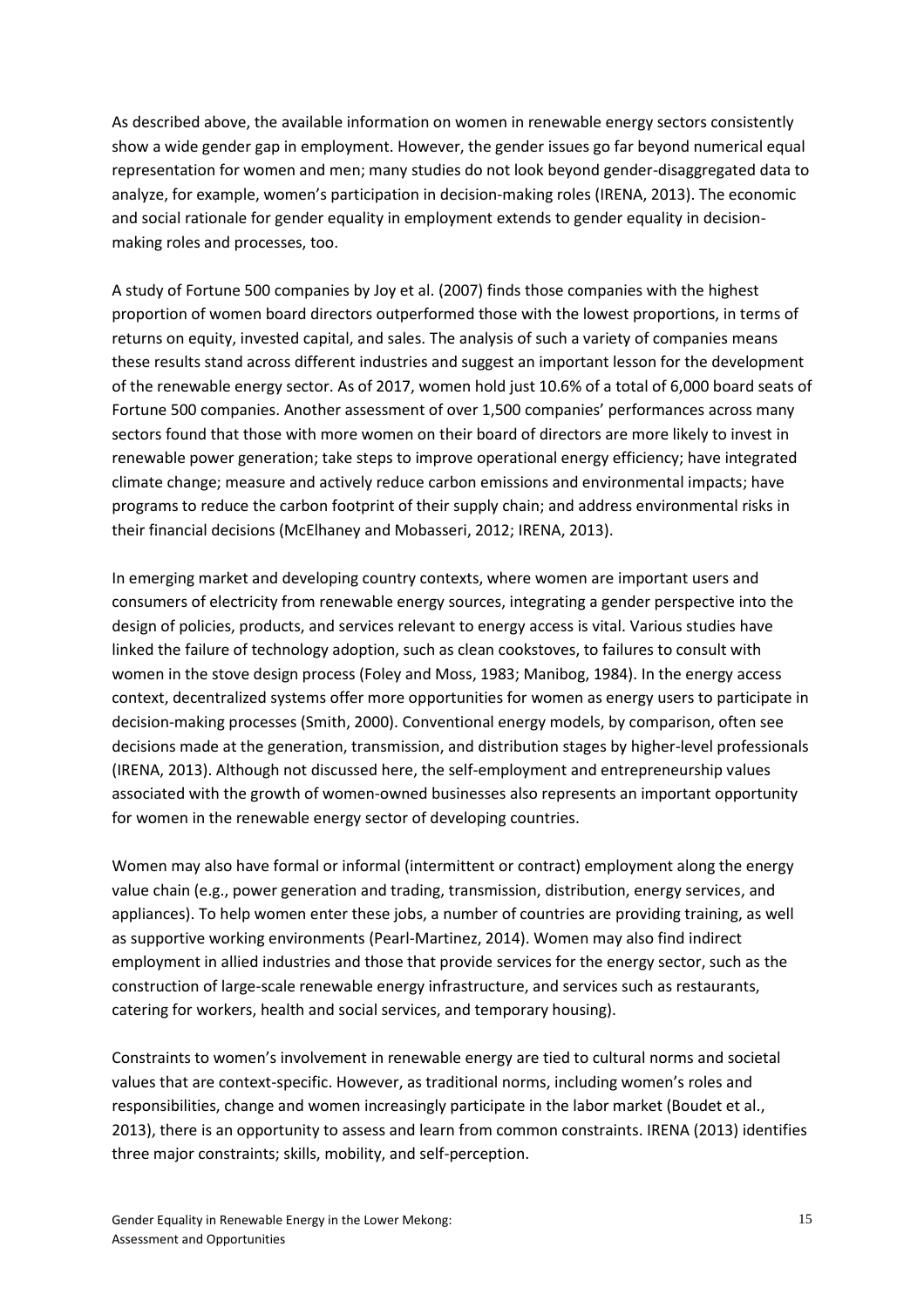As highlighted, a lack of key skills necessary for employment is a major challenge in renewable energy markets, especially for women. Girls' and women's relative (to boys' and men's) lack of access to basic education and specific training has created a barrier to acquiring the skills thus limiting women's ability to participate (Danielsen, 2012). Furthermore, the low percentage of women pursuing higher education, particularly in science, technology, and engineering fields, also constrains involvement. Once in the workplace, the constraints are not over. The "glass ceiling", where discriminatory barriers prevent women and ethnic minorities from developing their careers to high positions, restricts progress towards gender equality and equal representation in the workplace. There are also industry-specific risks that affect women more than men and can act to discourage entering into the sector in the first place, such as difficulty to maintain work/life balance, a lack of childcare facilities, harassment in the workplace, and gender discrimination in hiring procedures and in wage determination (IRENA, 2013; OECD, 2013).

The renewable energy sector tends to demand a high geographic mobility of its workforce. Although this affects all, women are likely to be at a significant disadvantage. For example, renewable energy construction projects can be in isolated areas, require purpose-build accommodation for workers, and impose long absences from families – women are less likely to be able and willing to be away from home for long periods (Eddy and Reed, 2013). Women in developing countries often face mobility constrains due to social responsibilities and traditional norms, which limits their participation in activities that require relocating or traveling. However, trends are that suggest an increase in women's mobility in the renewable energy sector (IRENA, 2013).

Some studies in renewable energy contexts, as well as in the construction industry, suggest selfperception is an important constraint for women's employment. For example, a study in India revealed that both men and women felt the reason women could not acquire skills for higher-paid masonry work was that women construction workers are unfit to be trained despite possessing the necessary capacities and desire (Barnabas et al., 2013). Women may also perceive that technical jobs are "only for men" or that they may be subject to discrimination or harassment if they entered such workplaces. In developing countries, self-perception relating to the traditional roles women hold limiting their participation in renewable energy development is still a key constraint.

### **2.3 BUSINESS AND EMPOWERMENT CASE FOR GENDER DIVERSITY IN RENEWABLE ENERGY SECTOR**

Meaningful consideration, together with effective integration, of the gender dimensions of the renewable energy sector is a means to address two broad, yet significant, challenges: i) the current and projected shortages in skilled labor that may lead to the subsequent deceleration of the deployment of renewable energy technologies, and ii) the undoing of many of the social, economic and environment co-benefits associated with the growth of renewables. The "business case" rationale for integration revolves around striving for equal employment opportunities in order to expand the size and capacity of the labor pool to meet the demand for skills at all stages of the value chain and to improve business returns. Targeting women – half the population – is no longer just a pleasant bonus or a principle of good management, but is an essential ingredient of sound business practice, which could offer economic and other benefits to the renewable energy industry. This is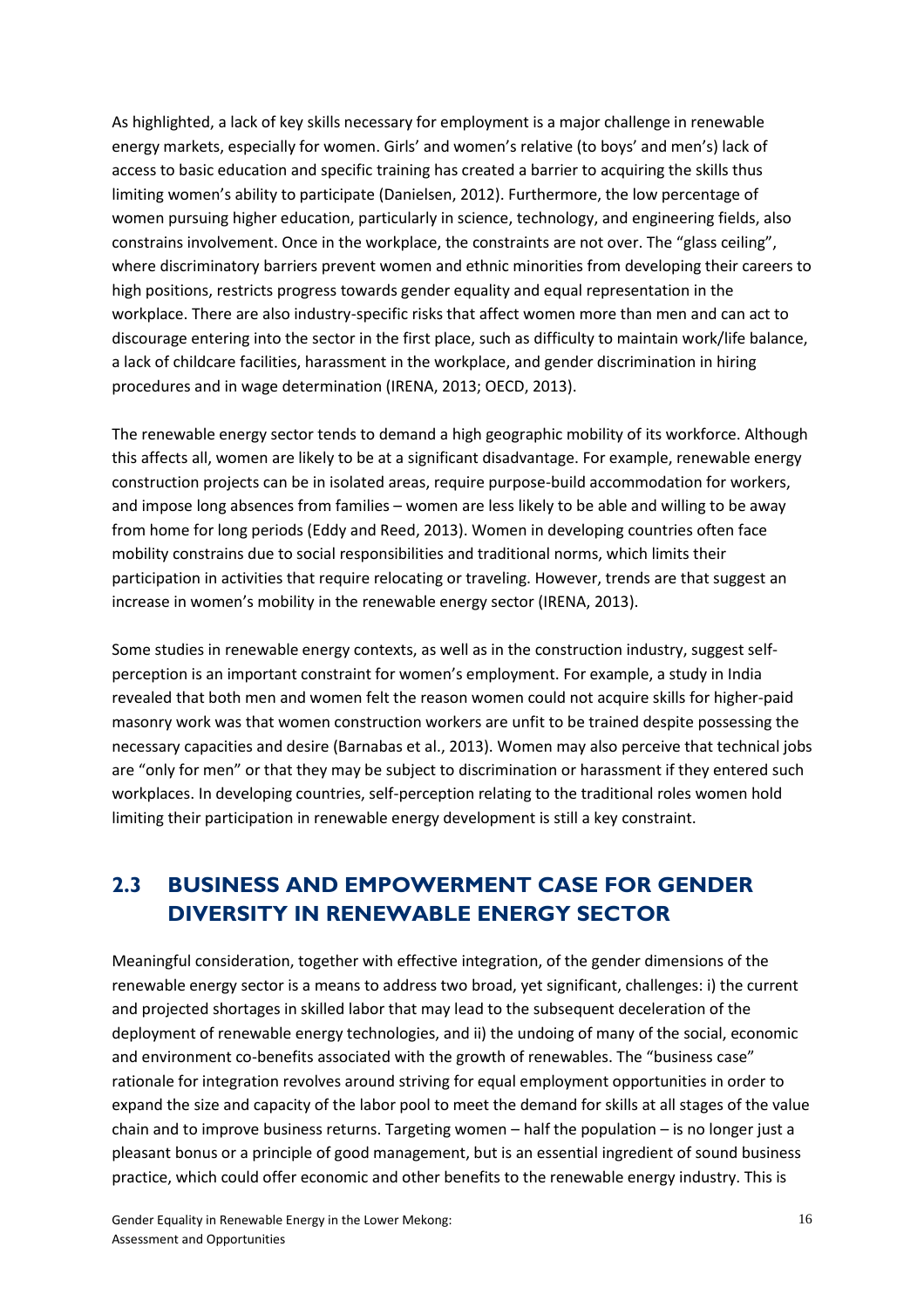the case of ensuring talent is not wasted and this is evident in the agricultural sector, for instance, which has long argued that increasing women's access to financial capital, knowledge, and other productive resources such as land and water, enhances the productivity of the sector (Farnworth, et al., 2013; FAO, 2011).

The "social or empowerment case" rationale speaks to the empowerment of women in energy decision-making leading to the expansion and equal sharing of co-benefits, particularly around access to energy, household consumption, and women-led enterprises. Overall, mainstream energy planning continues to be supply side-driven, focusing more on the technology requirements and getting prices right (Clancy, 2009). Gender and energy studies in the past concentrated on the access issues of energy. There is therefore the need to benefit women who have been historically excluded from reliable access to energy. Both empowerment and business participation challenges are in large part due to prevailing gender biases that translate into forms of discrimination of women in most societies, including the energy sector. In short, there is an opportunity to democratize renewable and clean energy initiatives as they are currently on the upswing.

These two rationales need not be mutually exclusive, and there are three reasons that support this.

In the modern energy markets of developed countries, women have been shown to favor clean energy solutions, but are largely under-represented in the energy industry's workforces, particularly in both technical and managerial positions, thus limiting women's decision-making influence (Eddy and Reed, 2013). This trend has been attributed to gender issues of unequal opportunities, required educational backgrounds that are generally skewed towards men, weaker self-perception, and mobility (IRENA, 2013). In developing countries, where markets are emerging and energy access is limited, the major gender issue is the fact that energy poverty consistently has a more damaging impact on the lives of women than of men. It is on the women that the burden falls for meeting gaps in energy supply, for instance by collecting fuelwood, and this limits women's, and girls', ability to engage in education and expand their employment opportunities. Thus, this is the first compelling reason why women's participation in the use and development of renewable energy technologies is a necessity for tackling energy access and poverty in emerging economies and to ensure that energy needs of marginalized groups are adequately met (Clancy et al., 2002).

Although it is widely accepted that application of end-use energy technologies can improve productivity and contribute significantly to women's welfare, it does not guarantee that technological innovations can by themselves promote gender equality and women's empowerment. This is exemplified by the failure of innumerable projects promoting solar and biomass technologies to address social justice and equity concerns. This has led several researchers (see, e.g., Skutch, 2005; Kelkar and Nathan, n.d.) to emphasize that the process by which the energy service is planned, implemented, and maintained, if done in a gender-sensitive manner, may be more empowering than the energy technology itself. This is the second reason why women should be well-placed in the energy sector.

Finally, the third compelling reason is that achieving gender equality is also a core component of eradicating poverty: women and girls constitute 70% of the global population in extreme poverty (PCI, n.d.). Thus, employment generated through the deployment of renewable energy technologies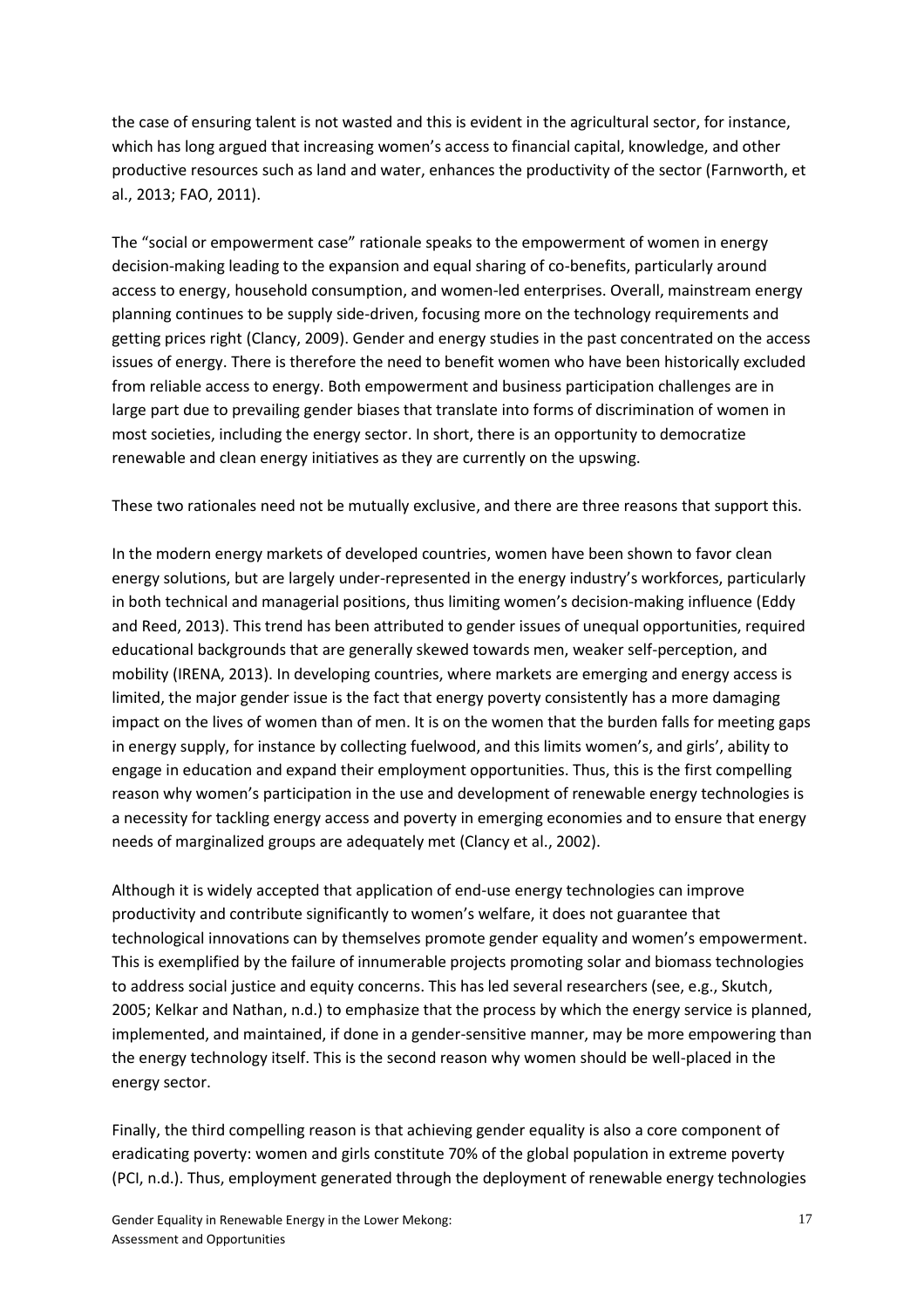can contribute to poverty alleviation and realizing women's human development potential. It is also important that as women's employment opportunities are explored in developing countries, lessons are learned from developed countries to not replicate inequalities and instead ensure equal opportunities and representation in renewable energy employment, particularly in positions of power.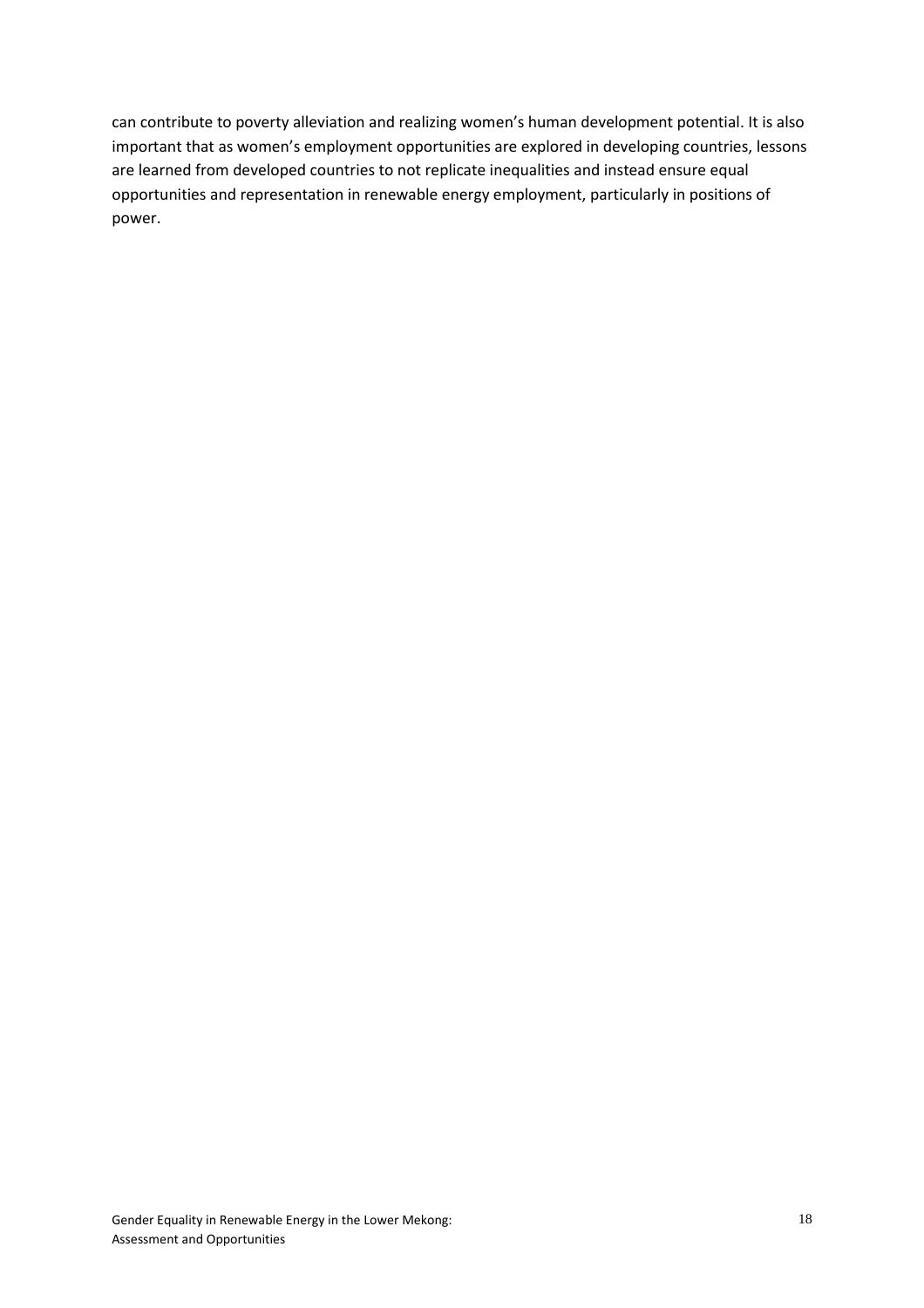## 3. RENEWABLE ENERGY AND GENDER IN THE LOWER MEKONG

Energy and electrical power development is a particularly topical issue that is at the heart of the future of the Lower Mekong sub-region. The Mekong River has great potential hydropower capacity, and the large-scale development of that energy source is considered by governments as a central pillar to the socioeconomic development of the region. However, the Mekong has equally important uses for irrigation, agricultural production, aquaculture, and fisheries livelihoods for millions of households. The future development of hydropower is largely inevitable, but governments and the energy sector in general should seek to do so sustainably and must effectively assess and address the environmental and social impacts of that development, integrate the future effects of climate change on the river basin in those assessments and measures, and ensure that the economic benefits are felt equitably from the national to the household level, across different social groups.

Aside from large hydropower along the Mekong, other renewable energy sources are increasingly important for providing household energy access, rural electrification, and the host of socioeconomic co-benefits that arise from having access to electricity. Before considering the gender aspects of renewable energy in the context of the Mekong, this section briefly describes the renewable energy policies of the four focus nations – Cambodia, Lao PDR, Thailand, and Vietnam – and key information related to targets, actors and investments. The information presented pertains to four sources: solar, wind, biomass, and small-scale hydropower. Table 1 below summarizes the information by country.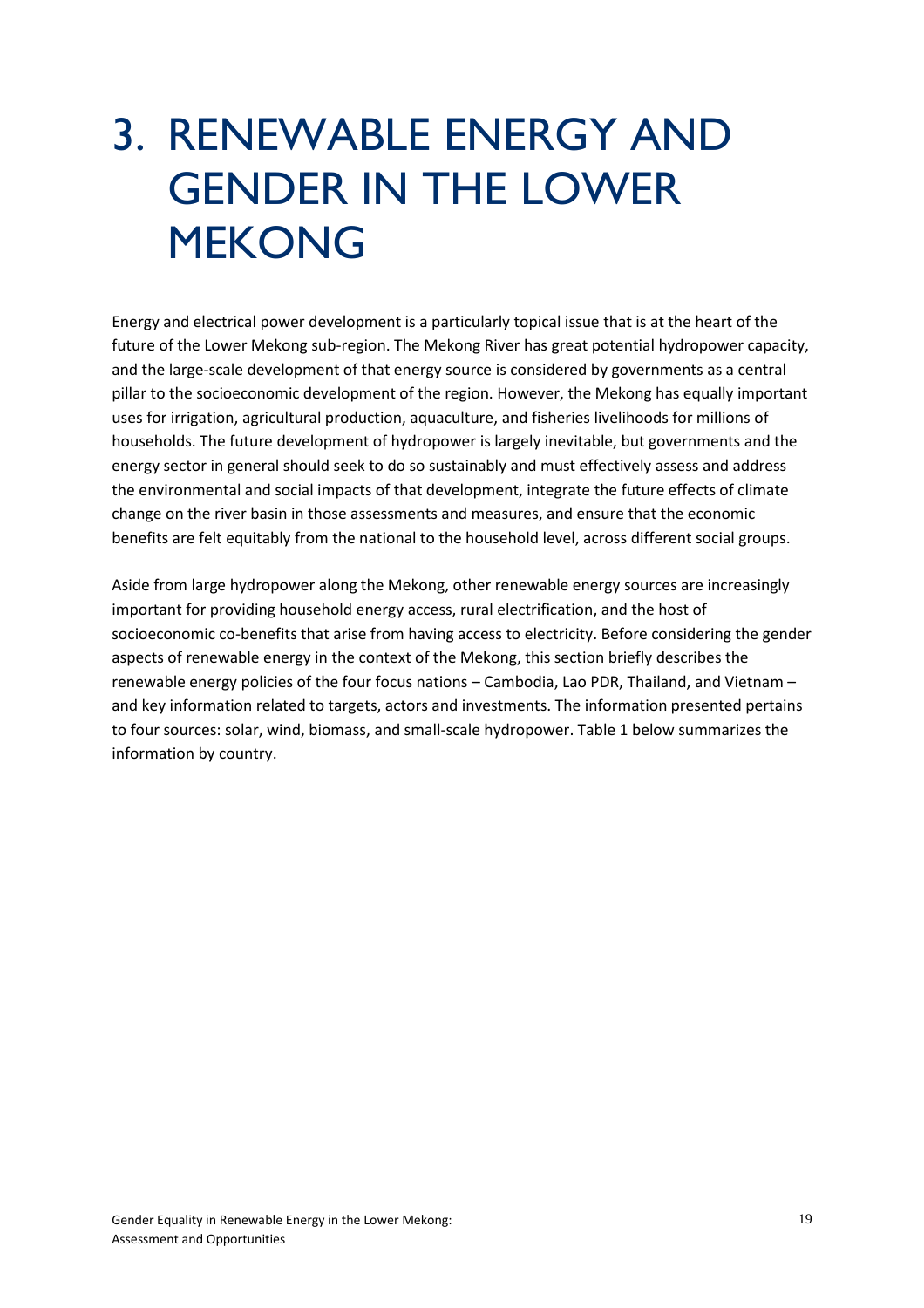|                                         | Cambodia                                                                                                                                                                                                                                                                                                                                                                                                                 |                                                                                                                                                                                                                                                                                                                                          | <b>Lao PDR</b> |                                                                                                                                                                                                                                                                                                                                                                                                                                                                                                                                                        | <b>Thailand</b>                 |                                  |                                                                                                                                                                                                                                                                                                                     | <b>Vietnam</b> |              |               |
|-----------------------------------------|--------------------------------------------------------------------------------------------------------------------------------------------------------------------------------------------------------------------------------------------------------------------------------------------------------------------------------------------------------------------------------------------------------------------------|------------------------------------------------------------------------------------------------------------------------------------------------------------------------------------------------------------------------------------------------------------------------------------------------------------------------------------------|----------------|--------------------------------------------------------------------------------------------------------------------------------------------------------------------------------------------------------------------------------------------------------------------------------------------------------------------------------------------------------------------------------------------------------------------------------------------------------------------------------------------------------------------------------------------------------|---------------------------------|----------------------------------|---------------------------------------------------------------------------------------------------------------------------------------------------------------------------------------------------------------------------------------------------------------------------------------------------------------------|----------------|--------------|---------------|
| Renewable<br>energy-related<br>policies | Electricity Law (2001)<br><b>Rural Electrification</b><br>Master Plan (2006)<br>National Policy on Rural<br>Electrification by<br>Renewable Energy<br>(2007)<br>Power Development Plan<br>2008-2020<br>National Climate Change<br>Strategic Plan 2014-<br>2023<br>National Policy and<br>$\bullet$<br><b>Strategic Plan for Green</b><br>Growth 2013-2030<br><b>National Strategic</b><br>Development Plan 2014-<br>2018 | Electricity Law (1997)<br>$\bullet$<br><b>National Policy Environmental</b><br>and Social Sustainability of the<br>Hydro Sector (2006)<br><b>Investment Promotion Law</b><br>(2009)<br>Renewable Energy Development<br>Strategy (2011)<br>Policy on Sustainable Hydro<br>$\bullet$<br>Development (2013) [applies to<br>projects >15 MW] |                | National Energy Policy Act<br>$\bullet$<br>(1992)<br><b>Energy Conservation</b><br>$\bullet$<br>Promotion Act (1992)<br><b>Thailand Adder Scheme</b><br>(2007)<br>Thailand Integrated<br><b>Energy Blueprint 2015-</b><br>2036:<br><b>Alternative Energy</b><br>$\bullet$<br>Development Plan<br><b>Thailand Power</b><br>$\bullet$<br>Development Plan<br>Energy Efficiency Plan<br>$\bullet$<br>Oil Plan<br>Gas Plan<br>٠<br><b>Thailand Smart Grid</b><br>Roadmap 2015-2036<br><b>National Social and</b><br>Economic Development<br>Plan 2015-2036 |                                 | $\bullet$<br>(2013)<br>$\bullet$ | Electricity Law (2004)<br>National Energy Development<br>Strategy 2007-2020<br>National Power Development Plan<br>2011-2020<br>Corporate Income Tax for<br>Renewable Energy power projects<br>Renewable Energy Development<br>Strategy 2015-2030<br><b>Revised National Power</b><br>Development Master Plan (2016) |                |              |               |
| Renewable                               | No specific target.                                                                                                                                                                                                                                                                                                                                                                                                      | Type (MW)                                                                                                                                                                                                                                                                                                                                | 2020           | 2025                                                                                                                                                                                                                                                                                                                                                                                                                                                                                                                                                   | Type (MW)                       | 2036                             | <b>Type</b>                                                                                                                                                                                                                                                                                                         | 2020           | 2025         | 2030          |
| energy<br>target(s)                     | However, by 2020 all villages                                                                                                                                                                                                                                                                                                                                                                                            | Small hydro                                                                                                                                                                                                                                                                                                                              | 134            | 400                                                                                                                                                                                                                                                                                                                                                                                                                                                                                                                                                    | Small hydro                     | 376                              | (MW)                                                                                                                                                                                                                                                                                                                |                |              |               |
| (installed<br>power<br>capacity; for    | should have access to<br>electricity and by 2030 70% of<br>households should have<br>access to grid electricity.                                                                                                                                                                                                                                                                                                         | Solar<br>Wind<br><b>Biomass</b>                                                                                                                                                                                                                                                                                                          | 36<br>12<br>24 | 91<br>73<br>58                                                                                                                                                                                                                                                                                                                                                                                                                                                                                                                                         | Solar<br>Wind<br><b>Biomass</b> | 6000<br>3000<br>5570             | S. hydro<br>Solar<br>Wind<br><b>Biomass</b>                                                                                                                                                                                                                                                                         | 850<br>800     | 4000<br>2000 | 12000<br>6000 |
| electricity                             | Target of 2,241 MW supply                                                                                                                                                                                                                                                                                                                                                                                                |                                                                                                                                                                                                                                                                                                                                          |                |                                                                                                                                                                                                                                                                                                                                                                                                                                                                                                                                                        |                                 |                                  |                                                                                                                                                                                                                                                                                                                     |                |              |               |

#### **Table 1: Summary of renewable energy policies, targets, policy environment, and sector gender issues in the Lower Mekong**

Gender Equality in Renewable Energy in the Lower Mekong: Assessment and Opportunities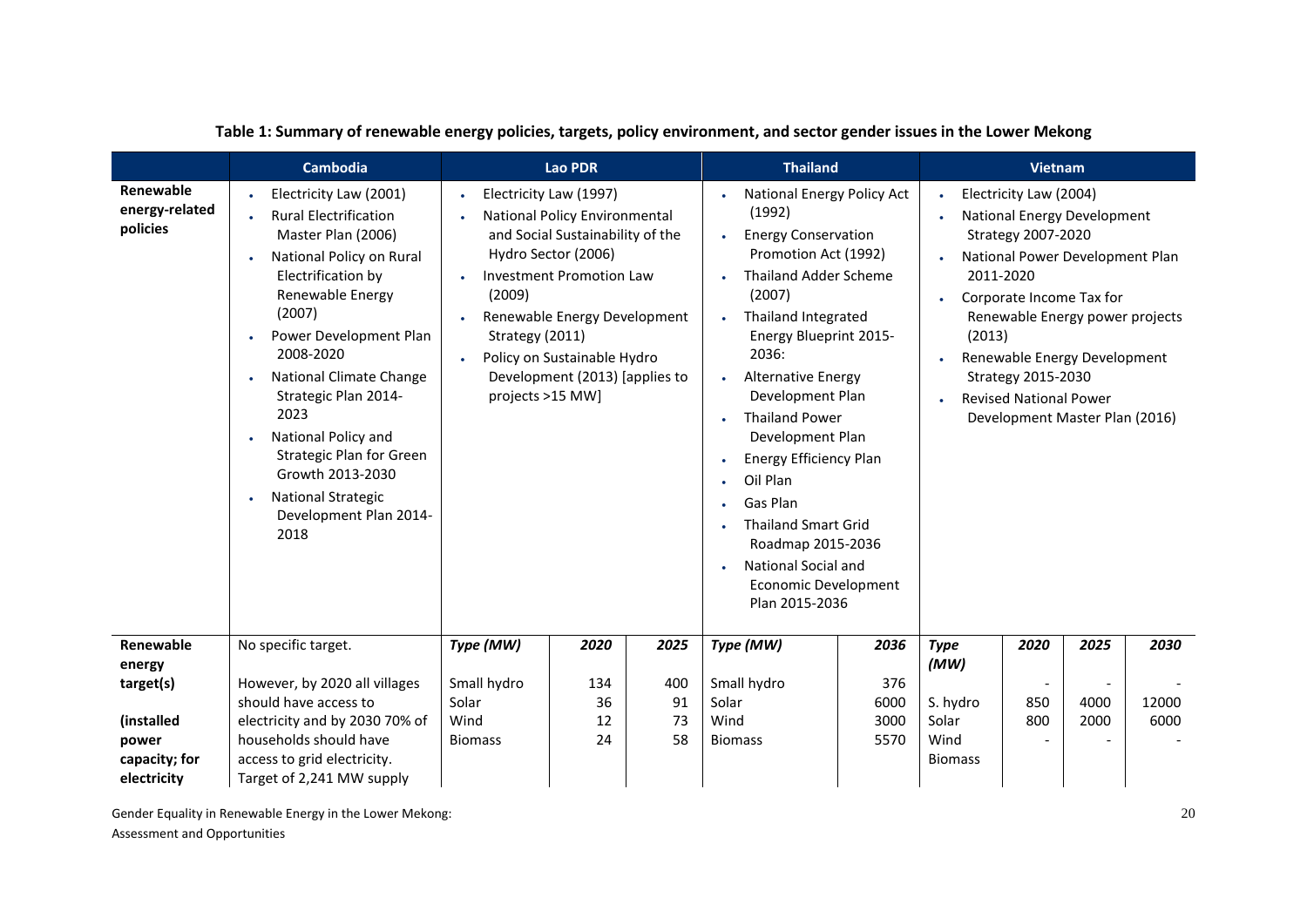|                                  | <b>Cambodia</b>                                                                                                                                                                                                                                           | <b>Lao PDR</b>                                                                                                                                                                                                                          | <b>Thailand</b>                                                                                                                                                                                                                                                                                                                 | <b>Vietnam</b>                                                                                                                                                |  |  |
|----------------------------------|-----------------------------------------------------------------------------------------------------------------------------------------------------------------------------------------------------------------------------------------------------------|-----------------------------------------------------------------------------------------------------------------------------------------------------------------------------------------------------------------------------------------|---------------------------------------------------------------------------------------------------------------------------------------------------------------------------------------------------------------------------------------------------------------------------------------------------------------------------------|---------------------------------------------------------------------------------------------------------------------------------------------------------------|--|--|
| generation,<br>MW)               | from hydro to meet expected<br>electricity demand of 2,770<br>MW in 2020 (81%).                                                                                                                                                                           |                                                                                                                                                                                                                                         |                                                                                                                                                                                                                                                                                                                                 |                                                                                                                                                               |  |  |
| Selling feed-in<br>tariffs (FiT) | No feed-in tariff (FIT) for grid-<br>connected RE systems to sell<br>to grid.                                                                                                                                                                             | No FIT for grid-connected RE systems<br>to sell to grid. Policy on tariffs in<br>preparation (under DEPP).                                                                                                                              | Yes - FIT has two types: 1.<br>Natural energy (i.e. hydro,<br>wind, solar) and 2. Bio-energy<br>(e.g., biomass, biogas). FIT is for<br>20 years for hydro, wind and<br>biomass, and 25 years for solar.                                                                                                                         | Yes - FIT for small hydro, wind (on- and<br>off-shore) and biomass (co-generation<br>and pure-power). Tariffs adjustable to<br>VND/USD currency fluctuations. |  |  |
| <b>Incentives</b>                | Some fiscal and investment<br>incentives exist, but what and<br>how benefits can be availed is<br>not known.                                                                                                                                              | Various - import duty free for<br>machinery and materials; tax<br>exemptions and rates depending on<br>investment promotion zone; small<br>hydro: free land access, land<br>conversion fee waiver, tax and duty<br>waivers, and others. | Various - import duty free for<br>equipment; income tax<br>exemption for 8 years; 50%<br>reduction of corporate income<br>tax on profits; costs deductions<br>for infrastructure installation,<br>transportation, electricity and<br>water supply for 10 years.                                                                 | Various - corporate income tax<br>exemption for first four years, import tax<br>exemption, reduced land rental fees.                                          |  |  |
| <b>Financing</b><br>support      | USD 100/system subsidy from<br>government.<br>Electricité du Cambodge (EDC)<br>provided USD 6M for<br>operation of Renewable<br>Energy Fund and<br>implementation of three<br>programs (Power to the Poor;<br>Solar Home System;<br>Assistance to Develop | Domestic and foreign investors have<br>access to loans from commercial<br>banks and other institutions in Lao<br>PDR and overseas in accordance with<br>Law on Investment Promotion and<br>other relevant laws and regulations.         | <b>Energy Conservation Fund</b><br>established by Energy<br>Conservation Act in 1992<br>provides financial support for<br>RE technologies.<br><b>Energy Service Company</b><br>Revolving Fund established in<br>2008 and managed by the<br><b>Energy for Environment</b><br>Foundation encourages<br>investment and can be used | State investment credits with favourable<br>interest rates.                                                                                                   |  |  |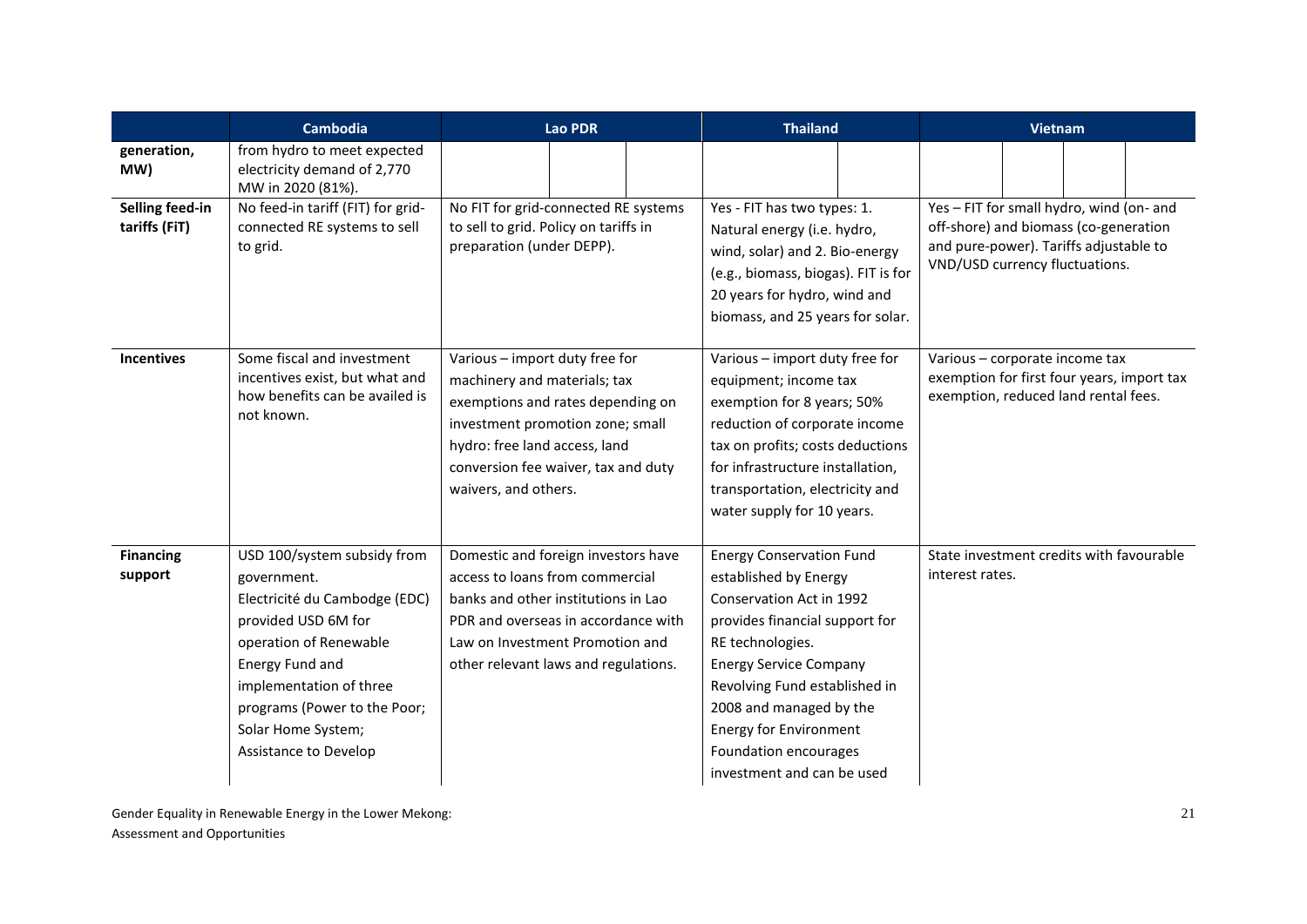|                                                                             | <b>Cambodia</b>                                                                                                                                                                                                                                                                                                                                                | Lao PDR                                                                                                                                                                                                                                                                                                         | <b>Thailand</b>                                                                                                                                                                                                                                                                  | <b>Vietnam</b>                                                                                                                                                   |
|-----------------------------------------------------------------------------|----------------------------------------------------------------------------------------------------------------------------------------------------------------------------------------------------------------------------------------------------------------------------------------------------------------------------------------------------------------|-----------------------------------------------------------------------------------------------------------------------------------------------------------------------------------------------------------------------------------------------------------------------------------------------------------------|----------------------------------------------------------------------------------------------------------------------------------------------------------------------------------------------------------------------------------------------------------------------------------|------------------------------------------------------------------------------------------------------------------------------------------------------------------|
| <b>Policy</b><br>environment<br>on gender and<br>renewable<br>energy        | Electricity Infrastructure in<br>Rural Areas.<br>Grant assistance of USD<br>400/kWh for hydro and of USD<br>300/kWh for other<br>renewables.<br>No explicit policy. Other<br>related gender-responsive<br>instruments exist: National<br>Climate Change Strategic Plan,<br><b>National Strategic</b><br>Development Plan on<br>women's economic<br>empowerment | No explicit policy. Other related<br>gender-responsive instruments exist:<br>Law on Women's Development and<br>Protection, Vision 2030 and 10-Year<br>National Strategy on Gender Equality<br>(2016–2025) and Vision 2030 on<br>Women Development, 10-year<br>Women's Development Strategy<br>$(2016 - 2025)$ . | for: equity investment,<br>equipment leasing, venture<br>capital, credit guarantee and<br>technical assistance.<br>No explicit policy. Other related<br>gender-responsive instruments<br>exist: Gender Equality Act<br>(2015), National Economic and<br>Social Development Plans | No explicit policy. Other related gender-<br>responsive instruments exist: Gender<br>Equality Law (2006), The National<br>Strategy on Gender Equality 2011-2020. |
| <b>Gender issues</b><br>in employment<br>and leadership<br>in the RE sector | Producers and entrepreneurs<br>in improved clean energy<br>cookstoves and charcoal<br>production are mostly women.<br>Public sector on energy is<br>male-dominated.                                                                                                                                                                                            | Limited data available on women's<br>engagement in renewable energy<br>enterprises.<br>Public sector on energy is male-<br>dominated.                                                                                                                                                                           | Several female-run renewable<br>energy enterprises, particularly<br>solar, have flourished since the<br>policy shift in 2008. Have<br>benefited from FiT.<br>Public sector on energy is male-<br>dominated.                                                                      | Some indication of female heads of<br>business for large and medium-sized<br>renewable energy firms.<br>Public sector on energy is male-<br>dominated.           |

*Source: Data from ACE (2016), IRENA (2017), and interviews.*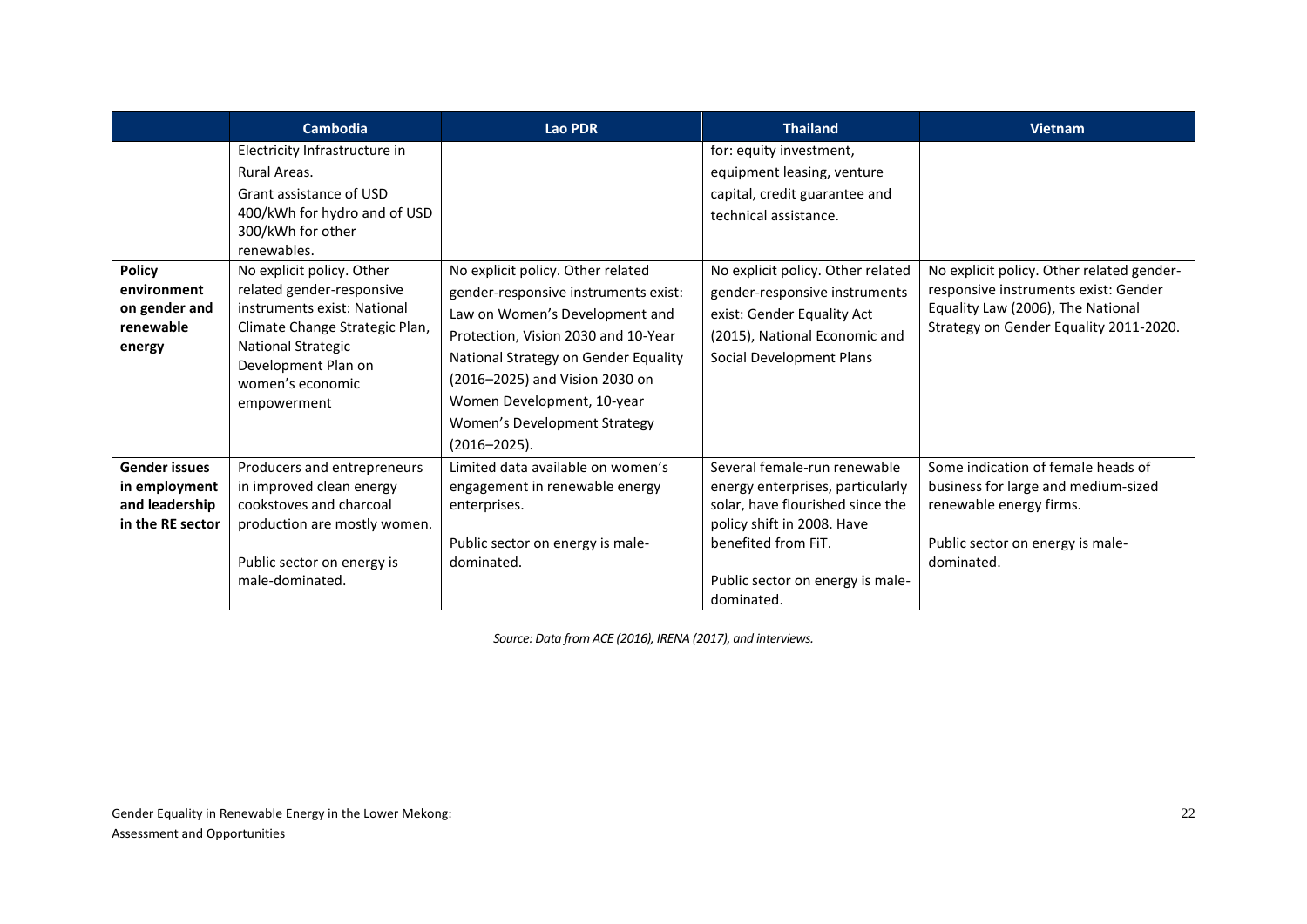The discussions for each country in the sub-sections that follow present the renewable energy and gender policy environment, as well as some indicative gender employment information of the sector, which to date, remains largely undocumented and aggregated in the Lower Mekong. Data from interviews of industry actors conducted for this paper highlight their experiences with and awareness of gender issues and the level of engagement of women in the sector.

### **3.1 CAMBODIA**

Cambodia's formal renewable energy sector began with the adoption of the Rural Electrification Master Plan in 2006, and subsequent National Policy on Rural Electrification by Renewable Energy in 2007. The primary objective of this policy is to provide clean, reliable, safe and reasonably-priced electricity (i.e., energy security) in rural areas, primarily based on renewable energy in a fair and equitable way. Currently there is no specific target set within the dedicated policy; however, by 2020 all villages should have access to electricity and by 2030 70% of households should have access to grid electricity.

In 2013, Cambodia enacted the National Policy and Strategic Plan for Green Growth 2013-2030, which aims to develop a green economy by the effective use of natural resources, environmental sustainability, green jobs, green technologies, green finance, green credit, and green investment. The National Climate Change Strategic Plan 2014-2023 promotes the use of renewable energy technologies for climate change mitigation. Additionally, the Plan recognizes the role of women in promoting green growth especially through human resources development and improved education that supports future green jobs.

Since 2011, the renewable energy sector has seen an acceleration of growth in terms of installed capacity, almost exclusively due to large hydropower. Due to the commencement of operation of the Kamchay dam in Kampot, the total national installed renewable energy capacity jumped from 23 MW in 2010 to 220 MW in 2011. Subsequent operation of large dams (six are connected to the national grid) has seen the total reach 1,205 MW in 2015, of which 1,174 is sourced from large hydropower. The remaining capacity is from biomass (23 MW), solar (6 MW), and small-scale hydropower (1 MW) (IRENA, 2017). To meet the expected electricity demand of 2,770 MW in 2020, the government, under the Power Development Plan 2008-2021, is targeting 81% (2,241 MW) to be supplied from hydropower. No other specific targets are set at present (ACE, 2016). There are currently no feed-in tariffs (FIT) for renewable energy systems in Cambodia. The goal of FITs is to offer cost-based compensation to renewable energy producers, providing price certainty and longterm contracts that help finance renewable energy investments, in short incentivizing the renewable energy production sector to grow. Elsewhere, FITs are being considered as an opportunity to bundle gender equality provisions to mitigate the possible negative impacts of large renewable energy projects, but this has yet to take place in Cambodia (Pearl-Martinez, 2014).

Through its National Strategic Development Plan (2014-2018), the Royal Government of Cambodia (RGC) mandates the development of renewable energy especially in its rural electrification plan. However there is no mention of gender-responsiveness in renewable energy development in the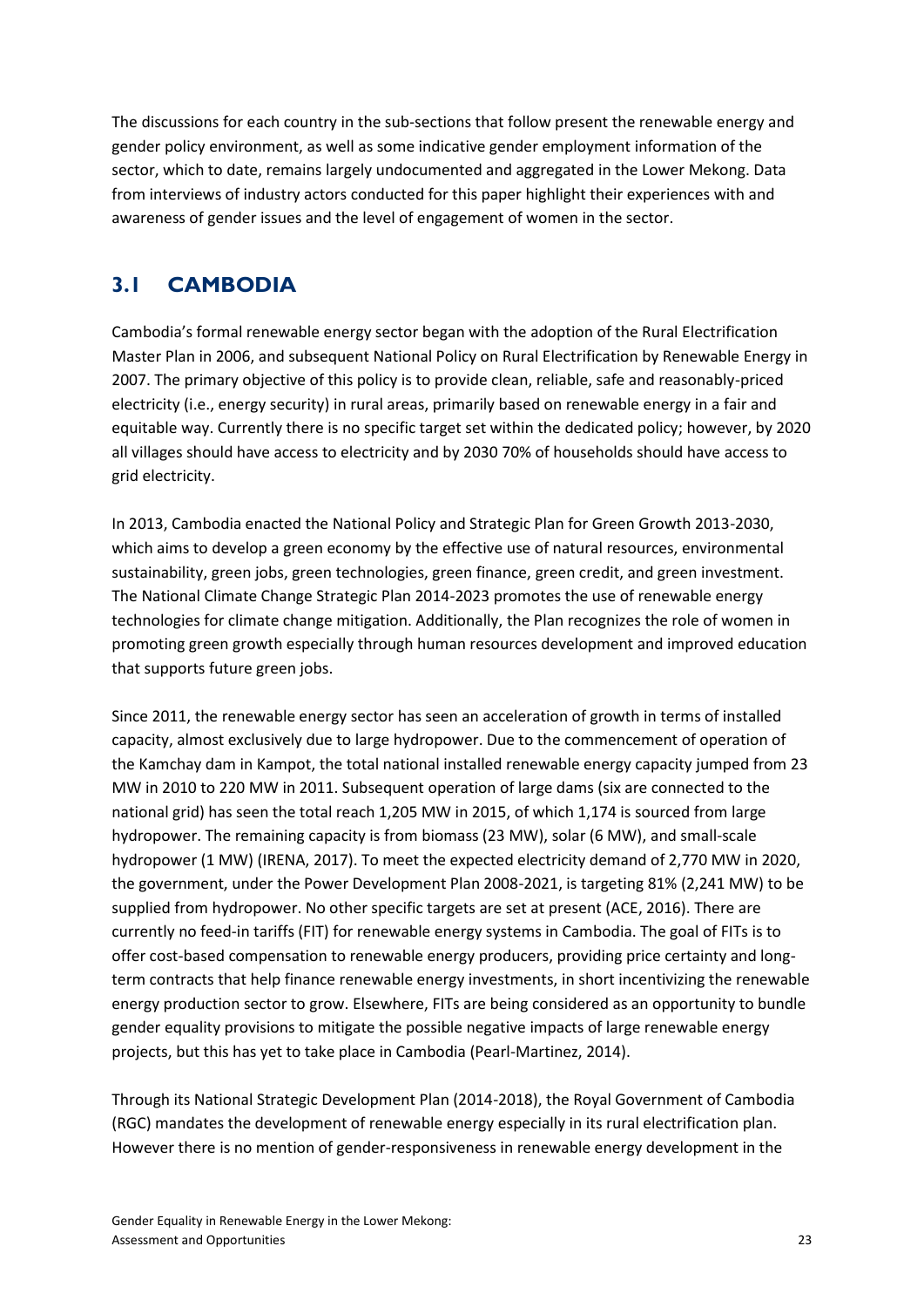Plan. Nevertheless, the plan places central importance on women's economic empowerment and is committed to advancing women's leadership in business and entrepreneurship.

In Cambodia, women own 65% of all businesses and this ownership provides a source of income for more than 329,000 women. However, the majority of women's businesses are microenterprises: 51% engage only one person, and 96% engage four or fewer persons. While women are more likely than men to own a business, women's businesses are concentrated in a smaller number of industry sectors than men's. Four sectors account for 97.1% of all businesses: wholesale and retail trade and services (66.4%), accommodation and food (16.7%), manufacturing (9.8%), and other services (4.2%). All other sectors account for less than 1% each (ADB, 2015). In wage employment, women's average monthly income from the electricity and gas industry is USD 223, whereas men's average monthly salary is USD 164 (ibid)<sup>1</sup>. These are noteworthy indications of women's business predilections and that they are employed in the energy sector, receiving 134% more than men's salaries in the same sector. However, according to the Cambodia Socioeconomic Survey 2013, only 0.7% of technicians and associate professionals are women, whereas 1.1% are men.

Interviews with key informants confirm that renewable energy businesses – notably solar power – are managed and led by Cambodian women. "They make better business managers," said Sov Leang, Chief Executive Officer (CEO) of Sun-eee Corporation, a solar energy developer. He added that daughters of prominent Khmer families manage the family businesses usually owned by their fathers and husbands. Being the chief managers also allows women time flexibility since they can juggle their time between their offices and homes, whereas men prefer 9-5 jobs, which possibly may also require some travel. "The face of the company is always a woman's," Mr. Leang said, "and the women are the most skillful in dealing with investors and clients, as well as the mundane details of monitoring the licensed area for electrical transmission. Women are managers because they tend to be more diligent and educated than men. However, women do not work as electricians because of the hard labor involved and safety issues. Women's representation in the government energy organizations is poorer, as one must dedicate oneself to a full-time career, and well-off Cambodian women tend to prefer staying at home with their kids, once they start a family. If they are owners of businesses, they can continue running their business, because their time is flexible." He also observes that it is the men who generate investments for solar power enterprises, although he admits that this industry has not yet peaked in Cambodia, being only on a very slow rise due to lackluster policy support by the government. Hydropower, meanwhile, is comparatively more promoted. Biomass energy development, on the other hand, remains small-scale and led by NGOs, which generally rely on small capital streams. Civil servants in the energy ministry, however, are predominantly men as the sector has been traditionally populated by men with engineering backgrounds. Women civil servants are concentrated in the finance and accounting departments.

In another interview, United Nations Development Programme (UNDP) Cambodia's climate change policy analyst Phearanich Hing said that to address climate change mitigation needs, UNDP works with the RGC and the Cambodian National Council for Sustainable Development to develop business

<sup>&</sup>lt;sup>1</sup> The ADB (2015) analysis on the gender wage gap in Cambodia however points out that women's businesses account for only 40% of total business revenue and 51% of total business profits. Women's businesses therefore are on average smaller and less profitable than male-run businesses.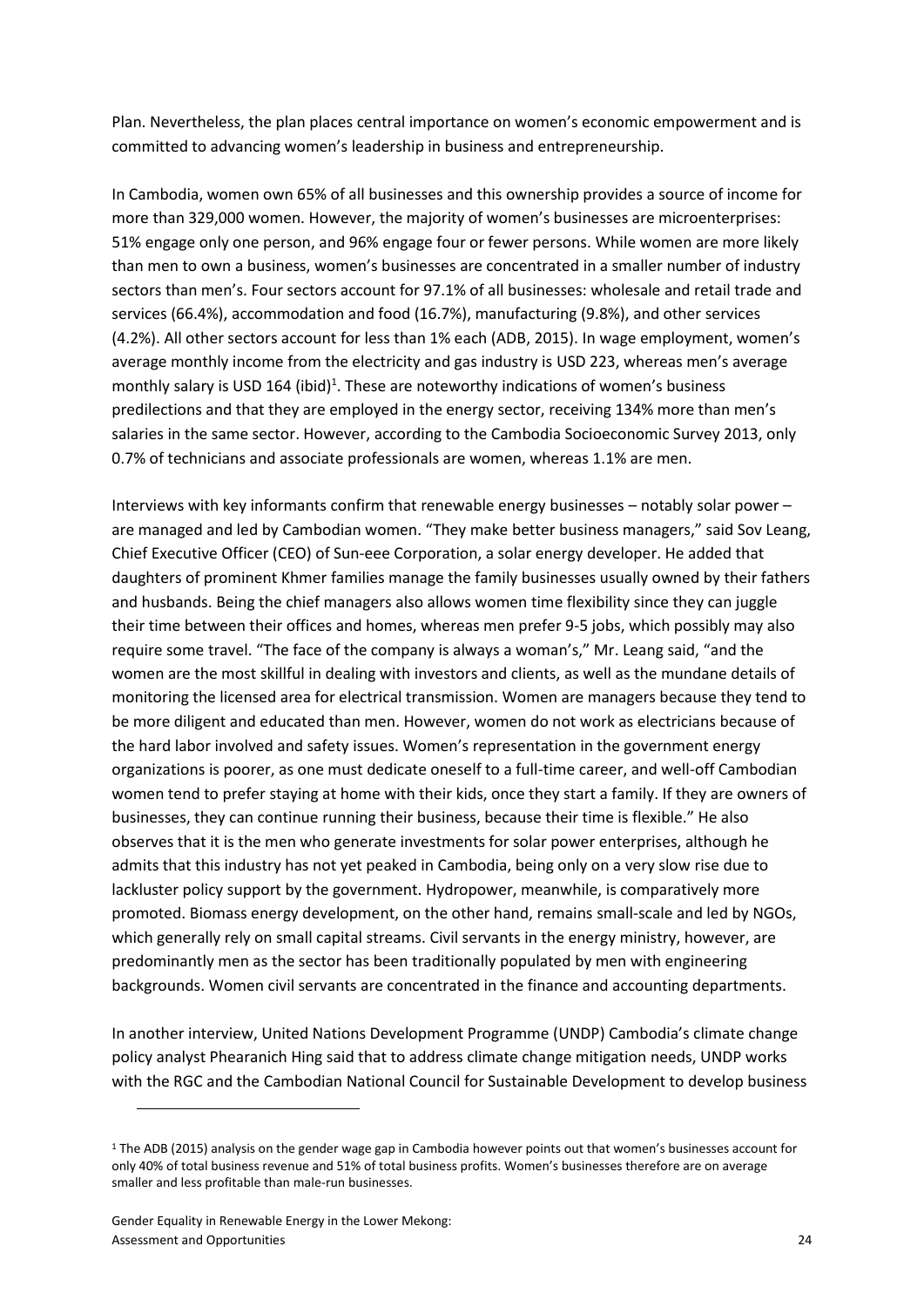models for solar energy that could attract private investors. They began by establishing a solar battery charging station for solar-powered water pumps in 2015. To enhance the initiative, UNDP Cambodia also formed an informal technical working group on solar energy that combined NGOs, USAID Clean Power Asia, private sector representatives, and academics to further share information on the development of solar energy in the country. Phearanich informed that there are equal representations from women and men in this working group. She also confirmed that women were concentrated in management, sales, and marketing roles, whereas the men were academics and technical consultants. According to Phearanich, there are 11 solar companies in Cambodia, and they are led by men. They are still small companies, with weak administration and financial management systems, are unable to access credit or attract additional investments, lack technical capacities, and some are selling fake solar panels, which does not boost consumer trust. As a corrective, within the 40-member Solar Energy Association of Cambodia, there is a move to certify standards of solar energy panels and batteries. Phearanich added that for gender and energy policy action, the MME has a readiness plan, but which to date has no project or activities. "So far over the years, the link between gender and renewable energy has been forged through the development of improved cookstoves that not only targets women as users, but has emerged as a platform for increasing the number of female entrepreneurs," she concluded.

The Groupe Energies Renouvelables, Environnement et Solidarités (GERES), in Cambodia since 1996, has been facilitating community access to biomass energy and improved cookstoves. Through proper harvesting methods and new production techniques in charcoal production for better quality fuel, GERES practitioners use less firewood and they developed a business model allowing the charcoal producers to improve their livelihood and sustain existing forests. Support for the development of the improved cookstove sector primarily came from carbon funds. Additionally, GERES develops improved cooking devices, following the traditional cooking practices but less fuel consuming. To produce and disseminate the improved cookstoves products, GERES empowers traditional pottery producers and distributors. The improved cookstove industry has produced 3,000 jobs as producers, distributors, and retail sellers, 52% of which went to women, mostly involved in the value chain. Vann Tola from Kampong Chhnang province, the vice president of the Improved Cookstove Producers and Distributor Association of Cambodia (ICoProDAC), launched by GERES, says that she started producing improved cookstoves in 2006, at 24 years old. "Then, in 2008, I received financial support from ICoProDAC's economic pillar which encouraged me to expand. Right away I decided to invest in a bigger production center, to double my capacity and staff. Today, we produce about 6,000 improved cookstoves a month and work with 16 different distributors throughout the region, all the way to Phnom Penh." Among Tola's 37 employees, 28 are women (GERES, 2014).

The Cambodian case demonstrates that renewable energy can be a woman's business, as it builds around existing gender norms that gives women positive social valuation as business developers and managers. However, there is room to further explore whether and how they are adequately able to access and generate investments to enlarge their enterprises, and whether scaling up and out is more of a man's domain. The policy environment for advancing gender equality is strong in Cambodia, but this must deliberately pervade technical sectors like renewable energy.

### **3.2 LAO PDR**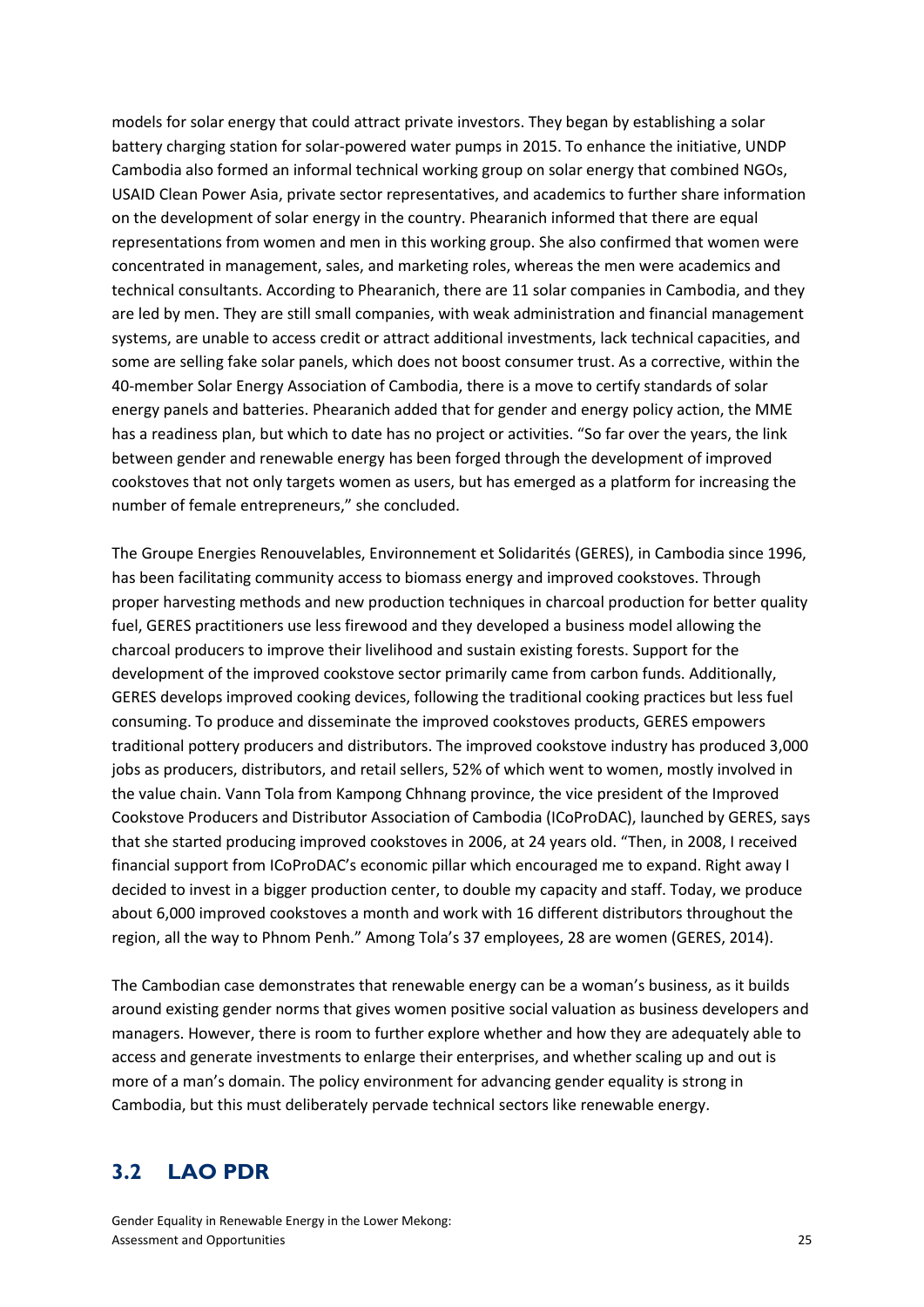Like Cambodia, Lao PDR's rapidly growing renewable energy sector is dominated by hydropower. Beginning with the National Policy on Environmental and Social Sustainability of the Hydro Sector in 2006, and then subsequently the Renewable Energy Development Strategy (2011) and National Policy on Sustainable Hydro Development (2013), the government of Lao PDR is paving the way to capitalize on a theoretical hydropower capacity potential of 26.5 GW. As of 2015, Lao PDR had reached an installed large hydropower capacity of 3,879 MW (just 672 MW as recently as 2008), with small and medium hydropower at 38 MW and biomass at 30 MW installed capacities (IRENA, 2017).

Lao PDR's Renewable Energy Development Strategy (2011) sets a target of achieving 30% renewable share of total energy consumption by 2025. On the electricity side, this is expected to be achieved through significant capacity expansion of small hydropower (400 MW in 2025), solar (91 MW), wind (73 MW) and biomass (58 MW). Lao PDR is targeting 90% national electrification by 2020. Currently there are no FITs in Lao PDR, although the Department of Energy Policy and Planning (DEPP) is preparing a policy to introduce grid-connected selling tariffs for renewable energy systems. As noted already, the development of FITs could provide Lao PDR with an opportunity to consider gender equality as part of the mitigation of negative impacts of the development of large-scale renewable energy initiatives on local communities, as well as ensuring women's empowerment (Pearl-Martinez, 2014).

Lao PDR's 8<sup>th</sup> Five-Year National Socio-economic Development Plan (NSEDP) 2016-2020 was developed by the Ministry of Planning and Investment and officially approved by the National Assembly in April 2016. It is the nation's guiding strategic document and lays the foundation for the achievement of the National Strategy on Socio-Economic Development 2025 and the Vision 2030, as well as the Sustainable Development Goals (SDG). The 8<sup>th</sup> NSEDP targets the sustainable development of national energy systems with a view to ensuring domestic power stability, increasing regional competitiveness, creating basic rights, and a variety of energy business types, and increasing the expansion renewable energy and other alternative energy sources. By the completion of the 8<sup>th</sup> cycle of the NSEDP, in 2020, Lao PDR is targeting at least 90% of households to have access to electricity. Plans for developing energy policies and legal instruments include applying policies to facilitate the improvement of the peoples' participation mechanism in management, to reduce government subsidies while moving toward privatization of the energy sector, on investment in developing renewable energy sources, and to conduct a study and develop a master plan for rural electricity and construction of small hydropower plants in areas where it is possible, and solar power or diesel power generation in remote areas where hydropower is not possible.

The 8<sup>th</sup> NSEDP does not give mention to gender equality or women's empowerment in the context of national energy development, but rather it is identified as a cross-cutting priority. In a country where 60% of the population is below the age of 25, education is seen as critical to national development in Lao PDR, and subsequently to achieving gender equality in employment in key economic sectors, including energy. The ratio of boys to girls enrolled in education worsens as children move through the education system; in 2013 the ratio was 0.95 at primary school level, 0.84 at upper secondary school but only 0.6 for higher education. Despite high labor force participation rates for both men and women, the majority are accounted for in the agriculture sector and the gender disparity in education translates into a workforce capacity issue where 45% of males and only 33% of females in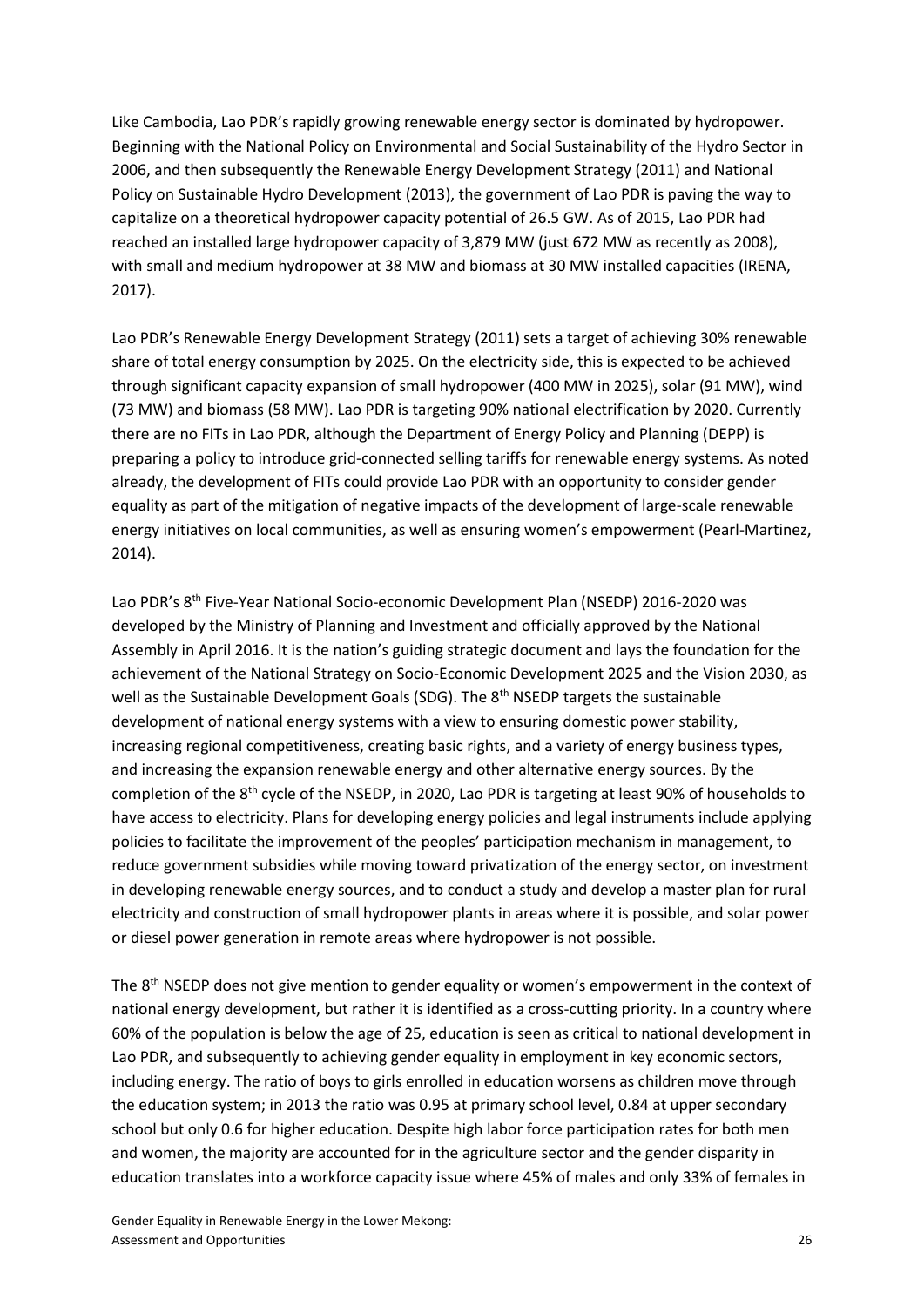employment have education of secondary school and above, according to the 2010 Labor Survey. The Plan targets improved public and private labor force capacity (Outcome 1, Output 5) but does not set gender-disaggregated targets for any performance indicator. Other indicators for gender equality and the advancement of women included are the share of women in wage employment in the non-agriculture sectors, which was recorded as being 34% in 2012, and the share of seats held by women in the National Assembly, which was 28% in 2016, according to the Inter-Parliamentary Union (IPU). The global average for women in parliament is 23% and the regional average for Asia is 19% (IPU, 2017).

Established in 1955 and closely tied to the country's history and development, the Lao Women's Union (LWU) is an important organization of women at all levels of government; central, provincial, district, and village, with a total membership of over one million. Among various functions, the LWU is mandated to promote the implementation of the national policy on gender equality and the advancement of women in the implementation of national socioeconomic development. Other important policies and mechanisms relating to gender equality include the national Law on Women's Development and Protection, Vision 2030 and 10-Year National Strategy on Gender Equality (2016– 2025) and Vision 2030 on Women Development, 10-Year Women's Development Strategy (2016– 2025). These policies and strategies present viable entry points for promoting gender equality in the renewable energy sector. Specifically, the following women's development targets outlined in the 8<sup>th</sup> NSEDP should be considered, even adopted, by the energy sector:

- Expand a LWU committee network to cover 20 percent of all business units in the private sector
- Promote women to take up 20 percent of leading management-level positions
- Encourage women to take up to 30 percent of the management-level positions at the central level, especially in organizations where women officials account for more than half of all officials
- Increase the share of women among owners of businesses and enterprises
- Increase the proportion of poor women with vocational education, skills, and stable employment to generate income.

In the 8th NSEDP monitoring and evaluation framework, despite the above and *Gender equality and empowerment of women and youth* being a cross-cutting output, no baseline data or targets are provided. As noted by Jones (2015), there are major issues with the availability and quality of demographic and labor force data in Lao PDR, making well-informed policymaking and strategic planning a challenge at all levels of government.

The national Ministry of Energy and Mines (MEM) DEPP is responsible for renewable energy policy development and electricity supply planning. Dr. Santisouk Phimphachanh, Director of the DEPP Power System Planning System Division, is one of the highest-ranking women in the energy sector at the national level, and has responsibility for electricity transmission and distribution policy and planning, of which around 90% is sourced from hydropower. Dr. Phimphachanh has worked on several major policy and planning efforts, including the Greater Mekong Sub-region (GMS) study led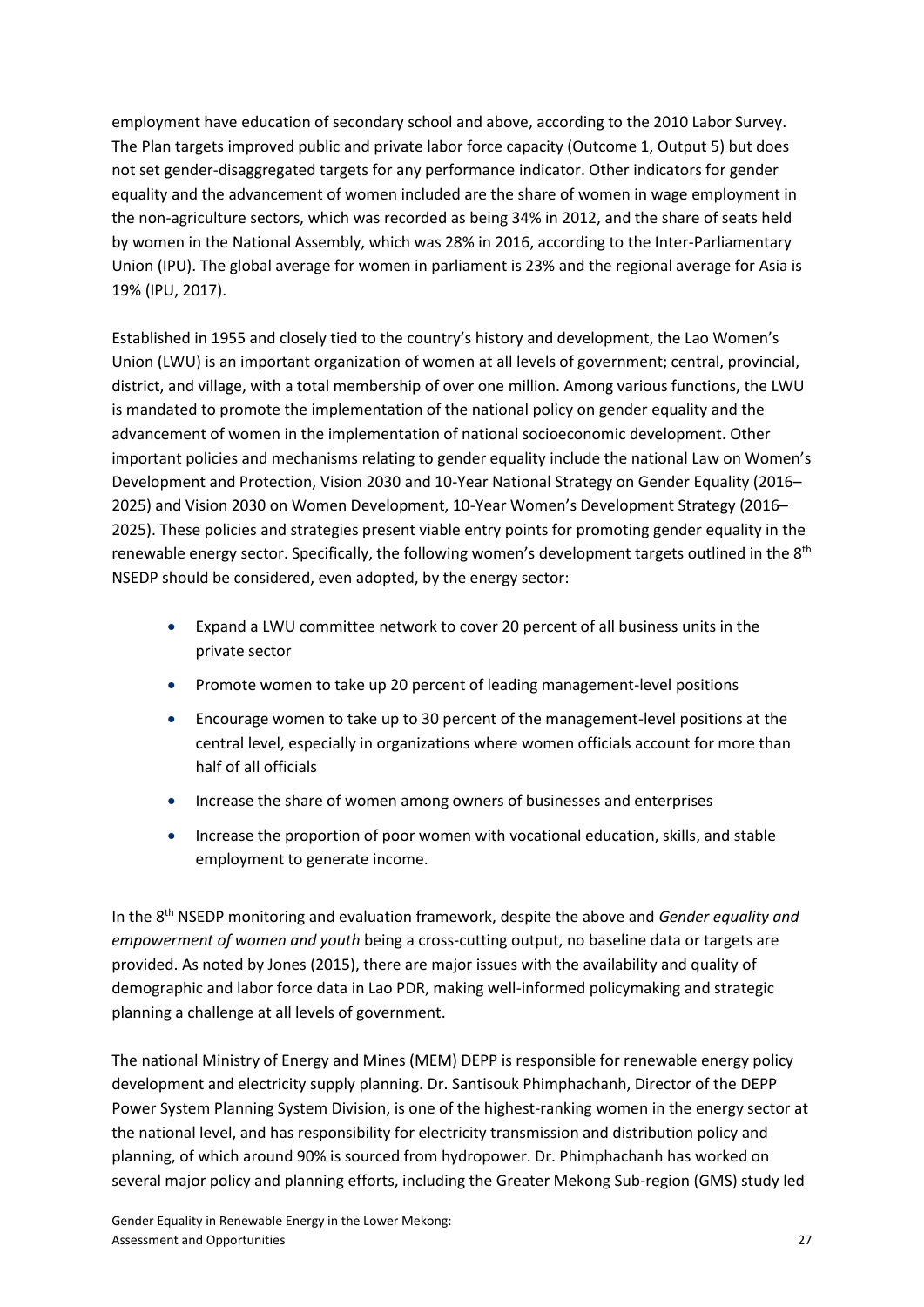by the Asian Development Bank (ADB), the National Energy Master Plan with Japan International Cooperation Agency (JICA), the Lao PDR-Vietnam inter-connection Master Plan with the World Bank, and the ASEAN Power Grid Consultative Committee. Dr. Phimphachanh's career has seen her rise through the ranks since achieving her Ph.D. in 2011. Dr. Phimphachanh observes that MEM, and the national government more broadly, affords women and people from ethnic minority groups priority when it comes to hiring and internal promotions due to a formal quota target. Further, the LWU is active within the MEM and other actors such as Electricité du Laos. MEM, in line with the national direction, has produced their own 10-Year Strategy on Gender Equality, as well as the First 5-Year Gender Equality Development Plan (2016-2020) for the energy sector which MEM is mandated to be responsible for in Lao PDR.

Overall, broad national socioeconomic development and gender equality policies in Lao PDR encompass the renewable energy sector, and therefore, the relevant gender-related targets, particularly in terms of employment and policy decision-making, should be strived for and even exceeded in the context of renewable energy sector development.

## **3.3 THAILAND**

Thailand's renewable energy sector is significantly larger, more mixed, and more mature than in Cambodia and Lao PDR. Growth in major renewable energy technologies has been steady over the past decade and more in line with global trends of renewable energy capacities. As of 2015, Thailand's total installed renewable energy capacity is 8,354 MW, of which 32% is from biomass (2675 MW), 19% from solar (1600 MW), 3% from wind (223 MW), and <1% from small and medium hydropower (70 MW) [large hydropower – 29%] (IRENA, 2017). In terms of policy, two 1992 legislations – the National Energy Policy Act and the Energy Conservation Promotion Act – set the direction for renewable energy technologies in Thailand more than 20 years ago. More recently, in 2015, the Ministry of Energy introduced a set of five new plans known collectively as the Thailand Integrated Energy Blueprint 2015-2036 (TIEB). The timeframe of the TIEB plans is aligned with the National Economic and Social Development Plan, 2015-2036 (NESDP).

The Alternative Energy Development Plan of the TIEB (Thailand does not use "renewable energy" in policies but rather uses "alternative energy") details the national renewable energy targets to 2036. For electricity, Thailand is targeting a renewable share of 15-20% in final utilization by 2036, which is equivalent to 19,684 MW of installed capacity. The power capacity targets for individual sources are 6,000 MW from solar, 5,570 MW from biomass, 3,000 MW from wind and 376 MW from small hydropower [large hydropower – 2,906 MW] (ACE, 2016). Unlike Cambodia and Lao PDR, Thailand uses selling tariffs for renewable energy sources, the details of which can be found in Table 1, which is considered a key success factor in the growth of the sector.

Thailand's economic and social development priorities are set by a 20-year National Strategy (2017- 2036) and a series of five-year NESDPs, the 12<sup>th</sup> of which is to begin in 2017. Referred to as the "6-6-4 plan," the 20-year plan consists of six areas, six primary strategies, and four supporting strategies. The six areas are (1) security, (2) competitiveness enhancement, (3) human resource development, (4) social equality, (5) green growth, and (6) rebalancing and public sector development. Renewable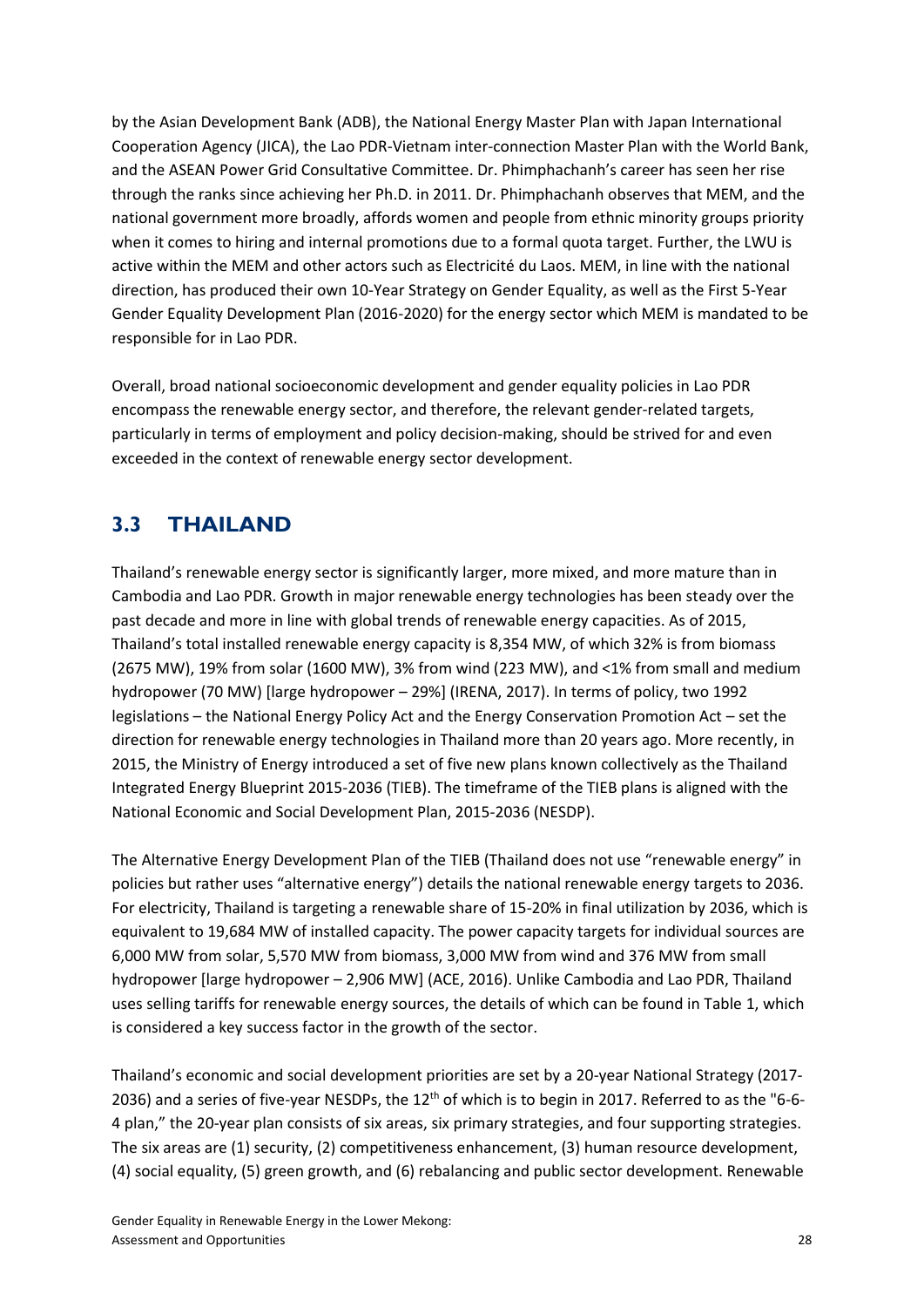energy (through (5) green growth) and gender equality (through (4) social equality) are at the forefront of Thailand's roadmap to sustainable development.

The 12<sup>th</sup> NESDP is not yet publically available, but the previous Plan highlights several gaps and potential entry points for pursuing gender equality. For example, the Plan notes that in the current situation opportunities for women at executive and decision-making levels are rare both in the public sector (e.g., just 5% of members of the current parliament are women (IPU, 2017)) and the private sector (e.g., just 22% of managers within stock exchange listed companies are women). Under the strategy for promoting a just society, the Plan states:

*"…more attention should be given to improving understanding and attitudes toward the role of women within organizations and society. Methods should be developed to promote gender equality. Laws and regulations need to be developed to prevent all forms of discrimination against women... A Chief Gender Equality Office (CGEO) in public agencies should be encouraged as an important means to increase the number of female executives to an appropriate level, and it should be extended to public enterprises and organizations."* (11<sup>th</sup> NESDP, 2011, p. 41).

Renewable energy policy in Thailand is the responsibility of the Department of Alternative Energy Development and Efficiency (DEDE) in the Ministry of Energy. DEDE has approximately 1,000 employees situated across seven offices in Thailand, 500 of which are based in the Bangkok head office. Historically, men have predominantly occupied the leadership roles within DEDE, and at present (according to the DEDE website) of the 17 people at executive level, just two are women (the Director of Central Administrative Bureau and a Renewable Energy Expert). According to interview informants with good knowledge of the matter, career advancement in DEDE is based on performance, relationship with colleagues and supervisors, educational background, and length of work experience. Management and executive level employees' academic backgrounds come mostly from civil engineering and science, which are male-dominated fields. Women are mostly concentrated in the administrative unit and in the information center, chiefly doing statistical collection. An energy research unit at DEDE has a more equal share of women and men doing research on biomass, biogas, waste and energy, wind energy and geothermal energy, but this unit is headed by men. The International Cooperation division also has a more even split of employees, as it is a non-technical division. Through mechanisms such as scholarships, women with engineering backgrounds are gradually entering the workforce at DEDE, but efforts could certainly be increased if the renewable energy sector is committed to meeting gender equality principles. The renewable energy public sector in Thailand could, and should, adopt the principles outlined in the NESDP.

The largest power producer in Thailand is the Electricity Generating Authority of Thailand (EGAT), a state enterprise managed by the Ministry of Energy. As of 2016, EGAT power plants provided approximately one-third of the country's electricity. EGAT employs close to 23,000, of which approximately 5,000 (23%) are women. Similar to DEDE, engineers form the core of EGAT's employees; around 50% are technical staff required to do on-site/field-based work on rotation. This has traditionally restricted women's career advancement. All eight of EGAT's executive officers are men. There are some women occupying assistant and deputy manager positions, but performing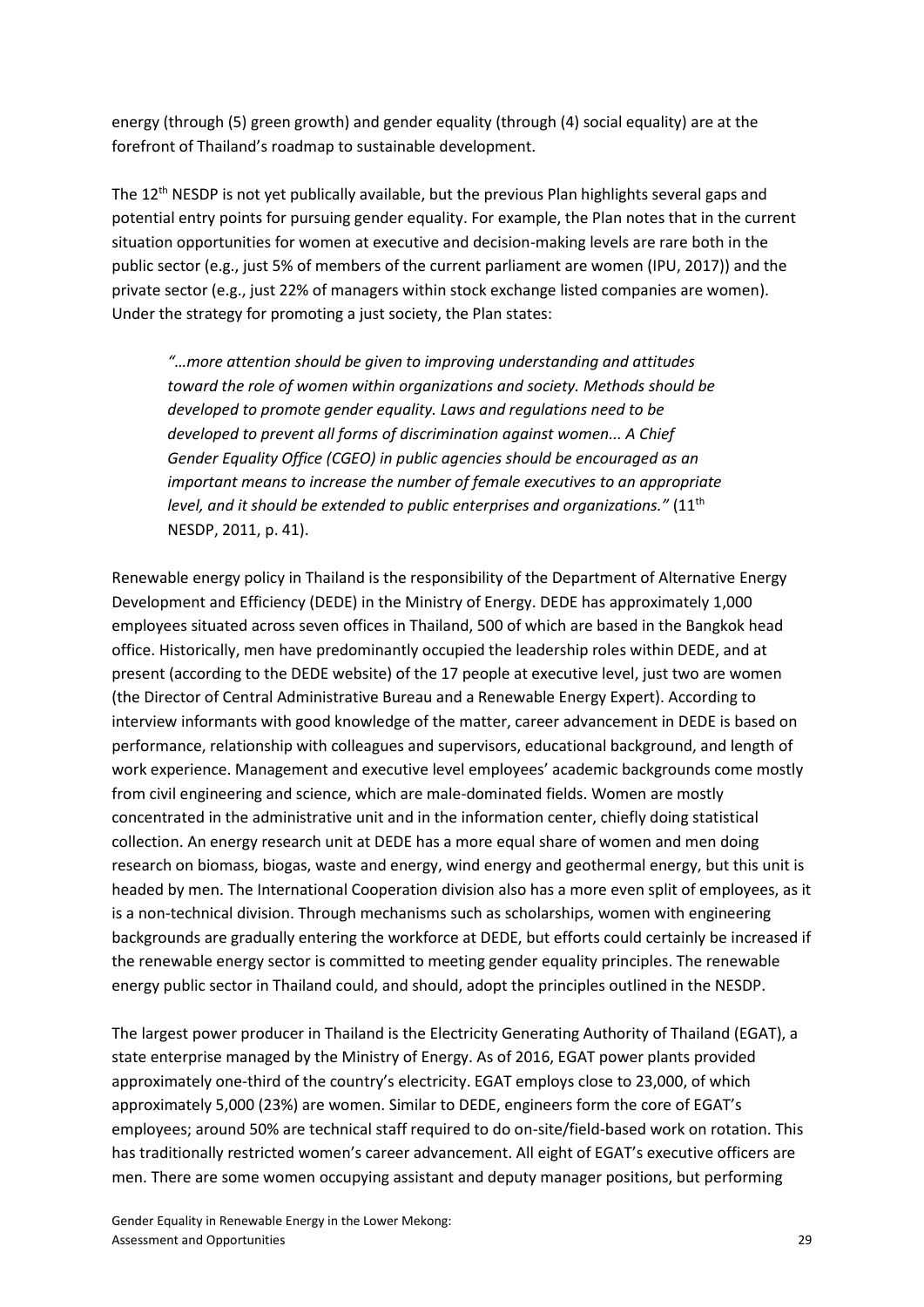largely administrative roles. Women are most concentrated within EGAT's administrative, accounting, human resources, and finance units. Some women are involved in the marketing of power to distributors, but they do not make up top representatives. An informant describes the EGAT culture:

*"...there is no gender discrimination at EGAT; it just happens that more men are engineers. Twenty years ago, there were fewer women at EGAT compared with today, as there are increasingly more women who study engineering now. Promotion in EGAT depends largely on performance indicators rather than on gender."*

Women's engagement in the renewable energy private sector is a quite a different story – there are a good number of women heading up enterprises or private firms. Ms. Wandee Khunchornyakon, CEO of Solar Power Company Group (SPCG), Thailand's biggest solar power operator, is widely credited with starting Thailand's move towards clean energy. Ms. Khunchornyakon's plans for a solar revolution began in 2008 when the government announced its plans to reduce its emissions by 20 percent over the next 15 years and double its renewable energy production by 2040. Ms. Khunchornyakon overcame many obstacles to secure loans for her business plan and even had to sell her house and land for use as collateral to secure the initial loan. In 2010, with support from the 'green' Kasikorn Bank, Ms. Khunchornyakon began with a small solar farm, producing 7.35 MW. SPCG currently operates 36 solar farms, totaling 260 MW, lighting 24,000 homes in Thailand. SPCG plans to double its solar power generating capacity in the next three years (Aguilar et al., 2015). Ms. Khunchornyakon is a renewable energy champion in Thailand and has paved the way for other women entrepreneurs to start their own businesses. With a more gender-responsive FIT policy, Thailand can set an example in the region for gender equality in renewable energy generation.

### **3.4 VIETNAM**

With 17,973 MW of installed capacity, Vietnam has the largest renewable energy sector in Southeast Asia. The dominance of large hydropower (17,265 MW) ranks Vietnam  $13<sup>th</sup>$  globally in terms of installed capacity, as of 2016. The remaining renewable capacity comes from small and medium hydropower (287.4 MW), biomass (255 MW), wind (159 MW), and solar (7 MW) (IRENA, 2017). However, data from the Institute of Energy show small hydropower (<30 MW) installed capacity increasing from 140 MW in 2006 to 1,984 MW in 2014. Discrepancies in the data may be due to adopting different capacity thresholds when defining small, medium, and large hydropower.

Vietnam's Electricity Law, which took effect in 2005, established the framework for encouraging the use of renewable sources for electricity generation, for instance by offering various investment, tariff, and taxation incentives, which remain in place today. The latest renewable energy targets, set in 2016 in the revised National Power Development Master Plan for 2011-2020 with an outlook to 2030, aim for a total renewable energy share of 31.8% by 2020, but also a diversification away from large hydropower. Electricity produced from hydropower is to account for 29.5% of total (i.e., renewable and non-renewable) generation in 2020, 20.5% in 2025, and 15.5% in 2030. Meanwhile,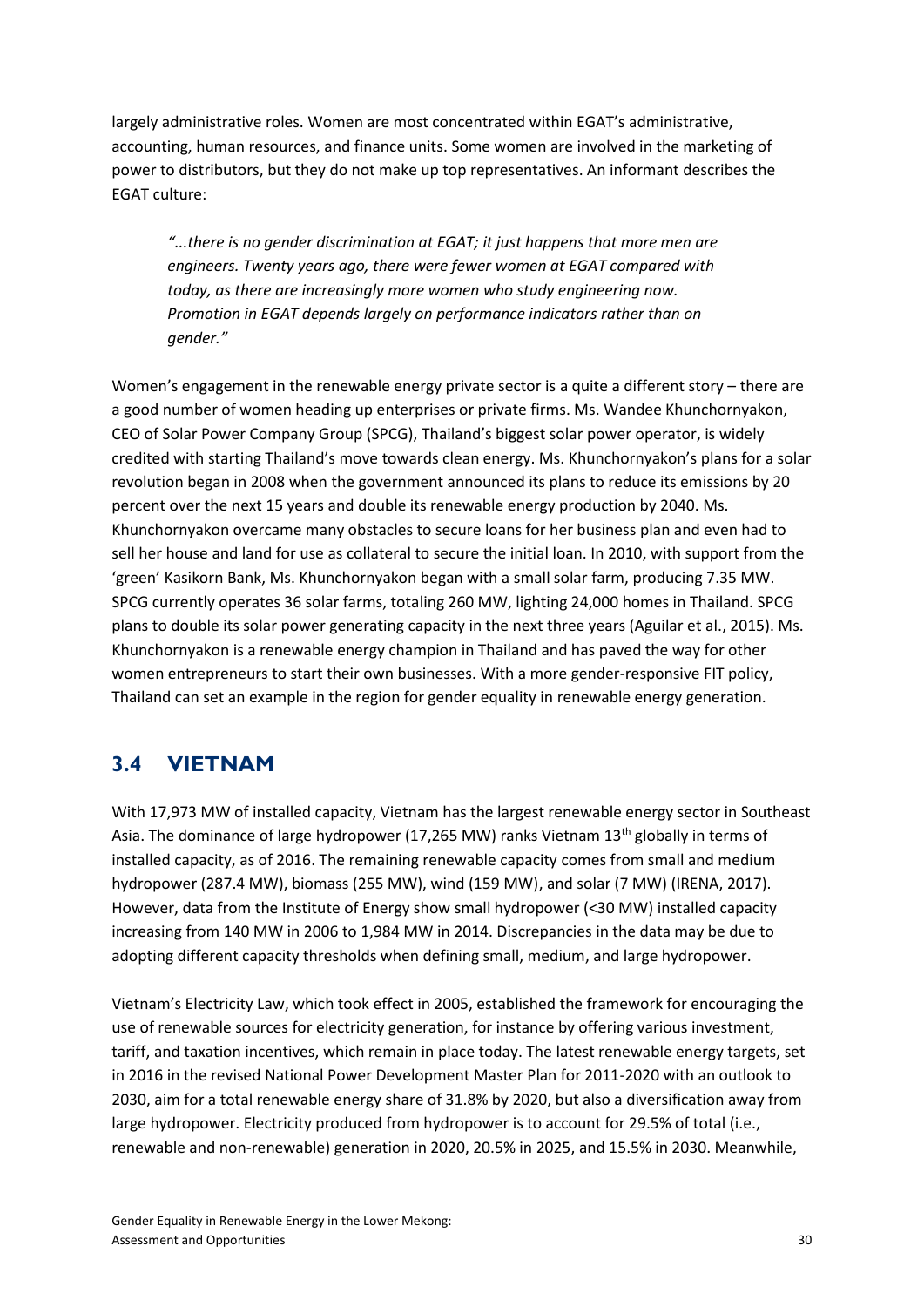wind is to increase to a 0.8% share in 2020 and 2.1% share in 2030, biomass to a 1% share in 2020 and 2.1% share in 2030, and solar to a 0.5% share in 2020 and 3.3% share in 2030 (ACE, 2016). The National Action Plan on Green Growth in Vietnam proposed by the Ministry of Planning and Investment was approved by the Prime Minister in March 2014. The Plan stipulated that the development of renewable energy was integral to realizing green growth in Vietnam through "... economic policies to promote producing and consuming new energy sources (solar, wind, biomass, thermal, and biofuel)" (Socialist Republic of Vietnam, 2014). While the enabling mechanisms for the advancement of renewable energy are already in place, current investment incentives however have had a limited effect on investment decisions. In an earlier study on renewable energy investments, investors felt that the current legal framework and incentive mechanism were not adequately developed as yet in Vietnam (Nam, Pham Khanh et al., 2013). To boost competitiveness in the power sector, the government is also privatizing the three biggest electricity generating companies; Vietnam Electricity, PetroVietnam, and Vinacomin. This process is envisaged to be completed by 2018, thereby opening the retail power market to private investors. Regulations on a competitive wholesale electricity market are scheduled for completion in June 2017, after which Vietnam Electricity will stop functioning as the single buyer in the power market. Following the wholesale market, electricity retail sales are set to be privatized as well. The Ministry of Industry and Trade (MOIT) has been asked by the government to cooperate with Vietnam Electricity to set this in motion, and Vietnam hopes to have a competitive retail electricity market by 2023. As early as 2013, the top firm out of eight local mostly hydropower developers registered an investment capital of VND 1,457 billion (about USD 6 million), and was poised to drive the renewable energy industry into higher gear (Nam, Pham Khanh et al., 2013).

USAID's clean energy advisor, Tuong Du Duc, states the renewable energy sector is indeed growing steadily and is ready for more advanced market development as investors have become increasingly interested. Solar and wind energy, in particular, are sectors currently growing faster than hydropower, and many of these firms are local. "There are currently about 20 local developers in wind energy and 15 local solar energy developers," he said, "and while they are mainly led by men, a few are notably led by women." A case in point is Refrigeration Electrical Engineering (REE) Corporation, whose CEO is Ms Nguyen Thi Mai. After graduating with an electrical engineering degree from Karl-Marx-Stadt University (Germany) in 1982, Ms. Nguyen Thi Mai Thanh returned to Vietnam to work for REE, at the time a state-owned enterprise, in 1982, which is the predecessor of the current REE Corporation. She petitioned the government to privatize the company which she was then already leading, and REE became the first privatized company in Vietnam in 1993 after *doi moi* (economic reform) in the mid-1980s. Since then she has been holding the post of Chairperson and CEO of REE Corporation, and has diversified into other businesses such as developing hydropower and geothermal energy sources. Her company now registers as one of Vietnam's top 50 companies.

Another example of a growing female-led renewable energy company is Hoa Phong E&C in Ho Chi Minh City that specializes in manufacturing solar chargers. Ms. Nguyen Quynh Trang formerly worked in a lawyers' firm and then a government agency, and recalls attending government workshops on energy, mostly attended by men. Today as Hoa Phong E&C's CEO, Ms Trang says, "People are less concerned about gender in this industry, but focus more on how the business is growing. I feel however that as a woman, I have an advantage, I can easily transact business with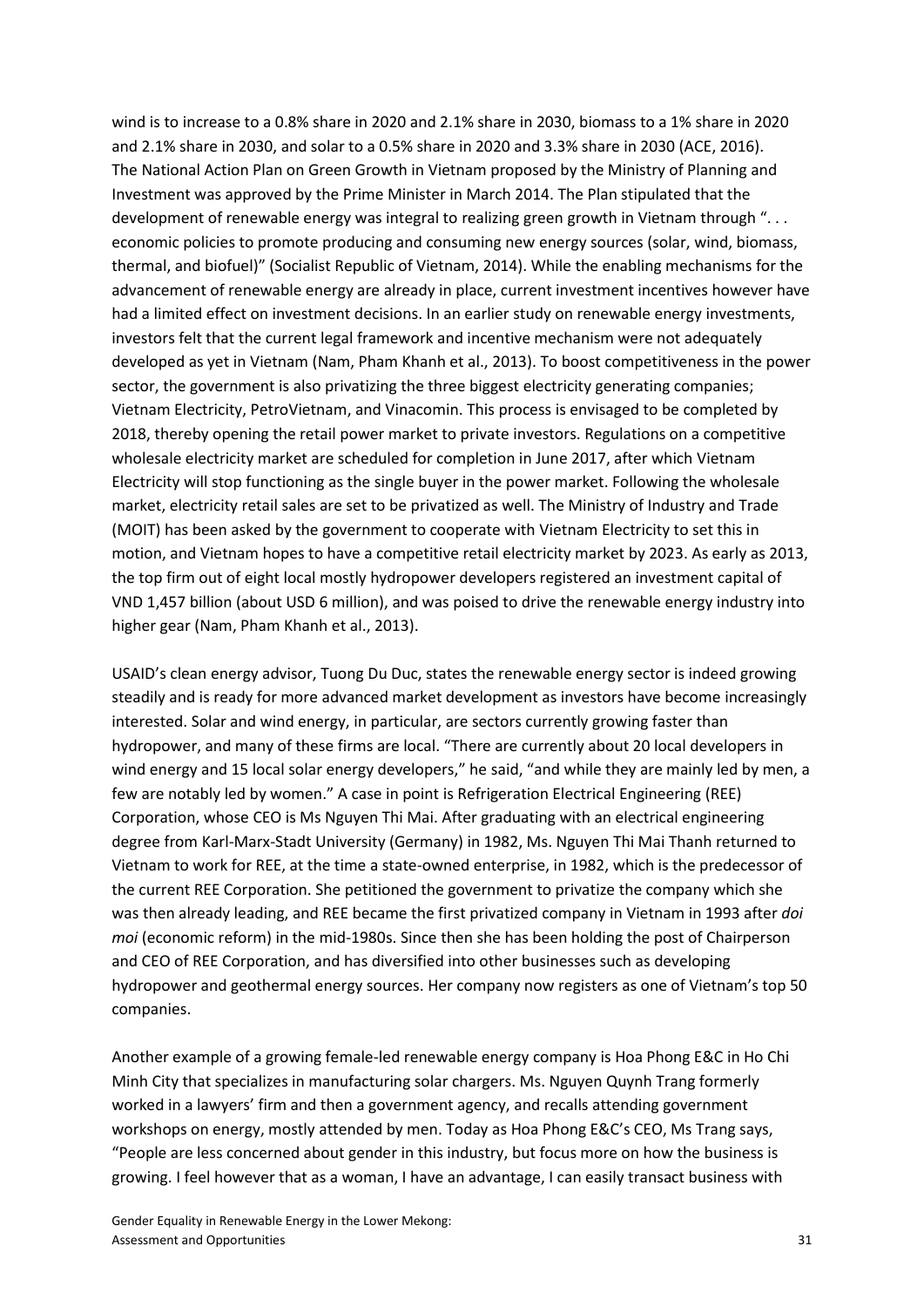investors and experts. Our company invested heavily on research and development, and we need to market our merchandise quickly to outpace the growing competition, especially since this year, the government announced that they will buy and redistribute electricity from solar energy sources for public use." Ms Trang points out that "as a woman, I know how important electricity is in a home, and I study the electric bills. So, we target the sales of our chargers to women living in cities who are keenly aware of the rise in power rates, and show them how our product will reduce power rates, saving about 60%, in the long term." Ms Trang recalls that she and friends who were aware of the need to seek solutions to climate change studied solar energy technology, and they set up the company. Another solar and wind farm energy company, Solar BK, is headed by two women, Mrs. Dương Thị Thanh (Chairwoman) Lương and Mrs. Sylvie Lam (Chief Operation Officer). SolarBK recently provided a 96 kWp solar power solution to An Binh Island Commune, Ly Son district, Quang Ngai province.

Given women's leadership in private renewable energy businesses, is the Vietnamese government actively providing an enabling environment for women to equally participate in the country's clean energy transition? Vietnam's Gender Equality Law (2006) states that its goals are to "eliminate gender discrimination, to create equal opportunities for men and women in socio-economic development and human resources development in order to reach substantial equality between men and women." Specifically, in the realm of economic development (Article 12), "Men and women are equal in setting up a business, carrying out business and production activities, managing business and are equal in accessing information, capital, markets, and labor sources."

UN Women in Vietnam, however, point out that while Vietnamese women's labor force participation is one of the highest in the region at 73.2% (2013), women have limited access to formal employment and are disproportionately engaged in vulnerable employment (69% in 2012) that does not provide social security. Specifically, more men from the total male employment population were employed in the energy sector (electricity, gas, and hot water supply) than women (UN Women, 2016).

Mr. Son, Deputy Chief of Party of the USAID Vietnam Low Emission Energy Program (VLEEP), also says that in the public energy sector, more men are employed. "At MOIT for instance, apart from a female vice minister, most other officials in high positions are men. There are, however, female modelers at the Institute of Energy, the government's energy think tank, but they do not occupy the top posts. It's a hard job to be an engineer in the energy sector due to many field visits, which will take away women from their homes. Therefore, most women are office-based, engaging mostly in modeling, accounting, and technical assessment work." The National Strategy on Gender Equality 2011-2020 specifically aims to "intensify women's participation in managerial and leading positions in order to gradually narrow the gender gap" in the political field. Additionally, the Strategy expresses the need "to ensure conditions for women to fully and equally access economic resources (such as cultivation land, credit sources, market information, law, and policy information) and enjoy equality in opportunity to participate in production and business" (Socialist Republic of Vietnam, 2012).

An interview with Ms. Nguyen Thi Bich Ha, Secretary General of the Ho Chih Minh City Association for Women Executives and Entrepreneurs, remarked that "women remain disadvantaged when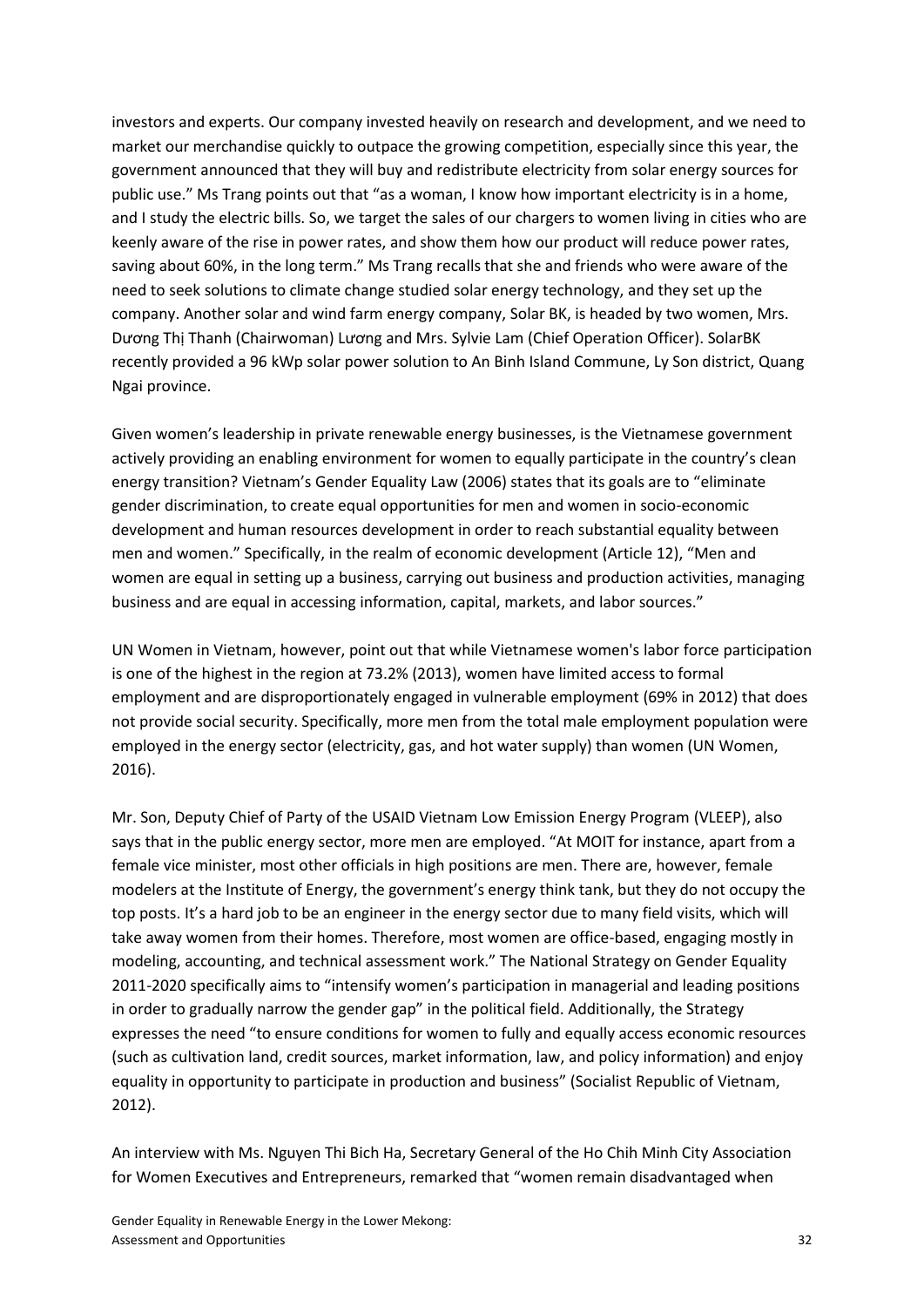building personal business relationships, or '*guanxi*', outside of work. It is typical in our culture to meet after work for drinks to build '*guanxi*'. Women who attend these events feel pressure to drink less, in order to remain composed, while men are often encouraged to drink heavily. Many women often avoid these events altogether, for fear of losing respect within their professional circles. On top of work-related responsibilities, women are also expected to take care of household chores and family duties. Although we are seeing a change in the younger generation, women from previous generations still tend to prioritize their traditional family role to the detriment of their career advancement" (Emerging Innovation, 2016).

It therefore seems that the government is staunchly promoting gender equality in employment and business, but this is less felt in its effort towards energy transitions. Transforming existing cultural practices that persistently assign traditional gender roles to women that limits their opportunities continues to be a challenge.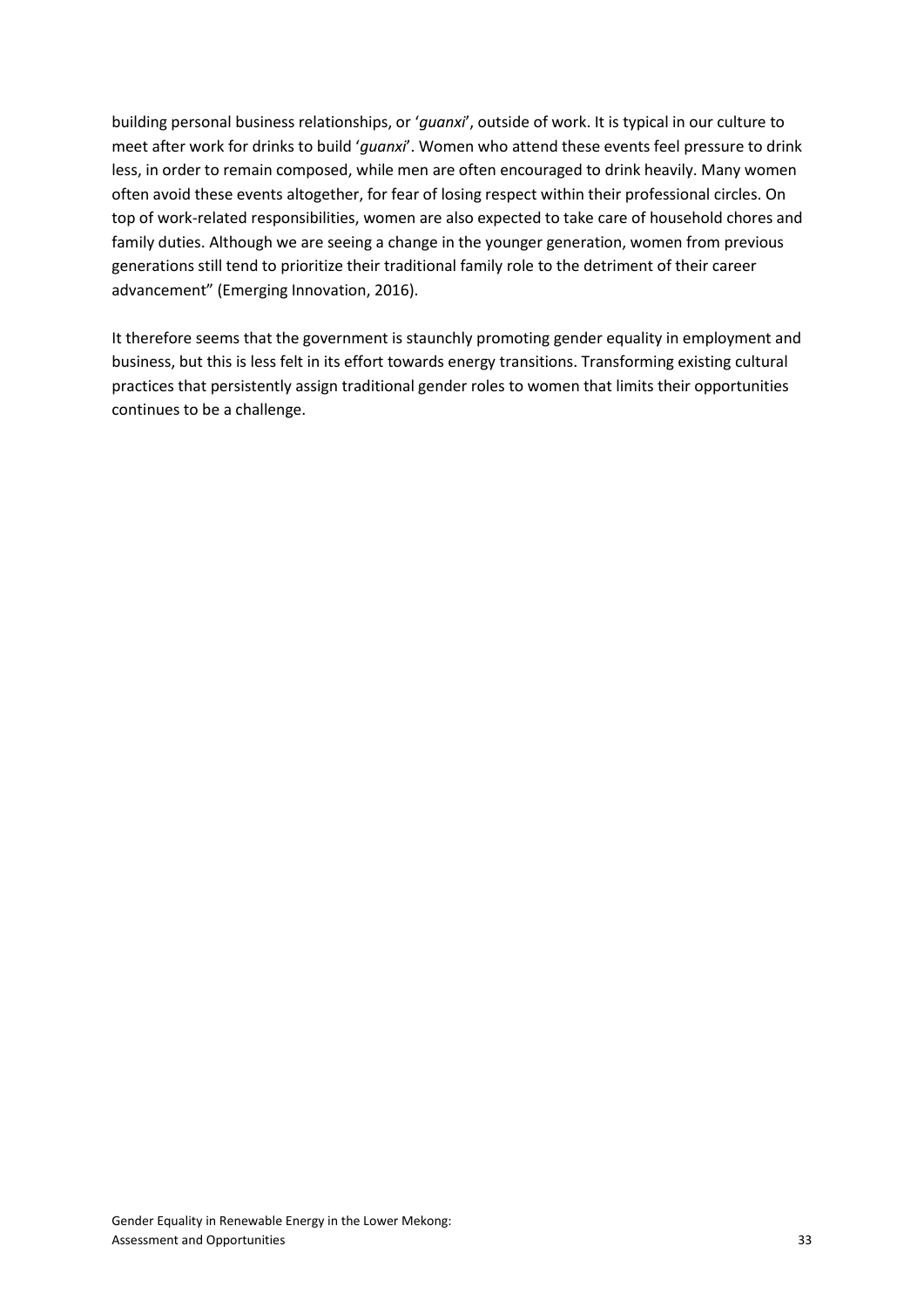## 4. CONCLUSIONS AND RECOMMENDATIONS FOR USAID CLEAN POWER ASIA

## **4.1 CONCLUSIONS**

The research for this white paper has been organized according to the energy and renewable energy value chain: (i) policy environment: gender responsiveness in (renewable) energy planning that considers demand side issues such as benefits of sustainable energy to women and men in households and communities; (ii) leadership in employment in the private renewable energy sector; (iii) consultations for infrastructure development that consider the needs and interests of women and men stakeholders; and (iv) end use issues that favor equal well-being for women and men, the poor, and other social groups.

#### **4.1.1 GENDER AND RENEWABLE ENERGY POLICY ENVIRONMENT**

As renewable energy options are increasing in the region, most governments still have unclear policies and incentives regarding their adoption, but nevertheless have set up long-term targets. Driven by the private sector, hydropower and solar energy development is increasing, whereas biomass and wind power sector growth is lagging and remains relatively smaller in scale.

The policy environment for advancing gender equality and renewable energy is well placed in the region. Yet these concerns remain separate. National gender equality plans and commitments have been made by national governments, but they do not go far enough into technical sectors like energy. Thus, it is unclear how governments will include women in their energy transition efforts, which in the era of climate change mitigation and green growth schemes are pivotal in driving economic development.

#### **4.1.2 WOMEN'S EMPLOYMENT IN RENEWABLE ENERGY POLICY AND PLANNING**

Overall, the public energy sector in the Lower Mekong countries is traditionally dominated by men, who are mostly engineers. This has not changed significantly, although more women are employed, but top posts are usually occupied by men, especially in the public sector.

Energy planning continues to be supply side-driven, focusing more on technology requirements and getting prices right, rather than demand driven with a focus on end-users, specifically women and men's specific energy needs in communities, focusing on issues of energy poverty and access.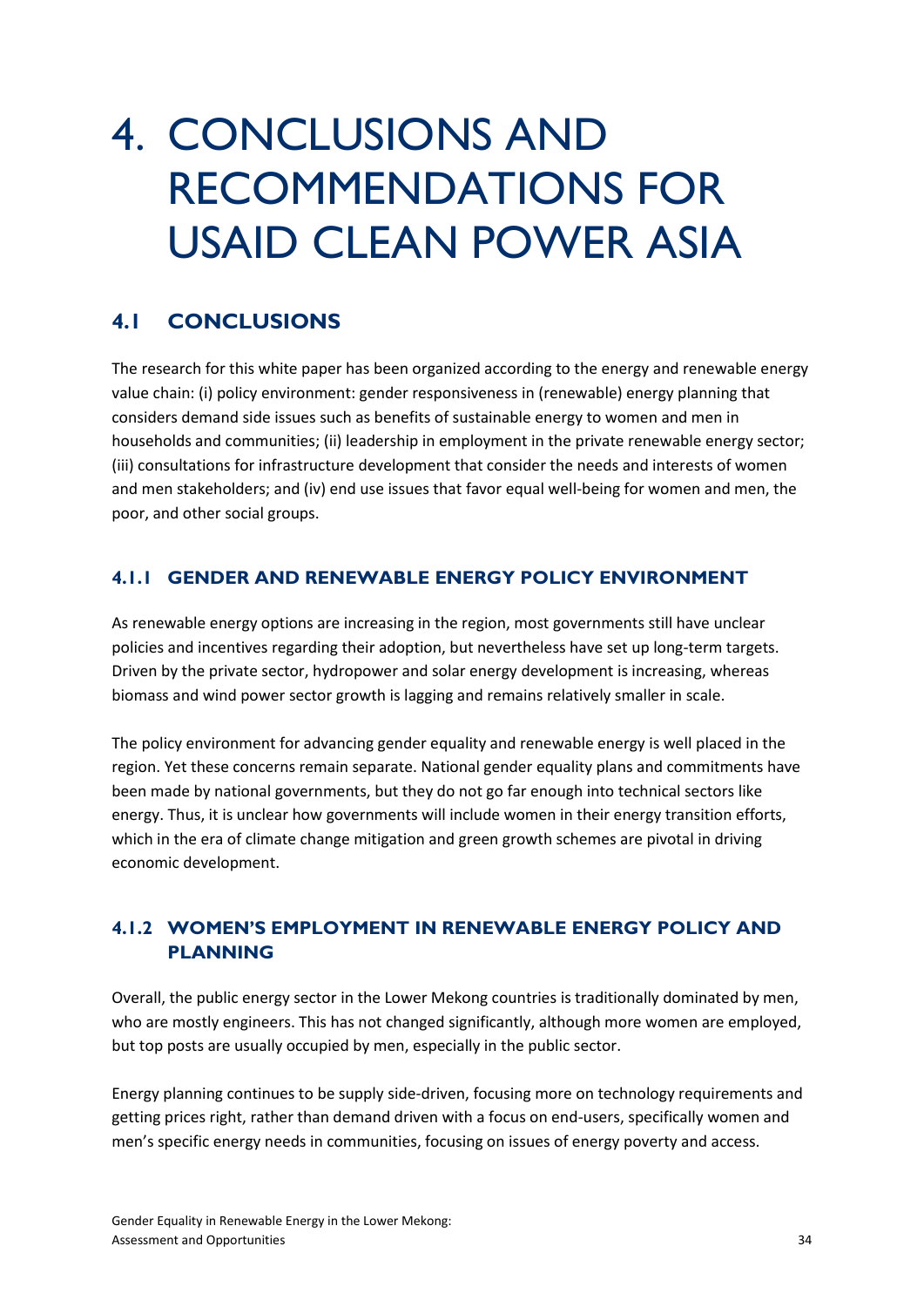Women are usually concentrated in the financial, administrative, human resources, and promotional aspects of energy organizations. Perceptions that 'energy work' involves heavy labor and is not 'suitable' for women remains persistent. This is in large part due to the field-based aspects of installation and repair of power grids that are commonly associated with masculine labor, and that traveling afar for this purpose pose risks to women and pull them away from their families.

#### **4.1.3 WOMEN'S ENTREPRENEURSHIP IN RENEWABLE ENERGY**

A few notable renewable firms and enterprises are led by women executives, who are highly educated and largely from wealthy families. These companies were originally construction and appliance firms, but who diversified into renewable energy such as solar energy and small hydropower. These women are known to drive the business side of these firms, and rely on male technical specialists for infrastructure development and maintenance. It is not clear whether these firms took the renewable energy path because they were run by women, thus proving unable to validate notions that women essentially pursue sustainable options. Other renewable energy firms are also led by male executives. Despite women's leadership in these firms, they also subscribe to gender norms that their first responsibility is care of the home, thus running a business allows them the flexibility of time and mobility to juggle work and domestic obligations more easily. There is also evidence that female entrepreneurship in community improved cookstoves using clean biomass energy (charcoal) is also on the rise, and may potentially economically empower women. However, despite some progress at economically empowering themselves, women still face prevalent gender norms that constrain their access to longer term finance beyond microcredit, education for finance and business management skills, and to networks that could lift their self-confidence and enlarge their opportunities. Women leading businesses, by itself, is not the only route for their empowerment, but the transformation of unequal norms that may disadvantage them in the first place, especially on some stages of the value chain.

### **4.2 RECOMMENDATIONS**

As the Lower Mekong Region prepares for energy transitions, it is important to ensure that this process is gender- and socially-inclusive. Women – on equal footing with men – have the potential to realize a clean energy future. This opportunity has to be optimized, not only for men.

#### *Finding 1: The policy environment on renewable energy and gender equality are in place in the Lower Mekong Region countries, but remain separate and siloed.*

#### **Recommendations**

- a. Create a baseline on gender-specific data on employment and entrepreneurship potential in renewable energy.
- b. Enhance the capacity of gender specialists, women/gender organizations, and multilateral gender focal points on the gender dimensions of renewable energy and climate change mitigation.
- c. Create a network of gender champions in both the public and private sectors who will strategically initiate an enabling policy environment to ensure that gender equality in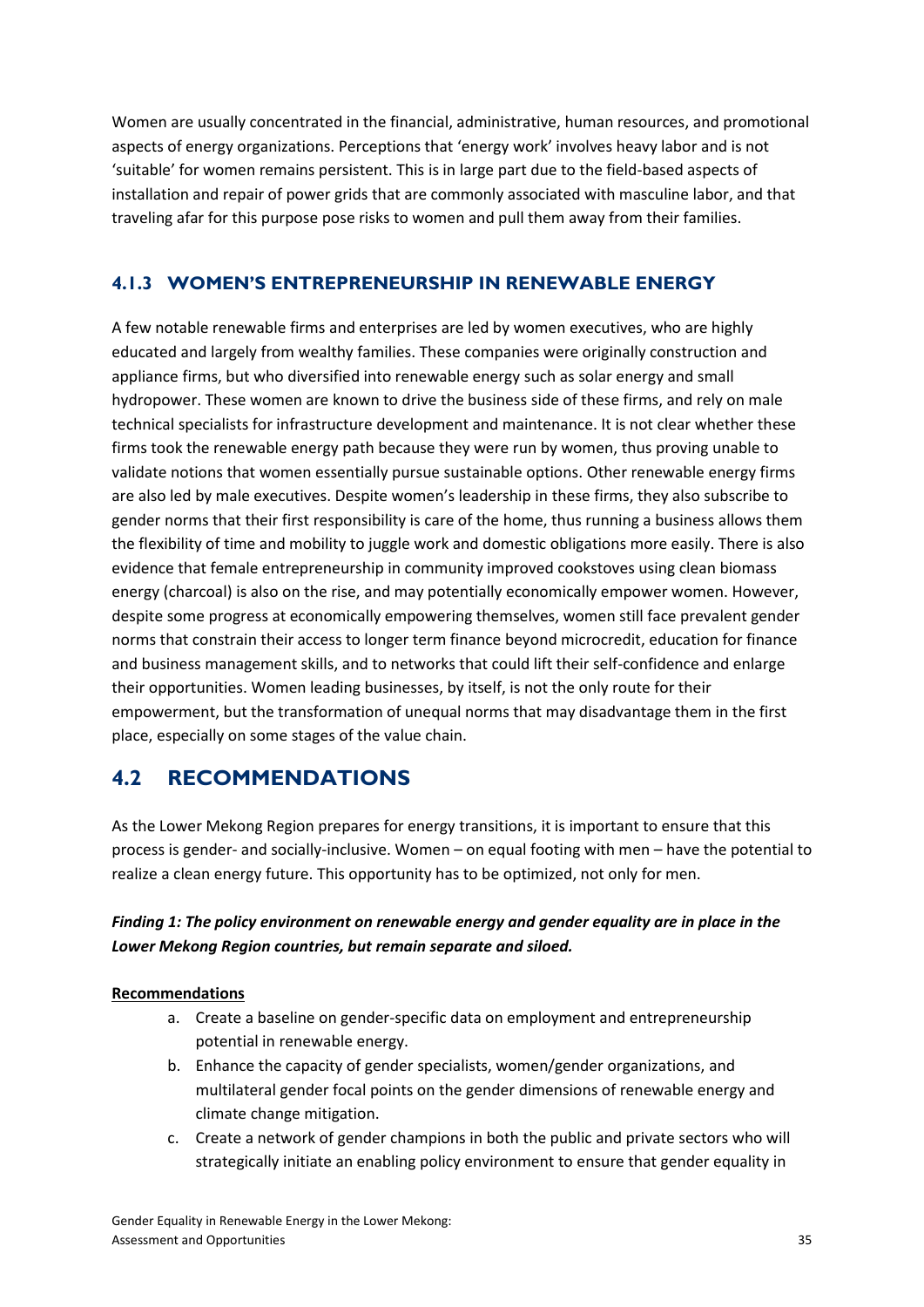energy transitions can begin by developing examples of gender-responsive national renewable energy policy and budget using the value chain approach as a starting point.

d. Develop gender-responsive low emission development strategies (LEDS) by collaborating with national women's ministries and NGOs to embark on a gender analysis of the proposed strategies, and to make specific recommendations to ensure that these strategies will lead to gender-equal and inclusive results and benefits.

#### *Finding 2: Women in the public energy sector and planning agencies are typically confined to the accounting/finance, administrative, human resources, and promotional aspects of energy efficiency and utilization. Men occupy the top positions of decision-making and planning.*

#### **Recommendations**

- a. Develop training modules on gender and large-scale clean energy for policy makers/planners, regulators, modelers and technicians. A useful tool is SEI's *Guidance Materials for Mainstreaming Gender Perspectives into Model-based Policy Analysis*  [\(https://www.sei-international.org/mediamanager/documents/Publications/SEI-2017-](https://www.sei-international.org/mediamanager/documents/Publications/SEI-2017-Gender-guidance-for-modelling-studies.pdf)) [Gender-guidance-for-modelling-studies.pdf\)](https://www.sei-international.org/mediamanager/documents/Publications/SEI-2017-Gender-guidance-for-modelling-studies.pdf)) that could build capacities and understanding on incorporating gender issues into energy modeling for policy and planning.
- b. Enable engineering universities and programs to initiate affirmative action for genderequal enrolment.
- c. Initiate dialogue with school and university leaders and networks to create an enabling climate for girls to excel and specialize in science, technology, engineering, and mathematics (STEM).

#### *Finding 3: Most energy planning, including renewable energy, focuses on supply-side issues of capital build-up, infrastructure development, and price considerations. Demand-side issues such as gender-specific access and energy poverty do not figure prominently in energy planning and targets.*

#### **Recommendations**

- a. Develop and explore 'community energy' models that address women and men's access needs for electric power, as well as explore how energy production equipment (solar panels, mini-hydro turbines) can be managed and owned by women's community associations.
- b. Document case studies of women and men's involvement in the (renewable) energy value chain and resulting benefits and constraints they experience.
- c. Engage end-users to articulate their energy needs, the business opportunities they seek out of (renewable) energy production, and possible innovations that they could be part of.

*Finding 4: A number of women lead renewable energy businesses (e.g., solar energy, biomass, and clean energy cookstoves), and are socially accepted for being business leaders. Most successful women business leaders originate from wealthy families, whereas low-income women who lead small businesses like improved cookstoves have limited resources for expanding their enterprises.*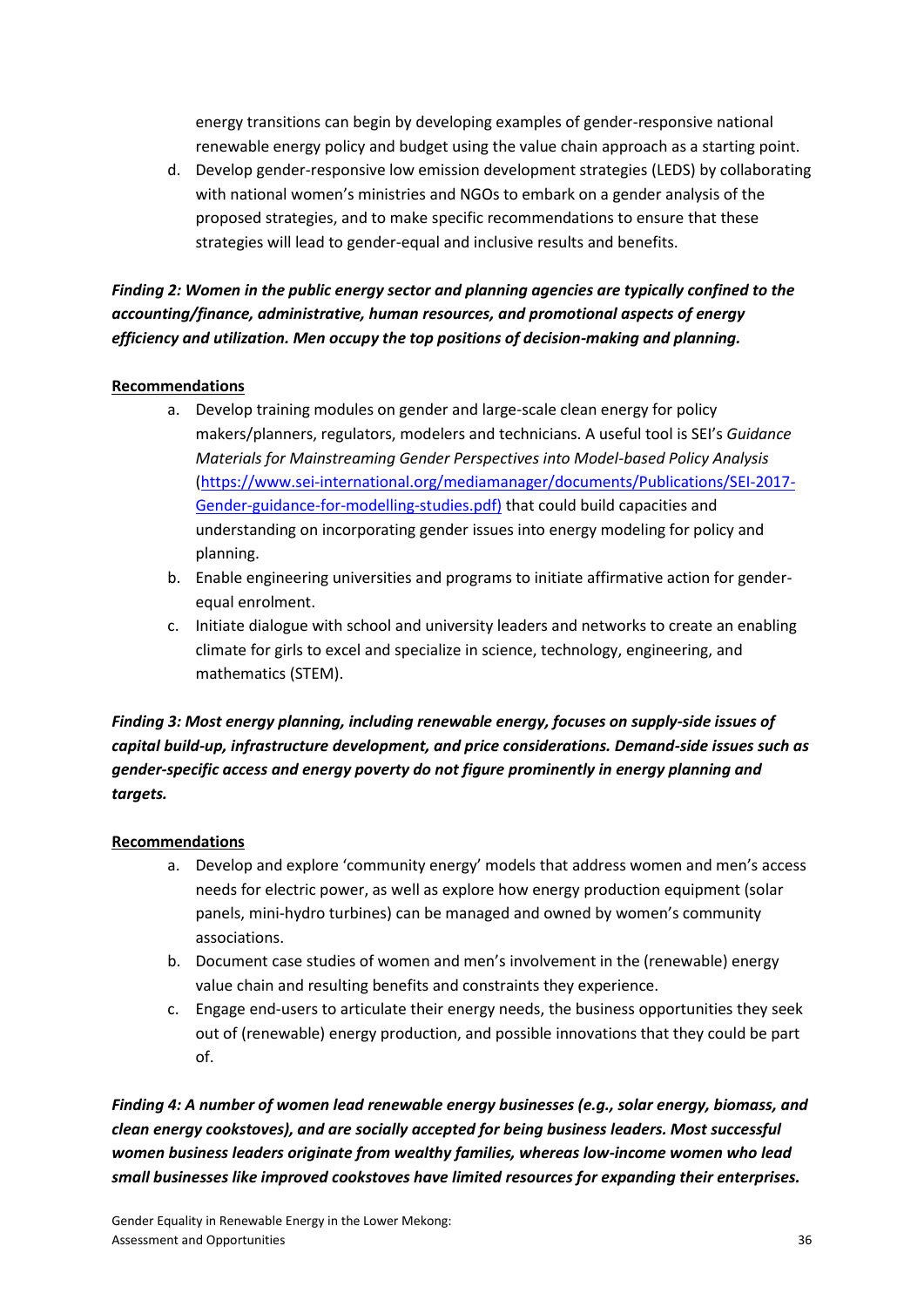#### *Together, their opportunities for expansion are also circumscribed by persistent gender norms that require them to observe their domestic obligations.*

#### **Recommendations**

- a. Develop a network of stakeholders on gender equality in the renewable energy sector and women's leadership in energy transitions.
- b. Apply a gender analysis to renewable energy investment tools such as FITs and competitive bidding, power purchase agreements, private sector subsidies, and other credit facilities for women business leaders.
- c. Engage women entrepreneurs and explore capital resources that can expand their medium-sized renewable energy businesses by linking them with innovation specialists and financial advisory services.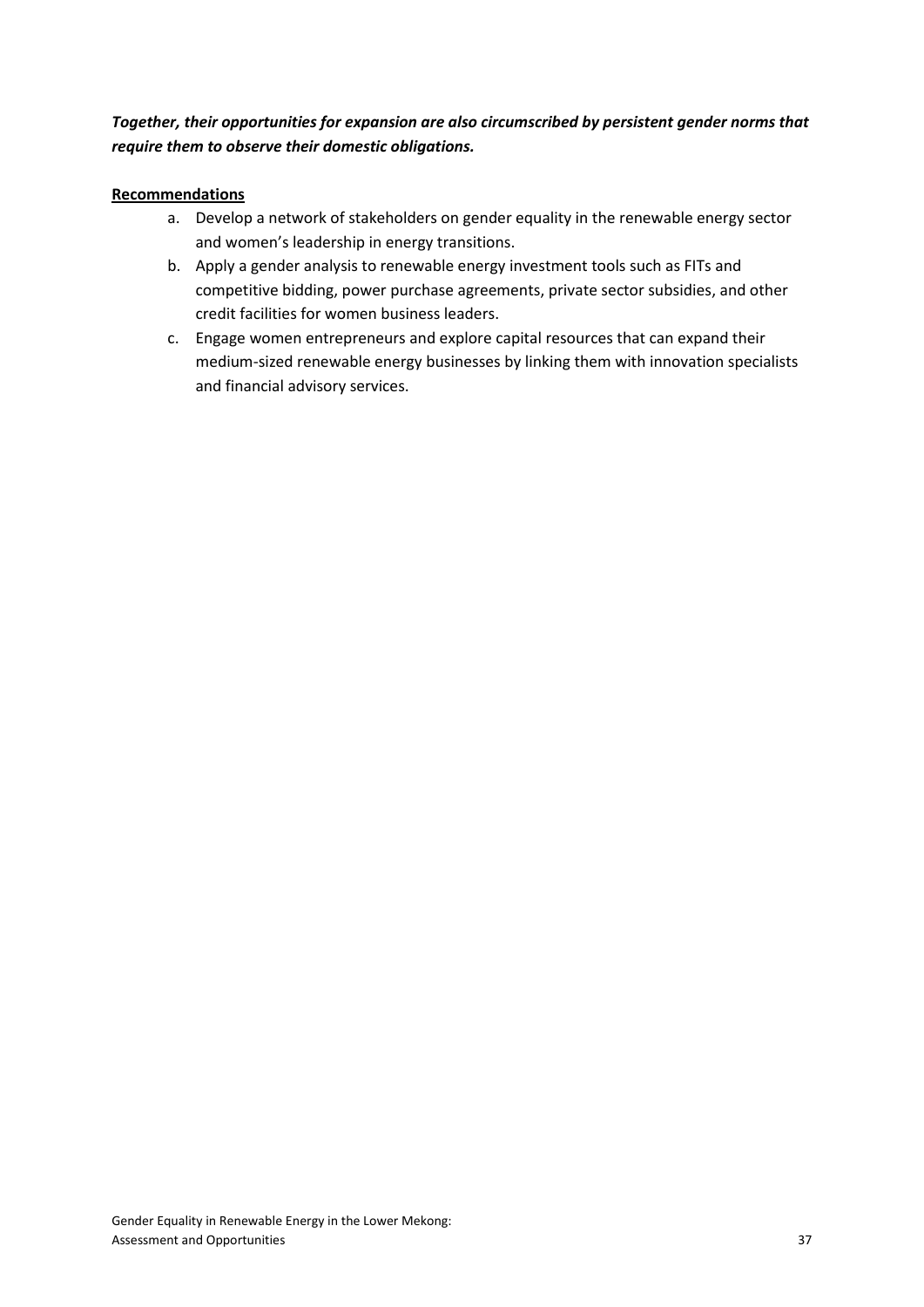# ANNEX A: LIST OF INTERVIEWEES

| <b>Country</b>  | <b>Name</b>                   |   | <b>Position / Organization</b>                                                   |
|-----------------|-------------------------------|---|----------------------------------------------------------------------------------|
|                 | Ms. Munlika Sompranon         | F | Director of International Cooperation<br><b>Department of Alternative Energy</b> |
|                 |                               |   | <b>Development and Efficiency (DEDE)</b>                                         |
|                 | Ms. Somruedee Tipmabutr       | F | <b>Transmission Operation Planning</b>                                           |
|                 |                               |   | Department<br>Power System Control and Operation                                 |
|                 |                               |   | Division                                                                         |
|                 |                               |   | <b>Electricity Generating Authority of Thailand</b>                              |
|                 |                               |   | (EGAT)                                                                           |
|                 | Dr. Sopitsuda (Jiab)Tongsopit | F | Researcher and Board of Directors member                                         |
| <b>Thailand</b> |                               |   | <b>Energy Research Institute at Chulalongkorn</b>                                |
|                 |                               |   | <b>Unversity</b>                                                                 |
|                 | Ms. Piriyaporn Phaoleungtong  | F | Senior Professional, Strategy and Corporate                                      |
|                 |                               |   | <b>Communication Department</b>                                                  |
|                 |                               |   | <b>Office of the Energy Regulatory Commission</b>                                |
|                 | Ms. Karnnalin (May)           | F | Engineer, Bureau of Energy Research                                              |
|                 | Theerarattananoon             |   | <b>Ministry of Energy</b>                                                        |
|                 |                               |   | <b>Department of Alternative Energy</b>                                          |
|                 |                               |   | <b>Development and Efficiency</b>                                                |
|                 | Ms. Divina Nidhiprabha        | F | Clean Energy Finance Team Leader                                                 |
|                 |                               |   | <b>PFAN Asia / Deloitte</b>                                                      |
|                 | Ms. Marina Dubois             | F | Technical Advisor - Community Mobilization                                       |
|                 |                               |   | & Inclusion                                                                      |
|                 |                               |   | StovePlus Regional Coordinator for Asia                                          |
|                 |                               |   | <b>GERES</b>                                                                     |
| <b>Cambodia</b> | Mr. Sov Leang                 | M | <b>Chief Executive Officer</b>                                                   |
|                 |                               |   | Sun-eee                                                                          |
|                 | Ms. Phearanich Hing           | F | <b>Climate Change Policy Analyst</b>                                             |
|                 |                               |   | <b>UNDP Cambodia</b>                                                             |
|                 | Dr. Santisouk Phimphachanh    | F | Director, Power System Planning Division                                         |
| Lao PDR         |                               |   | Department of Energy Policy and Planning                                         |
|                 |                               |   | (DEPP)                                                                           |
|                 |                               |   | <b>Ministry of Energy and Mines (MEM)</b>                                        |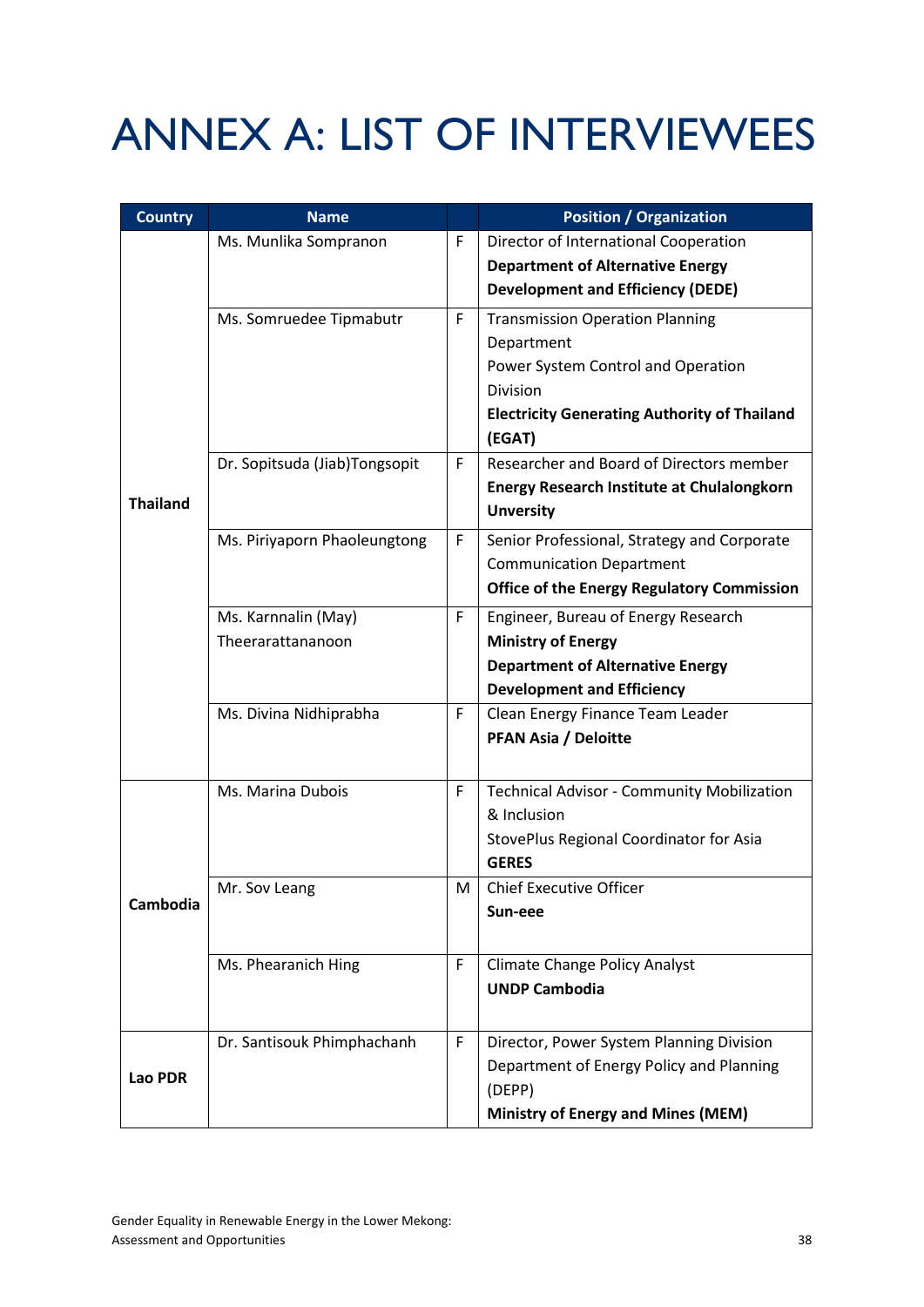| Vietnam | Mr. Do Duc Tuong       |   | Clean Energy Advisor - Environment and<br>Social Development Office<br><b>USAID Vietnam</b> |
|---------|------------------------|---|---------------------------------------------------------------------------------------------|
|         | Ms. Nguyen Quynh Trang |   | CEO, Hoa Phong E&C                                                                          |
|         | Dr. Ha Dang Son        |   | Director, Centre for Energy and Green<br><b>Growth Research</b>                             |
|         |                        | м | Deputy Director, USAID Vietnam Low                                                          |
|         |                        |   | <b>Emission Energy Program (V-LEEP)</b>                                                     |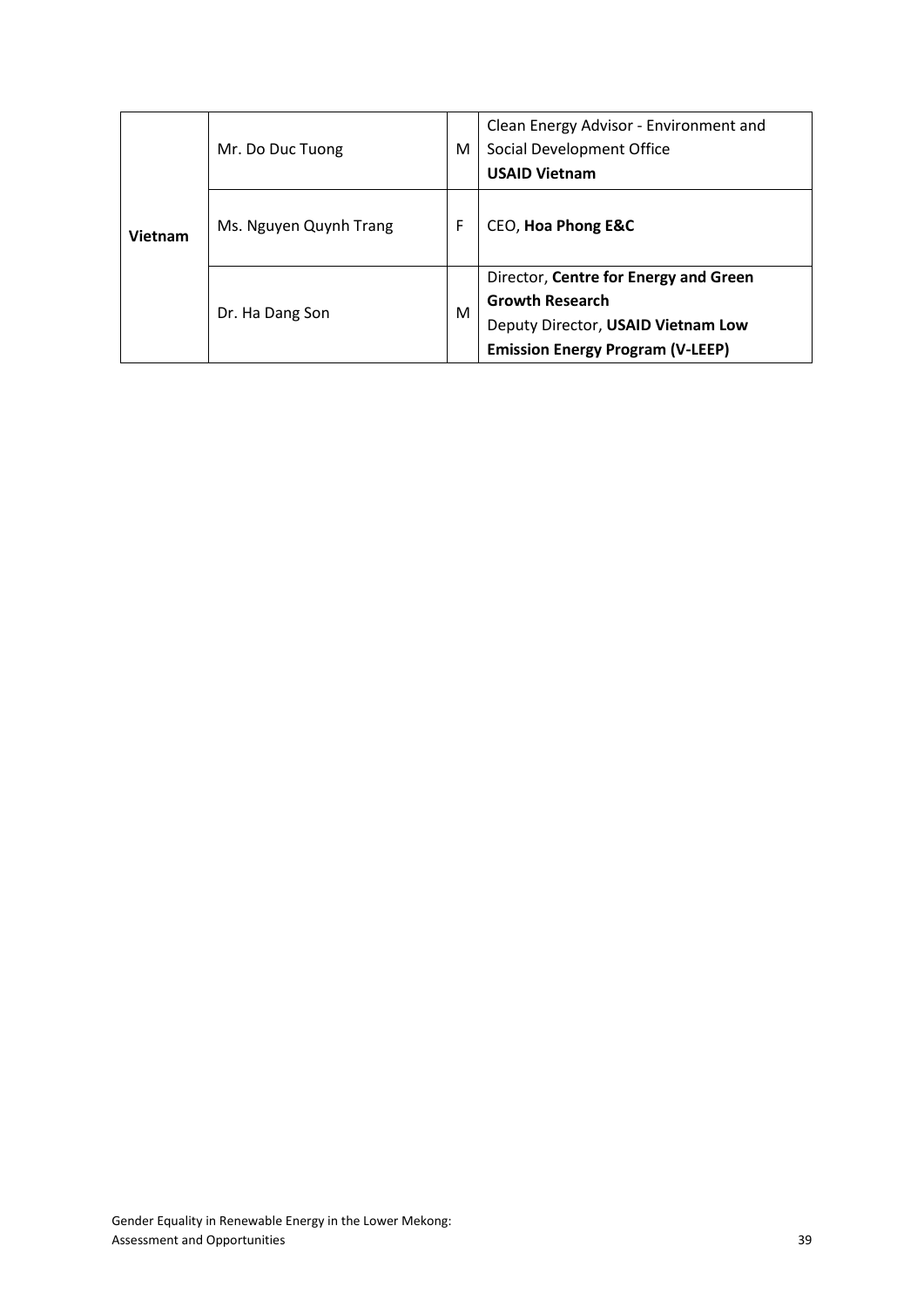## ANNEX B: REFERENCES

- ADB. 2015. Promoting Women's Economic Empowerment in Cambodia. Mandaluyong City, Philippines: Asian Development Bank (ADB).
- ACE. 2016. ASEAN Renewable Energy Policies. ASEAN Centre for Energy, Jakarta, Indonesia.
- Aguilar, L., Granat, M. and Owren, C. 2015. *Roots for the future: The landscape and way forward on gender and climate change.* International Union for Conservation of Nature (IUCN) and Global Gender and Climate Alliance (GGCA). Washington, D.C.
- Arregui, G, et al. .2010., "Estudio sobre el empleo asociado al impulso de las energías renovables en España 2010" (Survey on employment associated with the promotion of renewable energies in Spain 2010), ISTAS, English summary at [www.istas.net/web/abreenlace.asp?idenlace=8769](http://www.istas.net/web/abreenlace.asp?idenlace=8769)
- Barnabas, A., D.J. Anbarasu and P.S. Clifford. 2013. "A Study on the empowerment of women construction workers as masons in Tamil Nadu, India", Journal of International Women's Studies, Vol. 11, No. 2, pp. 121-141.
- Beukering, P. van, et al. 2007. Optimization of the Charcoal Chain in Tanzania A Gap Analysis, Poverty Reduction and Environmental Management (PREM), Institute for Environmental Studies, Vrije Universiteit, Amsterdam.
- Blackden C.M., and Q. Wodon .2006. "Gender, Time Use, and Poverty in Sub-Saharan Africa", World Bank working paper No. 73, Washington, DC.
- Blanco, M.I., and G. Rodrigues. 2009. "Direct employment in the wind energy sector: An EU study", Energy Policy, Vol. 37, No. 8, pp. 2847-2857.
- Boudet, A.M.M., P. Petesch and C. Turk. 2013. "World Bank, 2013: On Norms and Agency. Conversations about Gender Equality with Women and Men in 20 Countries" the World Bank, Washington, DC.
- Clancy, J.S. 2009. "Late Developers: Gender Mainstreaming in the Energy Sector", University of Twente, Netherlands.
- --- 2016. In the light of what we know: gender and energy transformations. Preofessorial Lecture. Twente: University of Twente.
- Clancy, J.S., M. Skutsch, and S. Batchelor. 2002. "The Gender-Energy-Poverty Nexus: Finding the energy to address gender concerns in development", University of Twente, Netherlands.
- Danielsen, K. 2012. "Gender equality, women's rights and access to energy services", Ministry of Foreign Affairs of Denmark, Copenhagen, Denmark.
- Eddy, M. and S. Reed. 2013. "Germany's Effort at Clean Energy Proves Complex", The New York Times [online[\] www.nytimes.com/2013/09/19/world/europe/germanys-effort-at-clean-energy](http://www.nytimes.com/2013/09/19/world/europe/germanys-effort-at-clean-energy-proves-complex.html/pagewanted=all&_r=0)[proves-complex.html/pagewanted=all&\\_r=0](http://www.nytimes.com/2013/09/19/world/europe/germanys-effort-at-clean-energy-proves-complex.html/pagewanted=all&_r=0) [accessed 1 April 2017]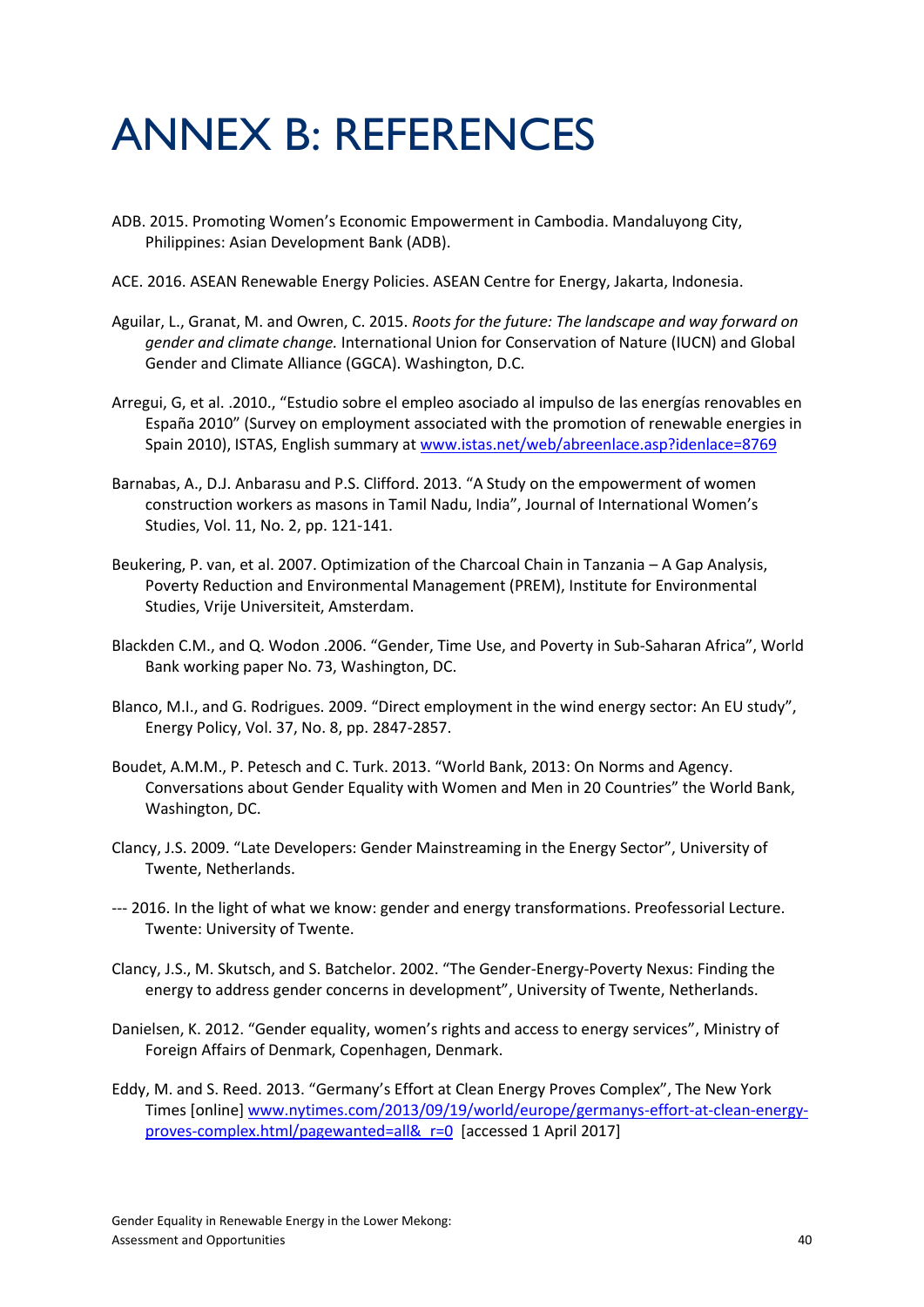- ENERGIA. 2009. "Biofuels for Sustainable Rural Development and Empowerment of Women: Cases Studies from Africa and Asia" ENERGIA, Leusden, the Netherlands.
- Emerging Innovation. 2016. Interview with Ms. Nguyen Thi Bich Ha, Secretary General of the Ho Chi Minh City Association for Women Executives & Entrepreneurs*. https://www.emerinn.com/interview-with-ms-nguyen-thi-bich-ha-secretary-general-of-the-hochi-minh-city-association-for-women-executives-entrepreneurs/*
- FAO. 2011. The State of Food and Agriculture, 2010-2011. Women in agriculture, closing the gender gap in agriculture. Rome: Food and Agriculture Organization of the United Nations (FAO)
- Farnworth, C. R., Sundell, M. F., Nzioki, A., Shivutse, V. and Davis, M. 2013. *Transforming Gender Relations in Agriculture in Sub-Saharan Africa*. Swedish International Agricultural Network Initiative, Stockholm, Sweden. http://www.siani.se/book/gender\_relations.
- GERES. 2014. "Vann Tola, the face of change," Outcomes Magazine, p. 30. Phnom Penh: GERES.
- Foley, G. and P. Moss. 1983. Improved cooking stoves in developing countries, Energy Information Programme, Earthscan, London.
- Hegewisch, A., et al. 2013. "Quality Employment for Women in the Green Economy: Industry, Occupation, and State- by-State Estimates", Institute for Women's Policy Research, Washington, DC.
- Ilahi N. 2000. "The Intra-household Allocation of Time and Tasks: What Have We Learnt from the Empirical Literature?", World Bank, Washington, DC.
- ILO. 2008. Global Employment Trends for Women 2008, International Labour Organization, Geneva, Switzerland.
- IPU. 2017. "Women in National Parliaments" [online]. <http://www.ipu.org/wmn-e/classif.htm> [accessed 1 June 2017]. Inter-Parliamentary Union (IPU).
- IRENA. 2013. Renewable Energy and Jobs, International Renewable Energy Agency, Abu Dhabi.
- --- 2017. Resource IRENA. [online]<http://resourceirena.irena.org/gateway/> [accessed 1 April 2017] International Renewable Energy Agency, Abu Dhabi
- Jones, G.W. 2015. Population and Development in Lao PDR: Understanding Opportunities, Challenges and Policy Options for Socio-Economic Development. UNPFA Lao PDR, Vientiane.
- Joy, L., et al. 2007. "The bottom line: Corporate performance and women's representation on boards", Catalyst, New York.
- Kammen, D. 2011. "Biofuels: Threat or opportunity for women?" [online] <http://blogs.worldbank.org/climatechange/biofuels-threat-or-opportunity-women> [accessed 1 April 2017]
- Kelkar, G. and Nathan, D. n.d. "The Gender factor in political economy of energy sector dynamics", Kathmandu: M.S. Swaminathan Research Foundation,Centre for Rural Technology.
- Lehr, U., et al. 2008. "Renewable energy and employment in Germany", Energy Policy, Vol. 36, No. 1, pp. 108–117, doi:10.1016/j.enpol.2007.09.004